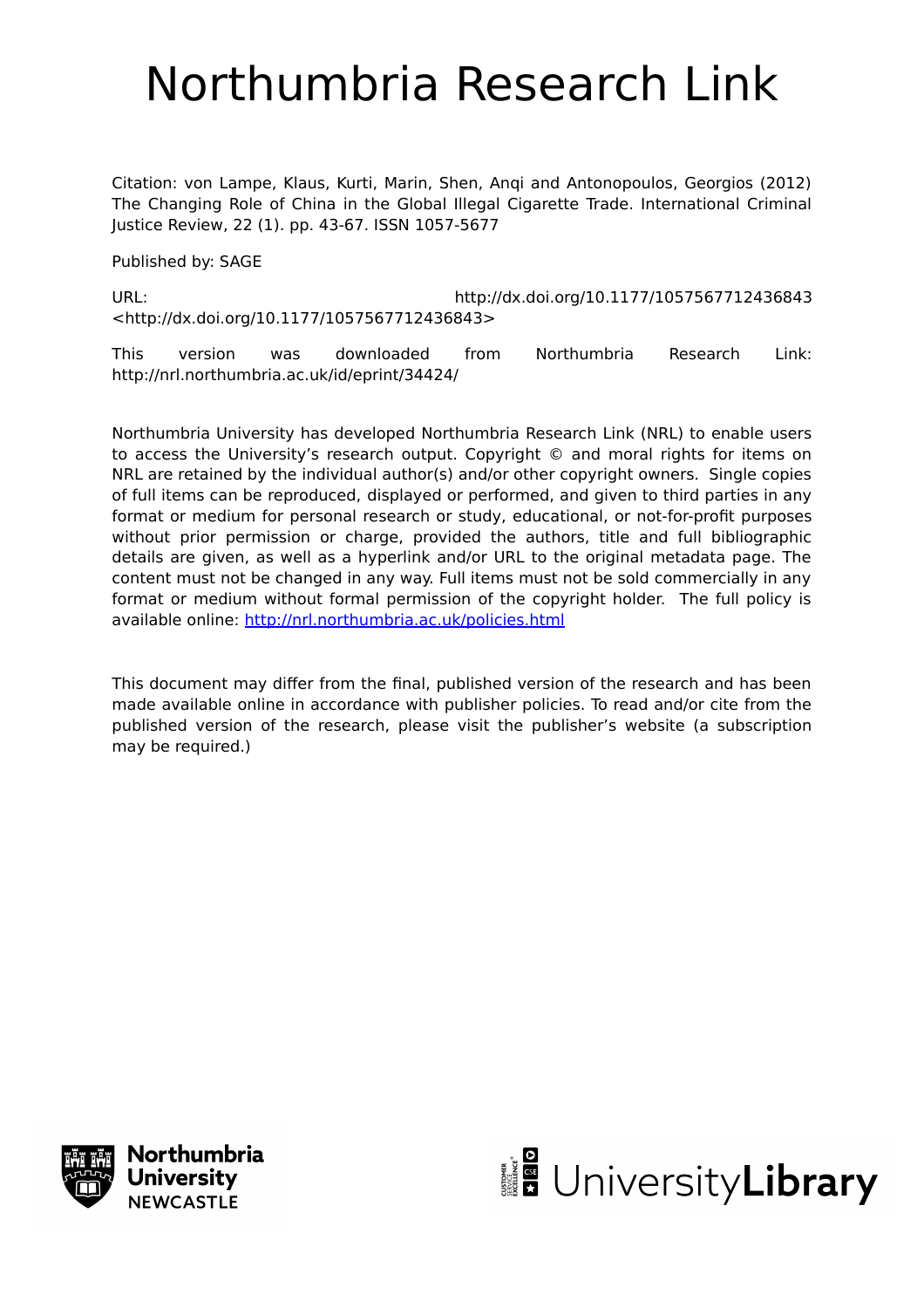#### Abstract

This study explores the history of the illegal production, distribution and smuggling of cigarettes in mainland China. Data were obtained from a content analysis of 931 media reports retrieved from LexisNexis for the time period 1975 until 2010, and from other open sources. The illegal cigarette trade first emerged in the form of violations of state tobacco monopoly regulations. In the course of the restructuring of the legal tobacco sector, which occurred under external political pressure to open the Chinese market to foreign competition, an illegal cigarette industry emerged which at first primarily produced fake Chinese brand cigarettes for the domestic black market. At the same time China became a destination country for smuggled genuine Western brand cigarettes. It was only after effective crackdowns against cigarette smuggling and domestic distribution channels in the late 1990s that the Chinese illegal cigarette industry shifted to exporting large numbers of counterfeit Western brand cigarettes to black markets abroad.

China's current role as a leading supplier of counterfeit cigarettes is a result of the contradictions of the economic reform process and of external licit and illicit forces that worked towards opening up the Chinese tobacco sector to the outside world.

Keywords: cigarette smuggling; counterfeiting; black market; illegal market; economic reforms; tobacco industry; China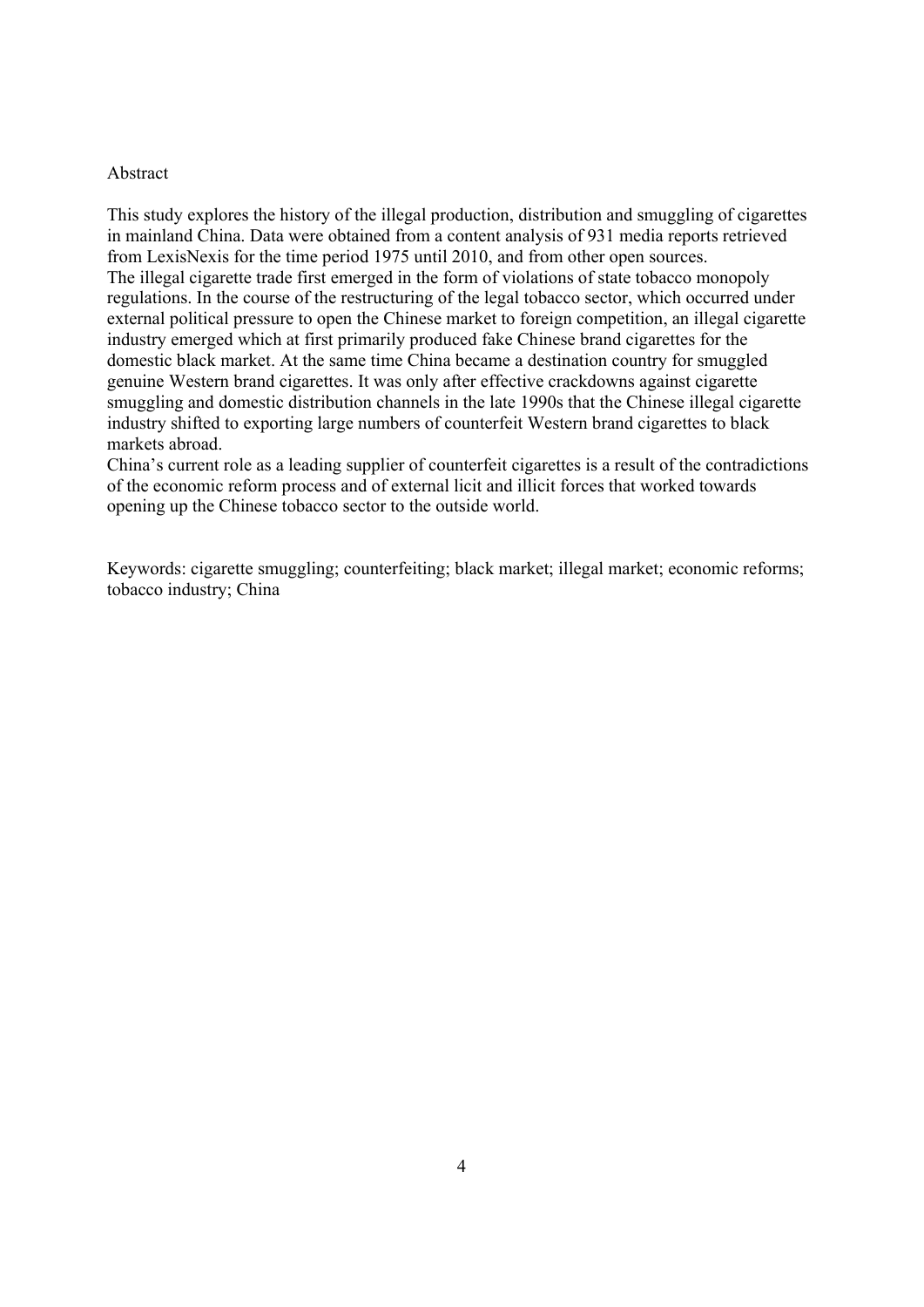The changing role of China in the global illegal cigarette trade

## **Introduction**

The illegal trade in cigarettes may well be the most underrated type of transnational crime. It is seldom mentioned in the same breath with drug trafficking or human trafficking or arms trafficking. Yet, in terms of its assumed profitability and global reach as well as in its political and economic ramifications, the illegal cigarette trade has taken on similar proportions. In fact, it is assumed that the smuggling and illegal sale of cigarettes is seen by criminals "as an attractive alternative to drug trafficking because of its lower penalties and large profits" (Europol, 2011, p. 24; see also Beare, 2002, p. 227; Chow, 2003, p. 475), allegedly attracting crime syndicates as well as terrorist organizations to this illegal business (Shelley & Melzer, 2008). Recent estimates suggest that 11.6% of the global cigarette market is illicit, resulting in the loss of government revenue of \$40.5 billion annually (Joossens, Merriman, Ross, & Raw, 2009, p. 17). A considerable share of this lost government revenue translates into illegal profits (Joossens & Raw, 2002, p. 10). In comparison, the illicit trade in small arms is only believed to have a value of about \$1 billion annually (Marsh, 2002, p. 220). The illegal cigarette trade comprises a number of different schemes by which excise taxes and tariffs are circumvented and trademark rights violated, involving the illegal production, smuggling and illegal distribution of cigarettes (von Lampe, 2011). While previously genuine cigarettes dominated the black market, in the past decade counterfeit cigarettes have gained a significant market share, with the People's Republic of China (hereafter: China) commonly assumed to be the main source country. Based on statistics on the seizure of counterfeit cigarettes (9.28 billion sticks in China in 2007) it has been estimated that between 93 and 186 billion counterfeit cigarettes are being produced in mainland China annually, which would account for between 1.6 and 3.3% of the total (legal and illegal) global cigarette market (Joossens et al., 2009; Allen, 2011). According to another estimate, the number of fake cigarettes produced in China per year is even higher, reaching 400 billion sticks (Chen, 2009). China's importance as a producer of fake cigarettes is underscored by seizure data from Western countries. In the past decade, up to 83% of counterfeit cigarettes seized annually within the European Union and up to 99% of counterfeit cigarettes seized in the U.S. are believed to have originated from China (OECD, 2008).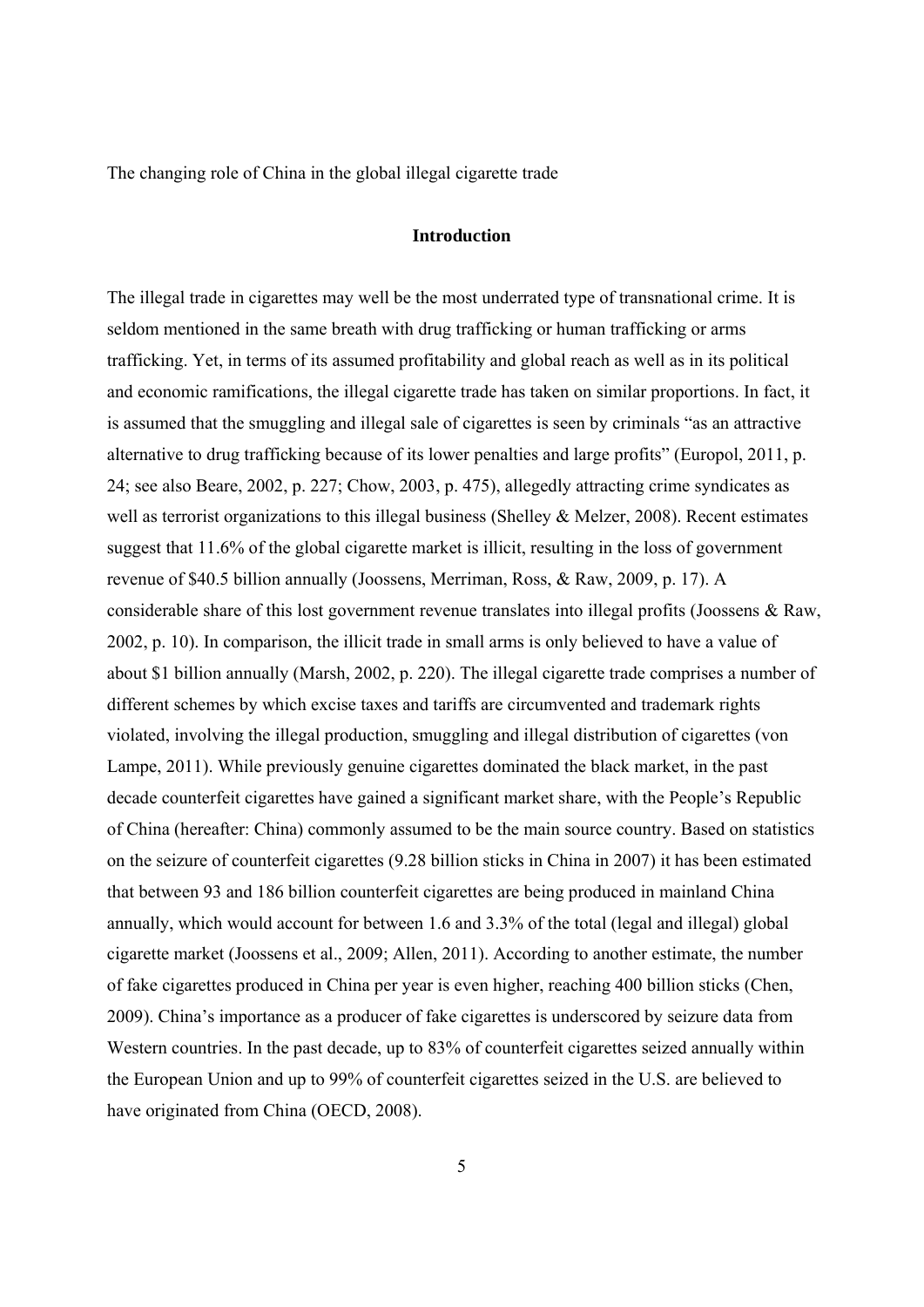At first glance it would appear that China's prominent role in the global illegal cigarette market is just another facet in the overall picture of product piracy with China appearing as the arch villain (Lin, 2011). This view, however, seems oversimplified. In fact, China's role in the global illegal cigarette market is much more complex and has undergone substantial changes over time. The purpose of this paper is to shed light on the history of the illegal cigarette trade in its many variations within China and with its diverse links between China and the rest of the world, beginning in the 1970s when China set out to venture down the path from a state planned economy to a market economy. Following up on a study of the social embeddedness of Chinese cigarette counterfeiting (Shen, Antonopoulos, & von Lampe, 2010), the aim of this paper is to gain a better understanding of the dynamics of the formation and evolution of an illegal market within the context of China as a country in transition. Accordingly, our focus is on mainland China, excluding the former colonies and current "Special Administrative Regions" of Hong Kong and Macao. We argue that in order to characterize China's role in the global illegal cigarette market, neither the label of villain nor the label of victim is appropriate. Rather, the case of the illegal cigarette trade as it relates to China shows how contradictions within the process of economic reform combine with external licit and illicit forces to shape a globalized illegal market.

## **Methods and Data**

There is little previous research on China's role in the illegal cigarette trade. Existing studies either deal with more general issues, such as product piracy (Chow, 2003; Hung, 2003; Mertha, 2005), or with more specific issues such as the complicity between particular tobacco corporations and cigarette smugglers (Lee, Gilmore, & Collin, 2004; Lee & Collin, 2006). Likewise, cigarette trafficking has received surprisingly little attention in discussions of organized and transnational crime relating to China (Chin & Godson, 2006; Chu, 2002; Curtis, Elan, Hudson, & Kollars, 2003; Lintner, 2004; Lo, 2008; Wang, 2011). Accordingly, no comprehensive understanding exists of China's role in the illegal cigarette trade. Research on the illegal cigarette trade in China is confronted with some of the same obstacles that exist for empirical criminological research in China generally. Data on crime are difficult to access and impossible to assess because of a lack of transparency of the data collection process, and they are likely to be subject to manipulations to serve political and other interests (Bakken, 2005; Broadhurst & Liu, 2004; Shen et al., 2010). Likewise, officials have been found reluctant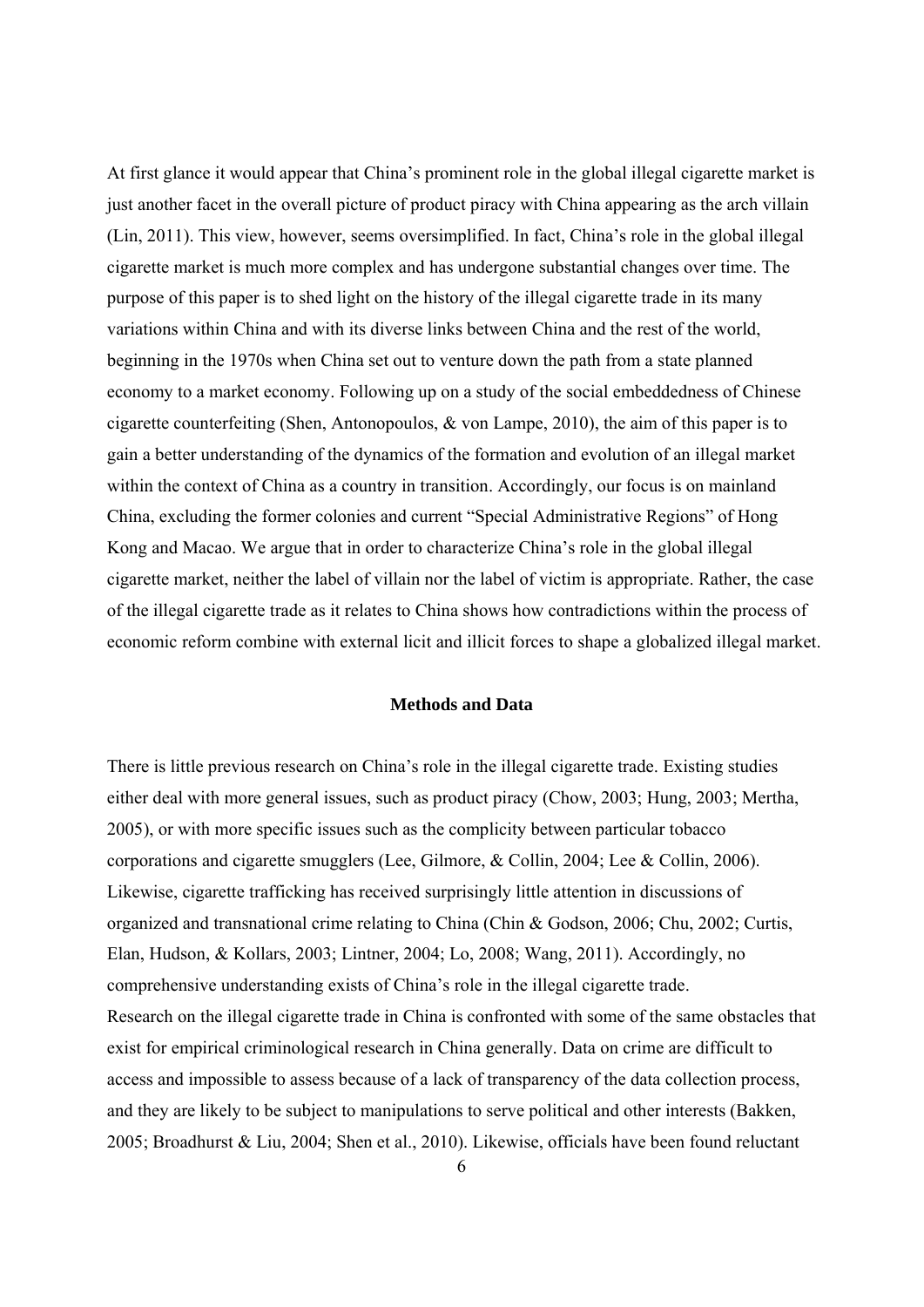to assist in criminological research out of concerns that it might discredit the Chinese government (Bennett, 2004; Broadhurst & Liu, 2004; Chin & Godson, 2006; Shen, 2005; Zhang, Messner & Lu, 2007). Furthermore, there are technical restrictions for Chinese and non-Chinese researchers to cover developments that extend across a country divided into 34 provinces, autonomous regions, municipalities and special economic zones. Combined with the vast geographical expansion of China and the size of its population, ethnic diversity and differences in the extent and pace of socio-economic development contribute to a highly complex context which does not permit generalizations from research conducted in one particular part of the country (Liang  $& \text{Lu}$ , 2006). At the same time, research on a countrywide scale meets with almost insurmountable obstacles for financial reasons alone. In addition to these impediments to prospective research, the circumspect attitude of the Chinese government have ensured that statistical information is not collected and disseminated, at least not to the extent of other countries (Brewer, Guelke, Hume, Moxon-Browne & Wilford, 1996). In an effort to capture the structure and dynamics of the illegal cigarette trade in China we therefore draw primarily on an extensive analysis of open sources from within and outside of China. Apart from a general literature and Internet search, we retrieved Chinese and international media reports from the Lexis-Nexis database of "Major World Publications" for the time period 1975-2010. Casting a wide net with different combinations of a number of alternative search terms (China, Chinese; cigarette; fake, counterfeit, smuggling, smuggled, pirated, illegal, illicit) we initially retrieved some 7,000 media reports among which eventually 931 relevant reports were identified in a manual screening process.<sup>1</sup>

-

 $1$ <sup>1</sup> The 931 media reports retrieved from the LexisNexis database which address the illegal production, possession, transportation or sale of cigarettes with a link to China come from a total of 167 different sources, 61 of which are sources accessed indirectly, primarily through BBC's *Summary of World Broadcasts* and *Worldwide Monitoring* services. 24.5% (n=229) of the media reports in our sample come from mainland Chinese sources either directly  $(n=72)$  or indirectly through the BBC  $(n=157)$ . Another 19% of the sample  $(n=177)$  come from media outlets in Hong Kong, either directly (n=167) or indirectly through the BBC (n=10), with the *South China Morning Post*, an English-language daily newspaper published in Hong Kong, being the most important single source in our sample, accounting for 16.2% (n=151) of all relevant items found in the Lexis-Nexis database. Other reports originate primarily from other South-East Asian countries, the British Isles, North America, Australia and Oceania and continental Europe. 28.3% (n=264) reports originate from Taiwanese and non-Chinese sources in South-East Asia, 23.3% (n=217) from the British Isles (UK and Ireland), followed by North America (U.S. and Canada) with 12.8%  $(n=119)$ , Australia and Oceania with a share of 4.9% (n=46), continental Western Europe with 2.6% (n=24), Eastern Europe (former Soviet Bloc, former Yugoslavia and Albania) with 2.5% (n=23), and Africa with a share of 1.1% (n=10). Except for one report from the *Jerusalem Post*, media sources from the Middle East are not represented in our sample; neither are media sources from Central Asia, the Indian sub-continent, Latin America, or the Caribbean. It should be noted that this uneven geographical distribution is not necessarily reflective of the make-up of the Lexis-Nexis database "Major World Publications". For example, Latin America and the Caribbean are covered by a number of English language news monitoring services, such as the *Latin America News Digest* which, judging from tentative searches, contains some 1000 crime related items and 23 items addressing cigarette smuggling for the time period 2003-2010, yet none mentioning any link to China.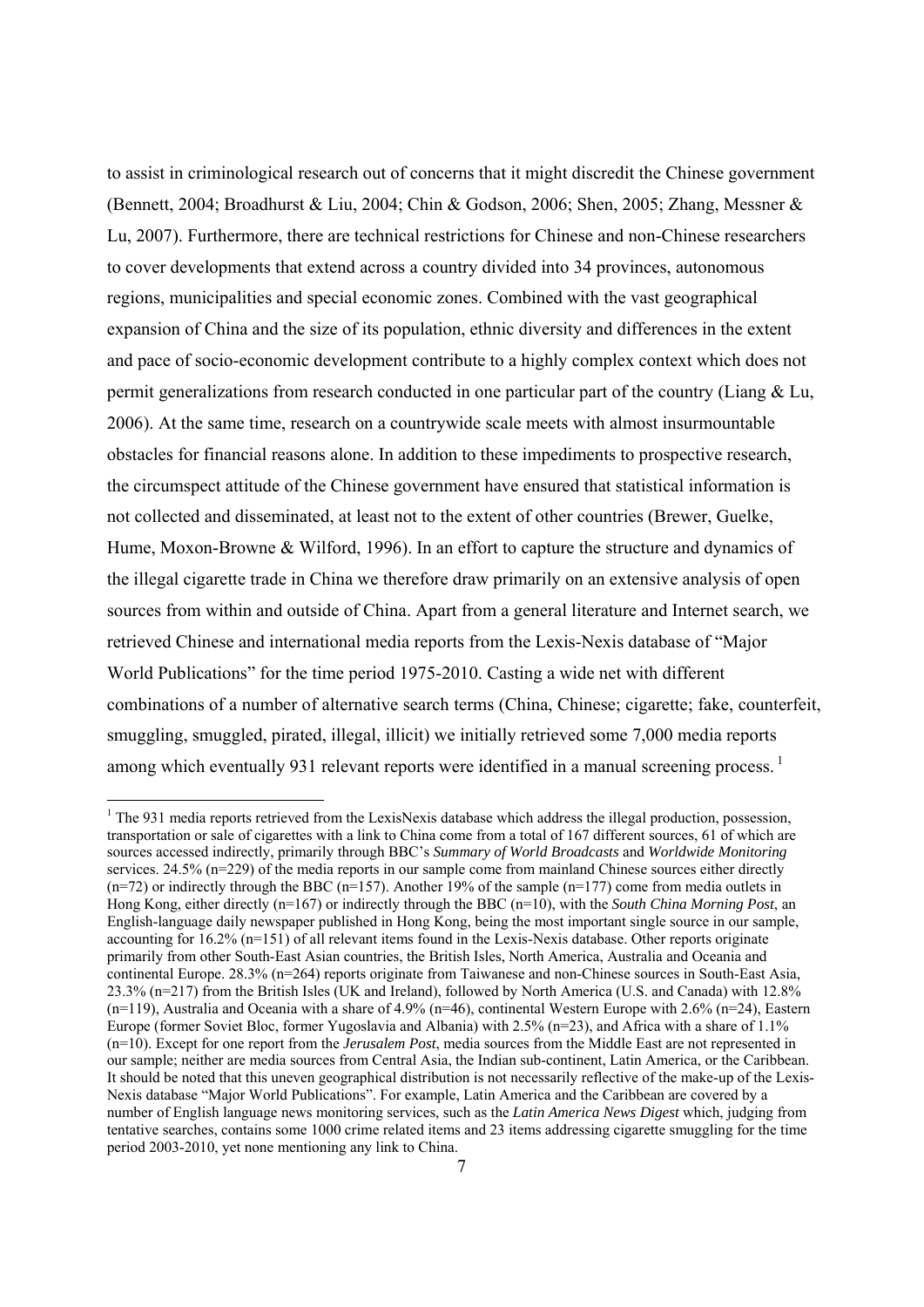These reports were then coded for types of illegal schemes and geographical scope to obtain a rough overview of major trends and patterns. Subsequently all relevant content from the Lexis-Nexis material as well as from other sources, including Chinese and international websites and the academic literature, was excerpted and entered into seven text databases organized thematically and chronologically into a total of 256 conceptual categories for an in-depth qualitative analysis.

Media reports have principal limitations as data sources (Barranco & Wisler, 1999; Franzosi, 1987; Oliver & Maney, 2000; Woolley, 2000) and the retrieval from databases like Lexis-Nexis is influenced, for example, by the choice of keywords, a process which may lead to the exclusion of reports that are peripherally relevant but may be important for the wider context of the study (Jewkes, 2011). Still, from the triangulation of the information extracted from the various Chinese and international sources emerges a fairly consistent picture. We are therefore confident that we are able to identify the main trajectories of the development of the illegal cigarette trade in China and its international ramifications over the past decades.

## **Overview**

The emergence of China as the main supplier of counterfeit cigarettes can perhaps be best understood as the result of three processes where each process, respectively, set the preconditions for the subsequent stage of development. However, while each of these processes is characteristic of a particular historic time period it would be an oversimplification to frame them as distinct phases appearing in a strict sequential order. It is more appropriate to speak of interlocking and partly overlapping processes.

The first process, initiated in the late 1970s, led to the formation of effective distribution channels for illicit cigarettes within China. The liberalization of domestic trade and commerce in the course of the economic reforms launched in 1979 facilitated the marketing of cigarettes either illegally diverted from state controlled businesses or illegally produced in excess of state set production quota.

The second process pertains to the development of brand consciousness among Chinese smokers and the competition between Chinese and foreign brand cigarettes. In this process, China saw the creation of an infrastructure for the counterfeiting and the smuggling of popular Chinese and Western brand cigarettes destined for the Chinese black market. Factors that fueled this process,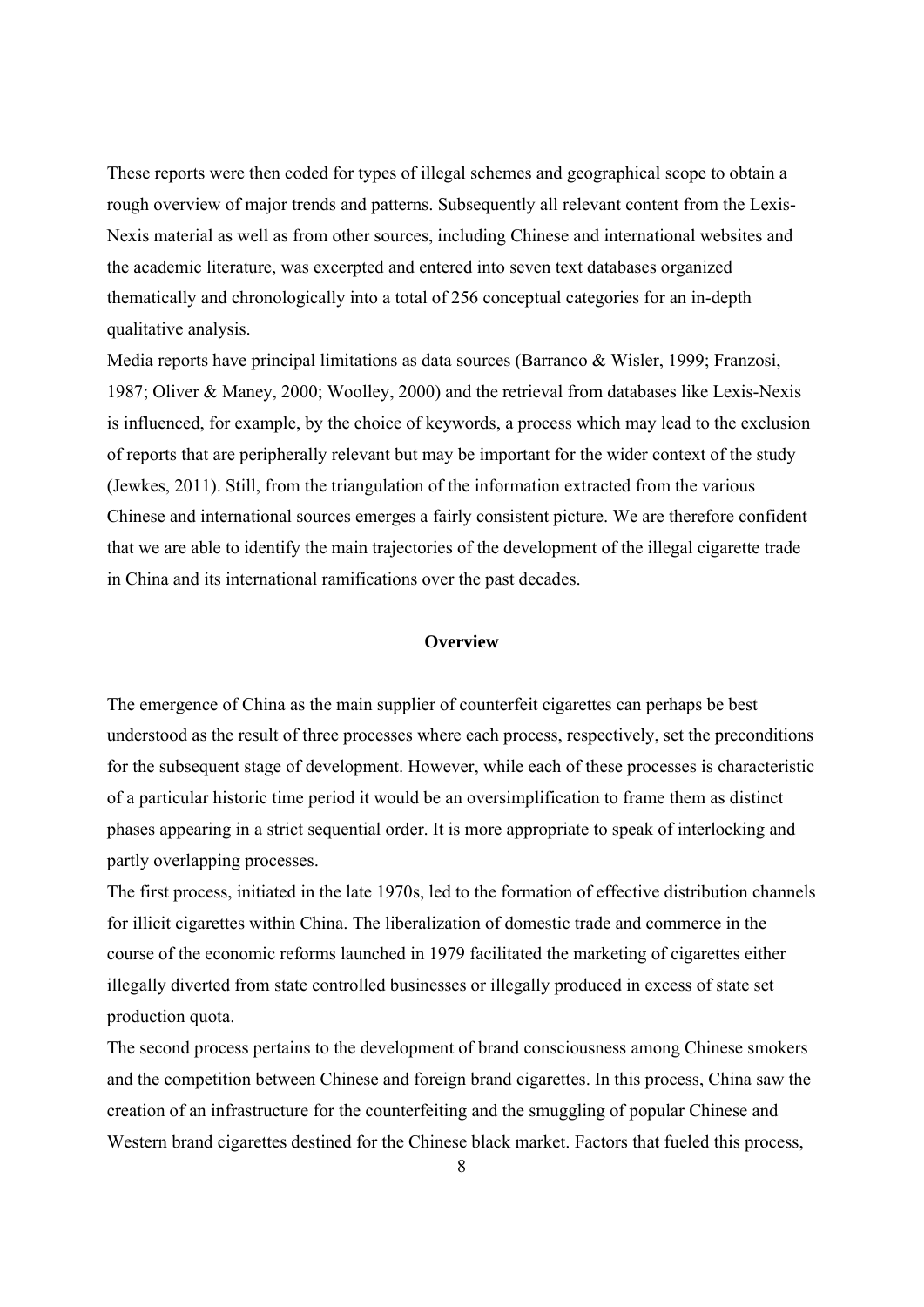which culminated in the late 1980s through the mid 2000s, included the modernization and regional concentration of the legal tobacco industry in China as well as efforts by Western tobacco manufacturers to establish their brands on the Chinese market by legal and illegal means. The third phase, finally, is characterized by a reorientation of China's illegal cigarette industry towards black markets abroad. This development is linked to crackdowns against corruption, smuggling and illegal retail markets in China in the late 1990s and also coincides with increasing pressure exerted by governments in Europe on Western tobacco corporations to cease supplying their cigarettes to European black markets.

## **The Economic Reforms in China Since 1979**

The illegal cigarette trade in China emerged as a significant problem in the context of the reforms initiated in the late 1970s when the Chinese Communist Party decided to gradually 'open up' the country to the outside world and to modernize its economy. A broad range of measures were implemented from 1979 onwards, including the decollectivization of agriculture, the decentralization of fiscal revenues to local governments, the expansion of autonomy of stateowned enterprises, the encouragement of private businesses and the establishment of a marketbased economy. The main characteristics include the creation of various special economic zones and the opening-up of coastal cities, as well as the promotion of foreign trade and investment (Bell, Khor, & Kochhar, 1993, pp. 1-2; Guthrie, 2009; Yuan, 2008). These measures, however, had not followed a coherent design, were introduced gradually and at times only half-heartedly, and not all economic sectors and not all parts of the country were equally affected (Bell et al., 1993, pp. 2-3; Naughton, 2007; Shirk, 1993, p. 14). As a result, the developments in China since the late 1970s have been marked by a number of contradictions. Perhaps the most substantial contradiction is that the economic reforms and the 'opening up' to the world did not go hand-inhand with reforms of the political system and the one-party rule of the Communist Party (Shirk, 1993, p. 4). Contradictions also emerged as a result of the rapid economic development in the special economic zones in southeastern China, namely in Guangdong and Fujian provinces, close to Hong Kong, Macau and Taiwan, in comparison to the relatively slow progress made in the rest of the country (Broadman & Sun, 1997; He, Wei, & Xie, 2008; Reardon, 1996). This process of a desynchronization of economic development on the provincial and local level was reinforced by a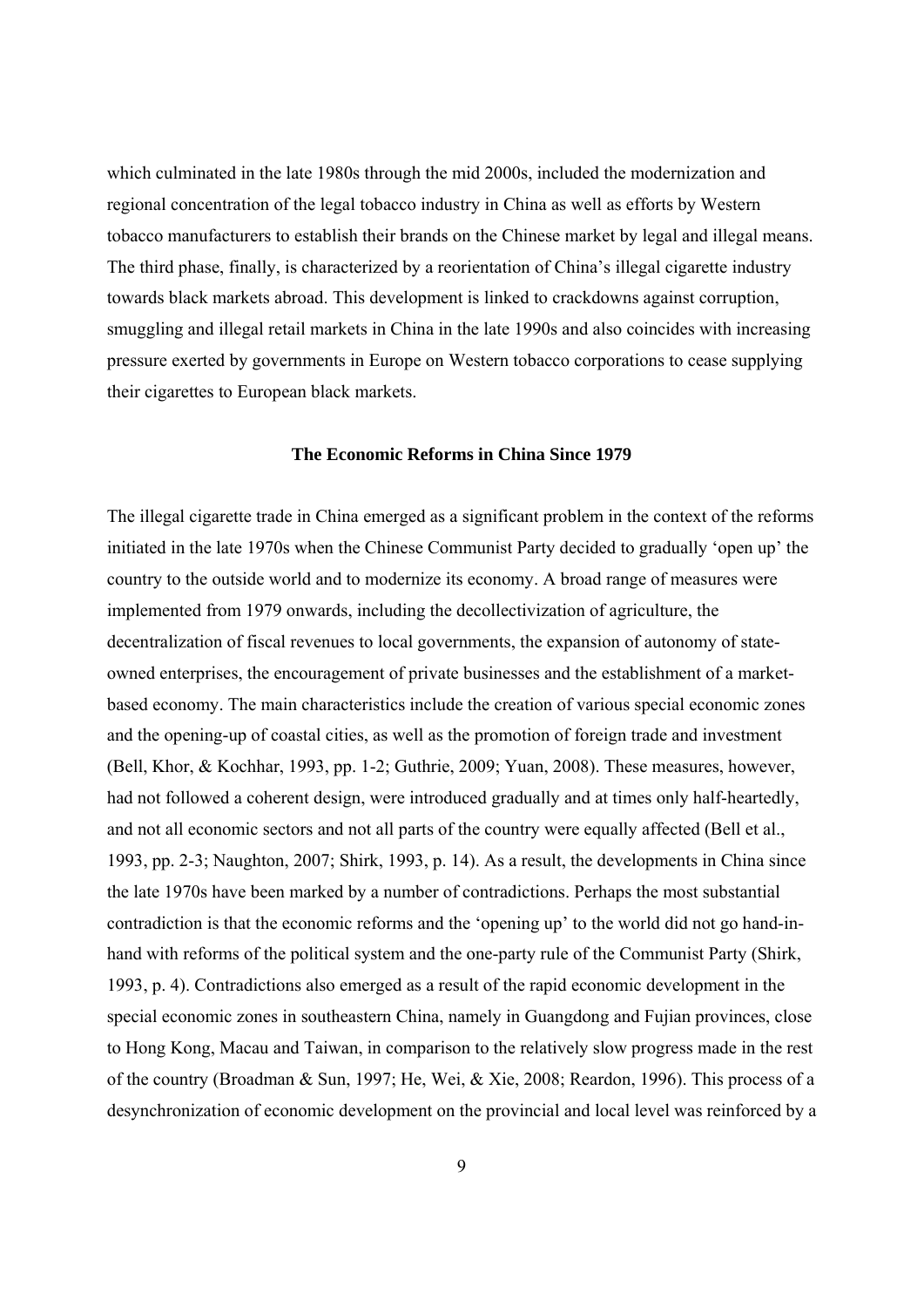general trend towards a decentralization of authority from central to local governments (Chien, 2010; Guthrie, 2009).

## **The Legal Tobacco Industry in China**

Variations in the shape and pace of economic reforms did not only emerge from one province to the next, but also from one economic sector to the other. In fact, although the tobacco sector was one of the first to be affected by the reform policies of the late 1970s, it is also one of the sectors where even decades later government controls continue to impose restrictions on free market exchange (Wang, 2009; Zhou, 2008). The Chinese tobacco industry, from production to wholesale distribution, is organized as a state monopoly. Neither Chinese private businesses nor foreign tobacco corporations, with the exception of a few joint ventures (He, Takeuchi, & Yano, 2010; Lee et al., 2004), have been permitted to operate in China to compete with state-owned businesses (Wang, 2009). The cultivation of tobacco leaves and the retail distribution is not nationalized, but under state control (Hu, Mao, Shi, & Chen, 2010; Wang, 2009; Zhou, 2000**).**  For example, a special permit is required for opening a cigarette-selling business (Hu, Mao, Shi, & Chen, 2008, p. 35; Shen et al., 2010, p. 241), and until 2003, retailers needed an additional permit for selling foreign cigarettes (Hu et al., 2008, p. 31).

The tight control over the tobacco sector can be explained, as Zhou (2000) argues, by the important role the tobacco industry has been playing in generating government revenues. China possesses the largest population of smokers, estimated at around 300 to 400 million or roughly one third of world smokers (Hu et al., 2010; Wang, 2009; Zhou, 2000). This huge market has traditionally been supplied almost exclusively from domestic sources, making China the world's largest producer of tobacco products, while foreign cigarettes, until recently, accounted for only a marginal share of the legal market as a result of high tariffs on cigarette imports (Hu  $\&$  Mao, 2002; Hu et al. 2008), just like the Chinese tobacco industry has played no significant role on the world market with only a share of 1.8% of the world's (legal) cigarette exports in the year 2000 (Wang, 2009, p. 178). The revenues derived from the tobacco sector in the form of taxes and monopoly profits have declined in recent years but they remain substantial for the central government as well as for a number of provincial and local governments (Hu et al., 2008; Wang, 2009). In 2007, the tobacco sector accounted for about 7.6% of the central government's total revenue, compared to 11.4% twelve years earlier, in 1995 (Hu et al., 2008; Hu et al., 2010), while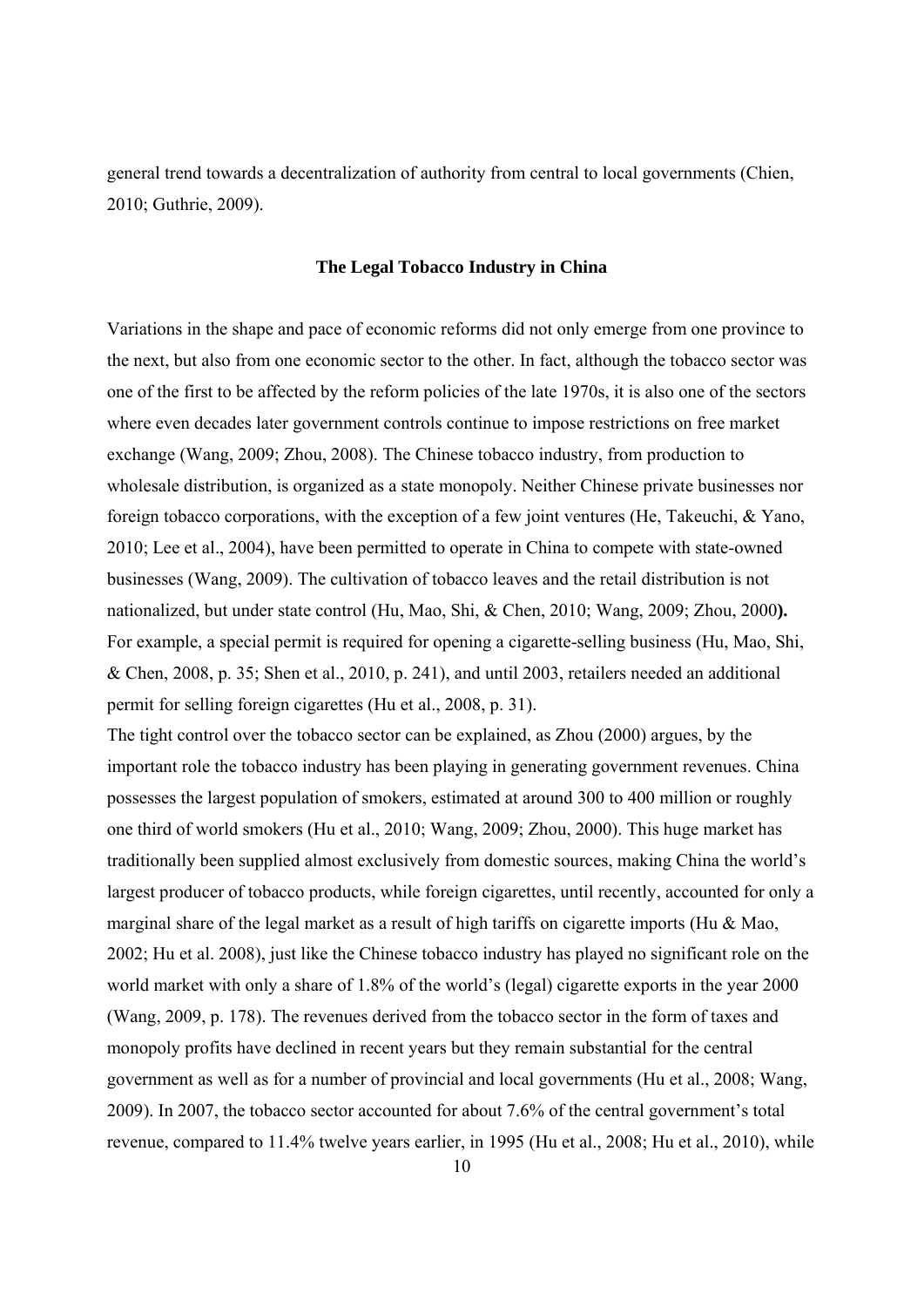local governments in important cigarette-manufacturing regions were able to derive as much as 60 to 70% of their revenues from the tobacco industry (Wang, 2009, p. 180).

Even though the Chinese tobacco industry has not been privatized in the course of the economic reforms, it still has undergone profound changes. Perhaps the most significant change has been the technological modernization of cigarette production. Beginning in 1981, cigarette factories were able to obtain Western machinery, including entire production lines, which led to a dramatic increase in productivity, production capacity and product quality (Zhou, 2000). This modernization process, however, did not embrace the entire industry. Instead, a few regions emerged with highly productive cigarette factories while other provinces fell behind, leading to a geographical shift and concentration of the tobacco industry (Wang, 2009). In particular, it was the southwestern province of Yunnan, traditionally one of the main tobacco growing areas in China but lagging behind in industrialization, which managed to establish itself as the leading producer of cigarettes through a rigorous modernization campaign carried out during the 1980s and 1990s (*China Daily*, 1 March 1999). In the process, the Yuxi Cigarette Plant, once a marginal factory, grew to become the country's biggest cigarette manufacturer with its bestselling "Hongtashan" (Red Pagoda Mountain) brand (Zhou, 2000).

It is worth noting that four of the five most prominent cigarette producing provinces in the year 2000, Henan, Hubei, Hunan, Shandong and Yunnan (Hu et al., 2008, p. 29), are not coastal regions but lie inland. This contrasts markedly with the general picture of a concentration of modern industries along the coastline (Broadman & Sun, 1997; He et al., 2008).

The example of Yunnan province illustrates the effects of the decentralization of authority and of tax revenues, which beginning in the 1980s, gave provincial and local governments the power and the incentives to adopt an active role in the development of the economy, and especially the tobacco sector, within their respective jurisdictions (He et al., 2008). Even where local governments did not promote the modernization of cigarette manufacturing, in order to increase their tax revenues they still supported an expansion of tobacco cultivation and cigarette production, because they were allowed to retain tax revenues that exceeded those previously set amounts which had to be shared with higher levels of government (Wang, 2009). As a result China saw a rapid growth in the output of cigarettes, from 852 billion in 1981 to 1,736 billion in 1993. And the trend would have continued, Zhou (2000, p. 112) argues, had not the State Tobacco Monopoly Administration (STMA) imposed a cap on the total output.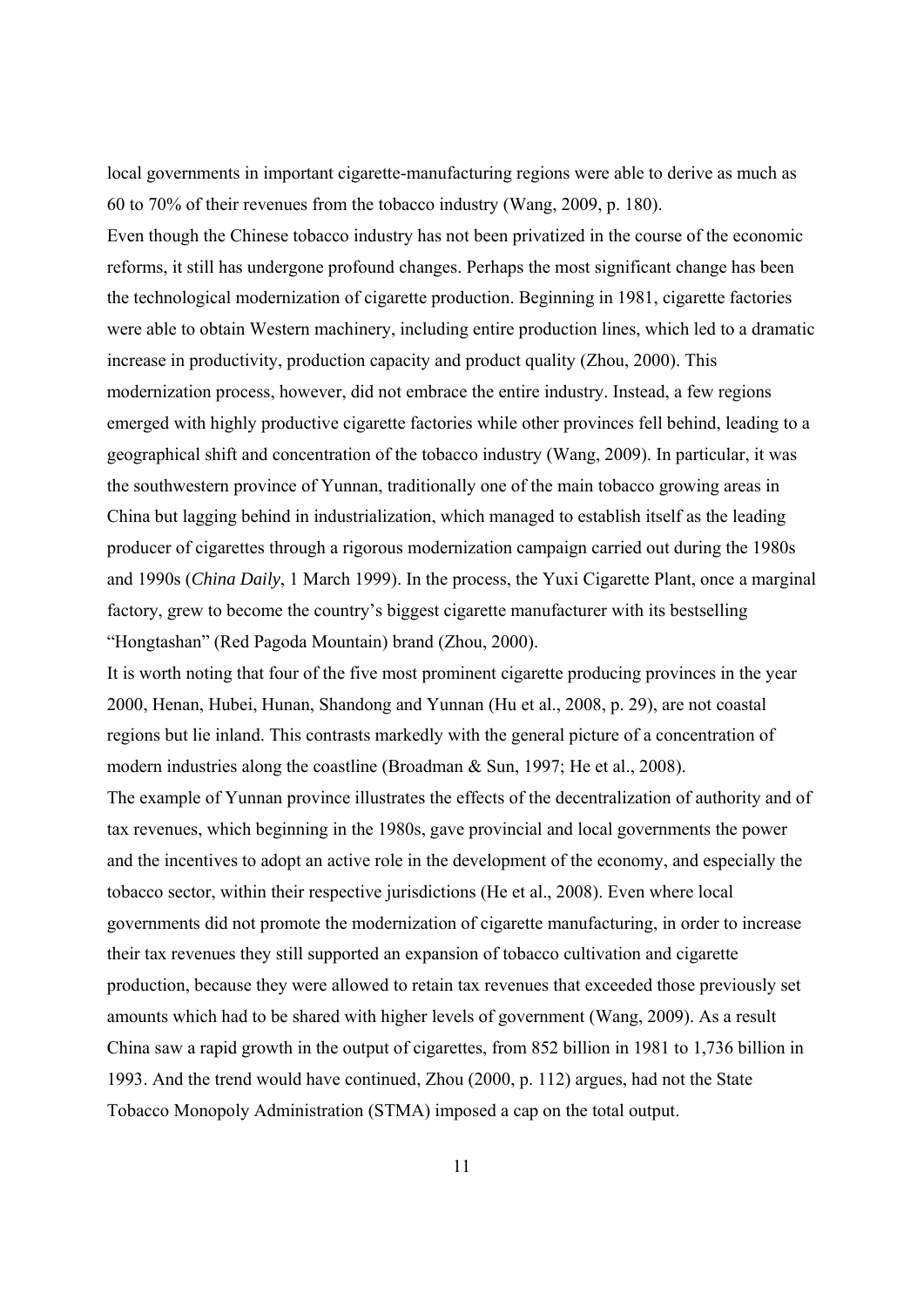Until the late 1980s, the expansion of the production of cigarettes was met by increased consumption, partly as a result of increasing household income, partly due to the opening up of rural areas that previously had been undersupplied (Zhou, 2000). In fact, demand exceeded supply until about 1990 when cigarette prices began to drop. At this point, local governments were no longer able to increase tax revenues by simply expanding cigarette production (Zhou, 2000, p. 125). However, a change in the quota system introduced in 1992 permitted a shift to the production of higher quality cigarettes which yielded higher tax revenues. For example, the share in total output of filter-tip cigarettes rose from 5.8% in 1982 to 93.5% in 1996 (Wang, 2009, p. 178). As a result, in the mid-1990s, China experienced an excess in the supply of more expensive cigarettes favored by urban smokers and a shortage of cheap cigarettes which were in demand primarily in rural areas (Wang, 2009, p. 178; Zhou, 2000, p. 126).

At the same time, the saturation of the urban cigarette market intensified a trend towards protectionist measures adopted by local governments to shield their own tobacco industry against outside competition (Zhou, 2000, p. 126). Local protectionism had emerged as a more general phenomenon, but reportedly no other sector, perhaps with the exception of alcohol, was as highly protected as the tobacco industry (He et al., 2008, p. 927). While protectionist measures kept relatively unproductive factories artificially in business, a practice condoned by the monopoly administration, STMA, allowed provinces to trade cigarette production quotas so that those provinces with the most modern cigarette plants could legally increase their output in exchange for a share of their profits (Zhou, 2000, p. 127; Wang, 2009, pp. 186-187). This, in turn, reinforced the process of the geographical concentration of cigarette manufacturing in Yunnan and a few other provinces at the expense of other regions, including the otherwise economically advanced coastal regions.

Towards the late 1990s, China's aspirations to accede to the World Trade Organization (WTO) brought about a further profound change for the Chinese tobacco industry, which further accelerated the concentration and modernization process (Zhou, 2000). In order to be accepted into the WTO, China was pressured, not least by the United States, into removing trade barriers and eliminating prohibited subsidies (Feaver, 1996; Hu et al., 2008; Wang, 2009). This meant, for example, that China had to reduce tariffs on the importation of cigarettes from 65% before the accession to the WTO in 2001 to 25% in 2003 (Wang, 2009, p. 177). While the state monopoly was maintained and foreign cigarettes could still only be marketed legally through state controlled distribution channels (Wang, 2009, p. 181), China's accession to the WTO exposed its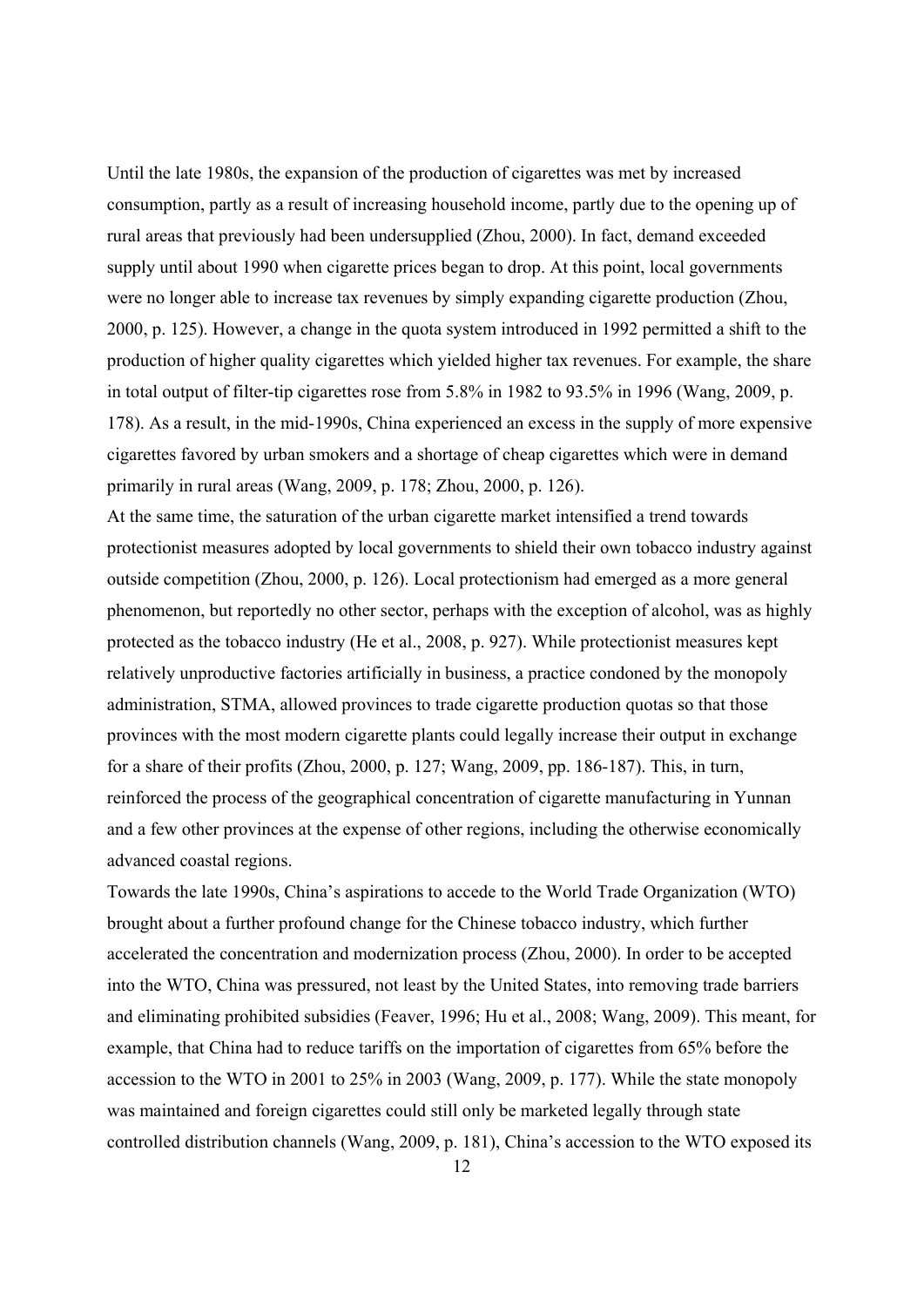tobacco industry to increasing competition from foreign cigarette manufacturers. In response, the government in Beijing pushed for a "rapid merger movement", building upon the centers of production that had previously established themselves during the period of economic decentralization (Wang, 2009, p. 166). In 2003, the monopoly administration was restructured to reduce the influence of local governments on tobacco businesses and to facilitate the formation of large (state owned) tobacco corporations able to compete on the world market (Wang, 2009, p. 190). Small cigarette plants were closed down whereas large ones were merged, first within a region and then across regions, resulting in the number of cigarette companies dropping from 185 in 2000 to 44 in 2005 while the number of cigarette brands decreased from 1,049 in 2001 to only 325 in 2005 (Hu et al., 2008, p. 31; Hu et al., 2010). In the end, the restructuring of the tobacco industry has led to the creation of a handful of large tobacco corporations with the largest three centered in Yunnan, Hunan and Shanghai (Wang, 2009, p. 189). It is not entirely clear what effect this had on unemployment. While the official news agency *Xinhua* at one point reported that 50,000 workers were re-deployed to non-cigarette businesses (*Xinhua*, 21 April 1996), it seems that numerous workers were left unemployed as a result of the industry restructuring, thereby becoming available for illicit cigarette production (Hu et al., 2008, p. 31; Shen et al., 2010, p. 241; *Xinhua*, 18 December 1992).

## **The Emergence of a Domestic Distribution Infrastructure for Illegal Cigarettes**

The interlocking processes that eventually led to China becoming a major player in the global illegal cigarette trade were set in motion in the late 1970s and early 1980s by the confrontation of a socialist 'economy of shortage' and an emerging free market economy at the grassroots levels in the form of unregulated market places. These market places provided a distribution infrastructure which facilitated not only the early development of the illegal cigarette trade, but especially the marketing of large amounts of smuggled and counterfeit cigarettes in later years.

# **Violations of Legal Restrictions on Cigarette Production and Distribution**

The history of the Chinese tobacco industry since the onset of the economic transformation in the late 1970s points to a number of criminogenic factors that help understand the development of the illegal cigarette trade during that same time period. To begin with, the inability of the Chinese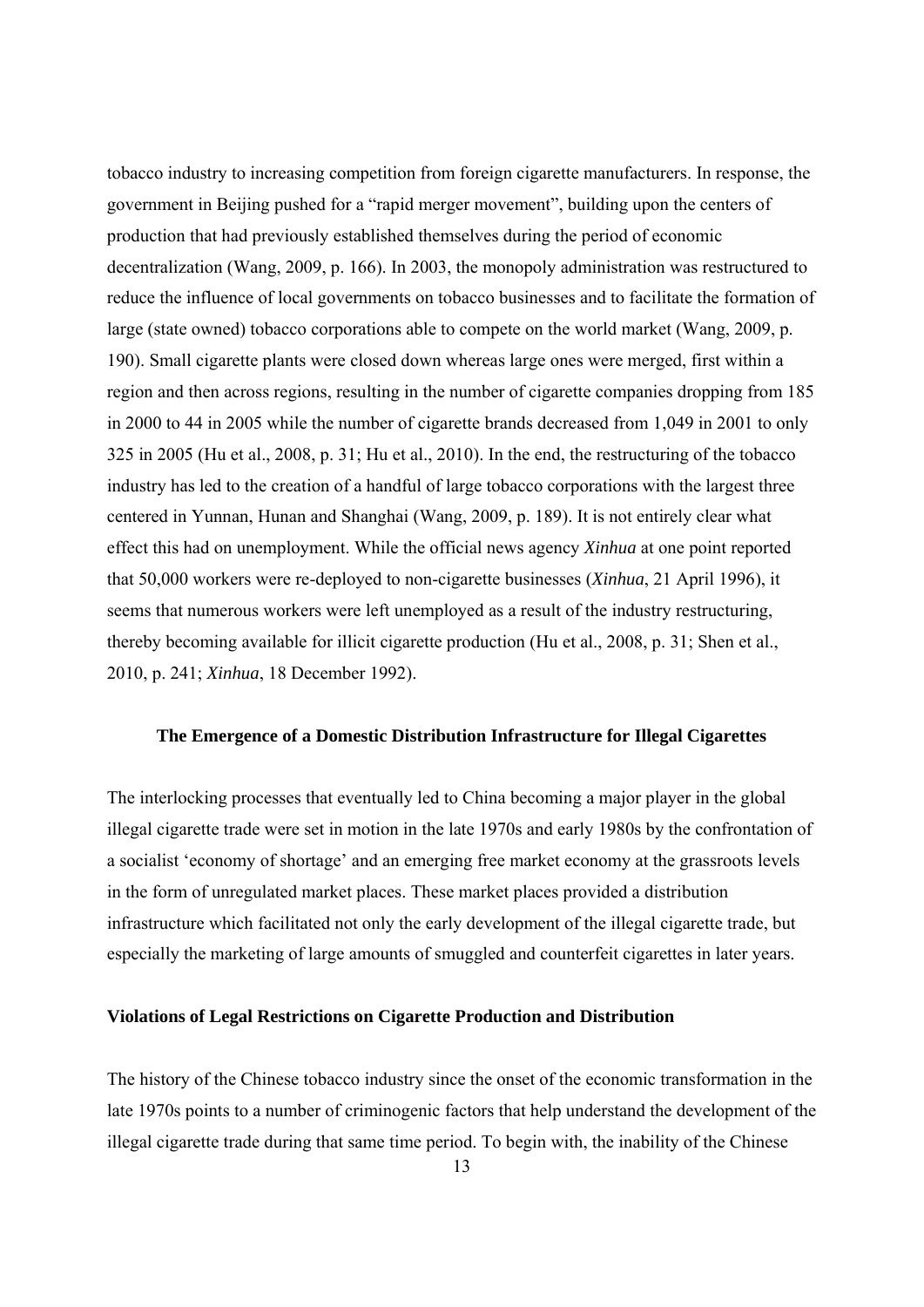government throughout the 1980s and partly well into the 1990s to meet a growing demand for cigarettes with its own production and distribution capacities while at the same time imposing legal restrictions on the private production, importation and distribution of cigarettes is almost a textbook scenario for the emergence of an illegal market. However, it is important to note that this constellation is dissimilar to the situation in which illegal cigarette markets commonly develop. In most cases, the sole rationale behind the illegal cigarette trade is to evade tobacco taxes (von Lampe, 2006; 2011). An exception to this rule, apart from the case of China, is the smuggling of cigarettes into Yugoslavia during the 1990s to circumvent international sanctions (Hajdinjak, 2002, p. 15).

In China, two main forms of illegal activity involving cigarettes characterized the late 1970s and the 1980s: the illegal production of cigarettes in defiance of the quotas set by the government, and the diversion of legally produced cigarettes into illicit distribution channels.

## *The Diversion of Legally Produced Cigarettes Into Illicit Distribution Channels*

Given the shortages in the supply of cigarettes and the relatively low retail prices set by the government on the one hand, the high demand for cigarettes on the other, a lucrative profitmaking opportunity presented itself to those who could obtain cigarettes at official prices and sell these cigarettes with a mark-up reflecting the existing consumer demand. Such a pattern, of course, which by 1981 had reportedly become "widespread" (*New China News Agency*, 16 June 1981), was not unique to cigarettes, and not unique to the situation in China, for that matter; in all 'economies of shortage', parallel markets for scarce goods had developed in some form or other although cigarettes did not necessarily fall into this category (see e.g. Ledeneva, 1998). A key component in the diversion of cigarettes from legal outlets was the complicity of persons within the state-owned cigarette plants and wholesale businesses. In one case, high ranking officials in Yunnan were accused of allotting a four-month supply of popular high-grade cigarettes to persons "who had a particularly close relationship with them" instead of selling these cigarettes on the market (*New China News Agency*, 13 June 1981). In another case, cigarettes of a particular brand could not be found in any licensed shop while there was "a large number of hawkers peddling these cigarettes" on the streets. The peddlers reportedly admitted that they "were relatives of cadres working at the bureau of industry and commerce or government-run shops" (*People's Daily*, 10 October 1985).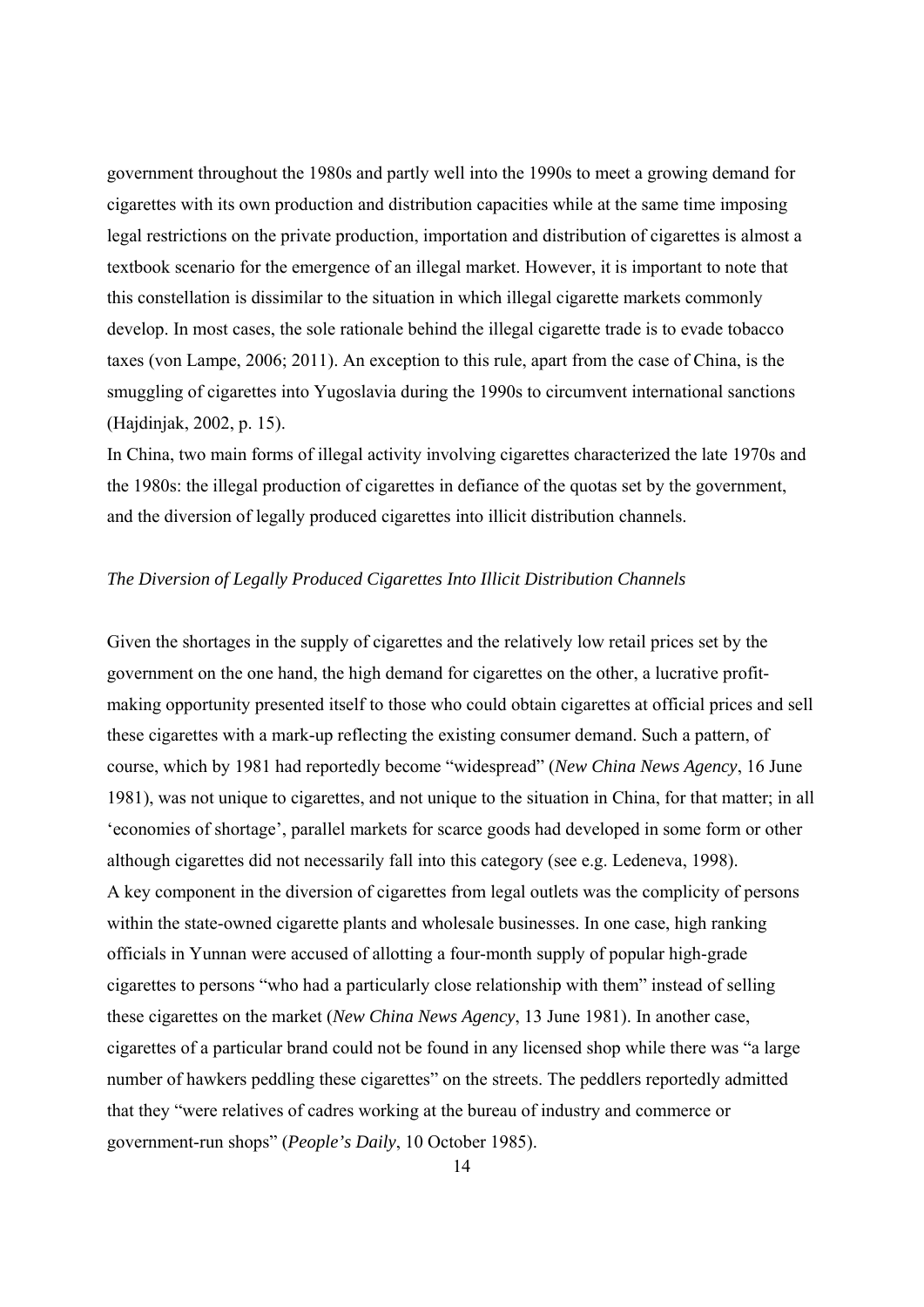It seems that the diversion of cigarettes from legal distribution channels became increasingly sophisticated over the years, involving larger, more continuous and more resourceful networks of co-conspirators within increasingly larger areas of operation. In fact, the news agency *Xinhua* claimed in 1987 "that a considerably large portion of the nation's cigarette market has been seized by an underground network linking cigarette supply and distribution channels, cigarette traders and cigarette vendors on the street" (*Xinhua*, 14 July 1987), while the *Henan Provincial Service,* in a similar vein, suggested a year later that "individual profiteers have ganged up with each other and acted from the inside in co-ordination with operations from the outside" (*Henan Provincial Service*, 17 October 1988). In one high-profile case exposed in the central province of Hunan, various state-run cigarette marketing agencies were involved in the illegal wholesaling of 11 million cartons (2.2 billion sticks) of cigarettes to 125 traders from the coastal province of Zhejiang (*Xinhua*, 10 November 1987; 24 November 1987). In another case, staff from a postal transport station in Zhejiang used postal vehicles to smuggle expensive cigarettes from Guandong province over a distance of several hundred kilometers (*Xinhua*, 21 July 1987). *Xinhua* also reported the use of military trucks and even aircraft for this illegal cigarette trade (*Xinhua*, 10 November 1987).

## *The Illegal Production of Cigarettes in the 1970s and 1980s*

Whereas the diversion of cigarettes from legal outlets primarily undermined the system of stateset prices and business licensing, the illegal production of cigarettes directly challenged the state monopoly over the tobacco industry. Two forms of illegal production can be discerned, the mere production of cigarettes outside the state plans, and the production of fake cigarettes in violation of protected trademark rights and other provisions of the criminal law. As already indicated, the central government exerted pressure on local governments to close down inefficient cigarette plants. Three hundred factories had been ordered to shut down in 1983 and the sale of hand-rolled cigarettes had been made illegal in an apparent effort to reduce the waste of raw materials through ineffective production methods (*Xinhua*, 20 May 1985). Some local governments, however, continued to support the inefficient production of cigarettes by "boosting the production capacity of some plants, building new ones, and planning to resume operation of others that have already closed down" (*Xinhua*, 17 November 1987).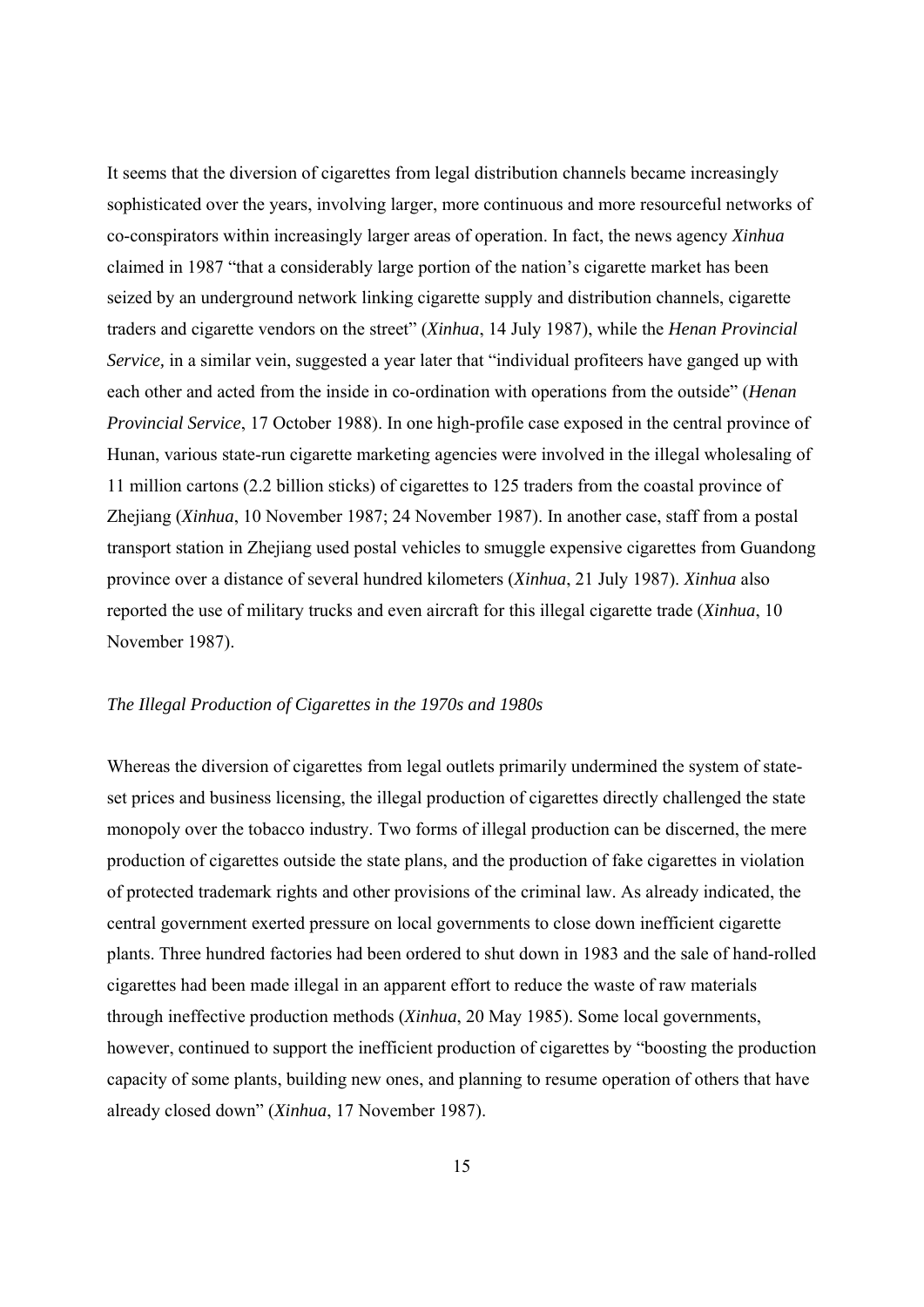The illegal production of cigarettes entailed the unauthorized supply of raw materials and equipment as well as the use of illicit distribution channels (*Xinhua*, 10 November 1985). It seems that at least in the 1980s the resources, especially tobacco leaves, that were available to illegal production facilities, tended to be of a lower quality. It does not come as a surprise, therefore, to see illegally produced cigarettes being marketed under false brand names to facilitate sales. As early as 1980, the media reported of fake cigarettes being sold among a wide range of other counterfeit products, including bicycles, wrist-watches, wines and drugs using defective or discarded packing materials (*New China News Agency*, 6 December 1980).<sup>2</sup> Five years later counterfeiting was portrayed as having "become more and more serious" (*Liaoning Ribao*, 20 April 1985) with a "flooding of counterfeit cigarettes into some places" (*Xinhua*, 24 May 1985). The level of sophistication of counterfeit cigarette production, however, seems to have remained at a relatively low level. Media reports in the late 1980s indicate that businesses as well as individuals were involved, and that a significant share of counterfeit cigarettes was, in fact, hand-rolled rather than machine made (*Peking Home Service*, 24 February 1987; *Xinhua*, 13 July 1987).

## *Illegal Wholesale and Retail Selling*

The illegal production of cigarettes in the 1970s and 1980s was facilitated by the emergence of unregulated market places that served as effective distribution channels for a wide range of illicit goods. Some of these unregulated market places were illegal altogether; some of them had a legal status, such as village fairs in rural areas that had gradually been reestablished after the Cultural Revolution and, within the framework of the economic reforms launched in 1979, served the purpose of promoting individual entrepreneurial activity (Chwee-Huat, 1988). In many cases, however, the control over these markets appears to have been weak, allowing vendors of illicit goods, including cigarettes, to operate at these settings (see e.g. *Peking Home Service*, 27 April 1979; *Shanghai City Service* 28 May 1983). In the urban areas, street selling and illegal retail markets became widespread. For example, a 100-day campaign against illegal street dealers in Beijing in 1989 reportedly exposed 110,000 unauthorized businesses, including illegal vendors of cigarettes (WuDunn, 1989).

<sup>&</sup>lt;sup>2</sup> Original sources are cited as they appear in BBC reports, therefore references are sometimes to "New China News" Agency" and sometimes to "Xinhua".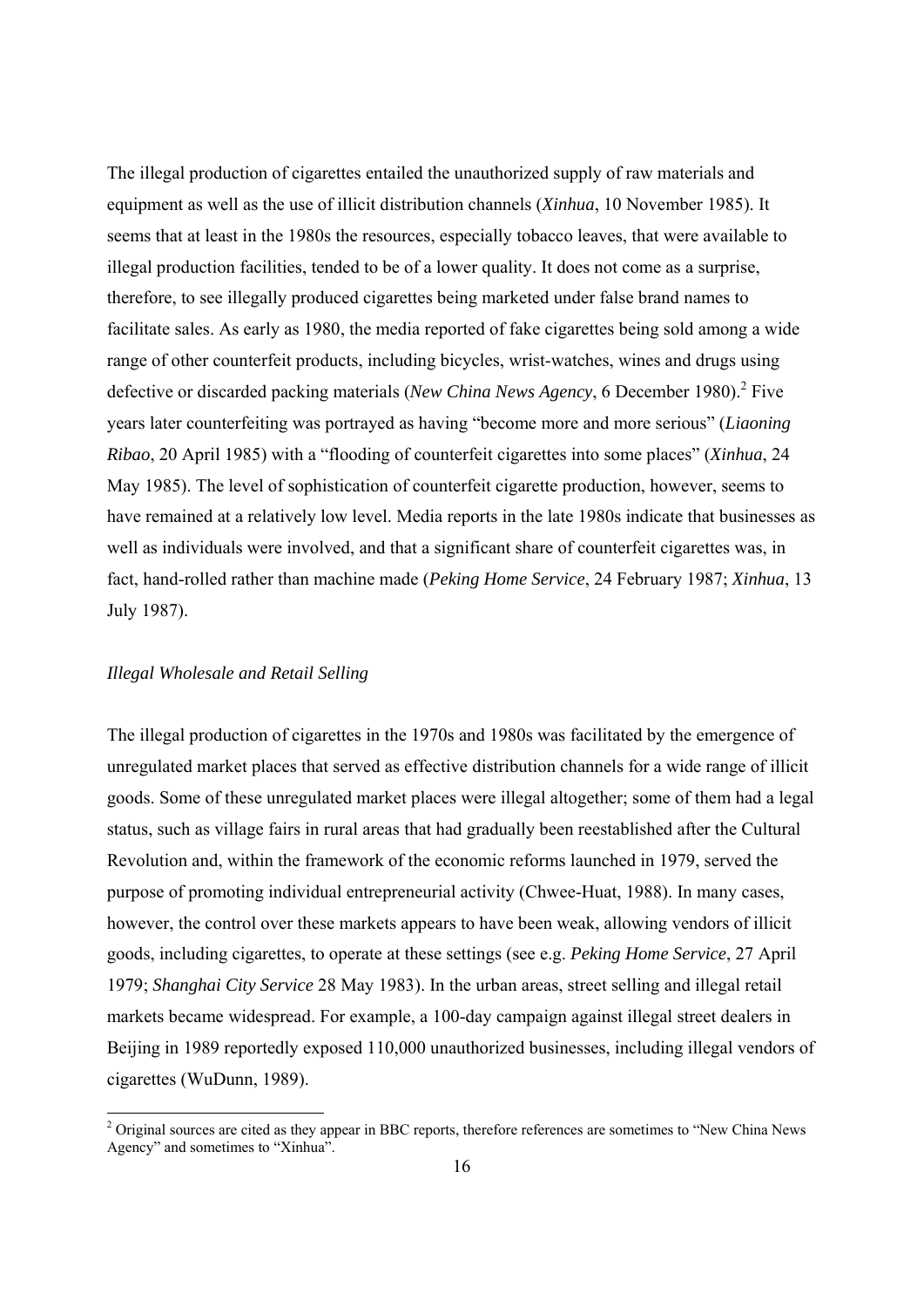In addition to free markets where suppliers sold goods directly to consumers, from the late 1980s through the early 1990s, free wholesale markets developed which, as Zhou (2000, pp. 123-124) points out, have played an important role in channeling the increasing output of cigarettes across China and especially to the rural areas. Local governments exacted taxes from these markets, typically at fixed rates (Behar, 2000), and shielded them against investigations by the tobacco monopoly administration (Zhou, 2000, p. 124).

#### **The Competition between Chinese and Foreign Brand Cigarettes**

As the production of cigarettes increased, the focus of the illegal cigarette trade shifted from supplying a scarce product to catering to and boosting the brand consciousness of Chinese smokers. There are two dimensions to this particular process: the production of fake cigarettes, primarily pertaining to the counterfeiting of the most popular Chinese brands, and the introduction of Western brand cigarettes to Chinese smokers by way of smuggling.

# **Cigarette Smuggling into China During the 1970s and 1980s**

In contrast to the attention paid to the illegal cigarette trade within China during the 1970s and 1980s, there were only isolated media reports on cigarette smuggling. The term 'smuggling' was primarily used in reference to the transportation of cigarettes from one province to another in the context of domestic black market activities (see e.g. *Xinhua*, 21 July 1987). It was only in the late 1980s that cigarette smuggling into China began to receive some attention as part of what one observer called "a burgeoning smuggling industry" that provided Western consumer goods to Chinese "at a fraction of the price charged in the state-run shops" (Usborne, 1989). The smuggling problem, it seems, initially manifested itself primarily along China's coastline with cigarettes arriving by ship from Hong Kong, Taiwan and foreign countries (Mathews, 1980; *Xinhua*, 11 March 1989), foreboding what would come to shape the illegal cigarette trade in the 1990s.

#### **Cigarette Smuggling Into China From the Late 1980s Through the Mid 2000s**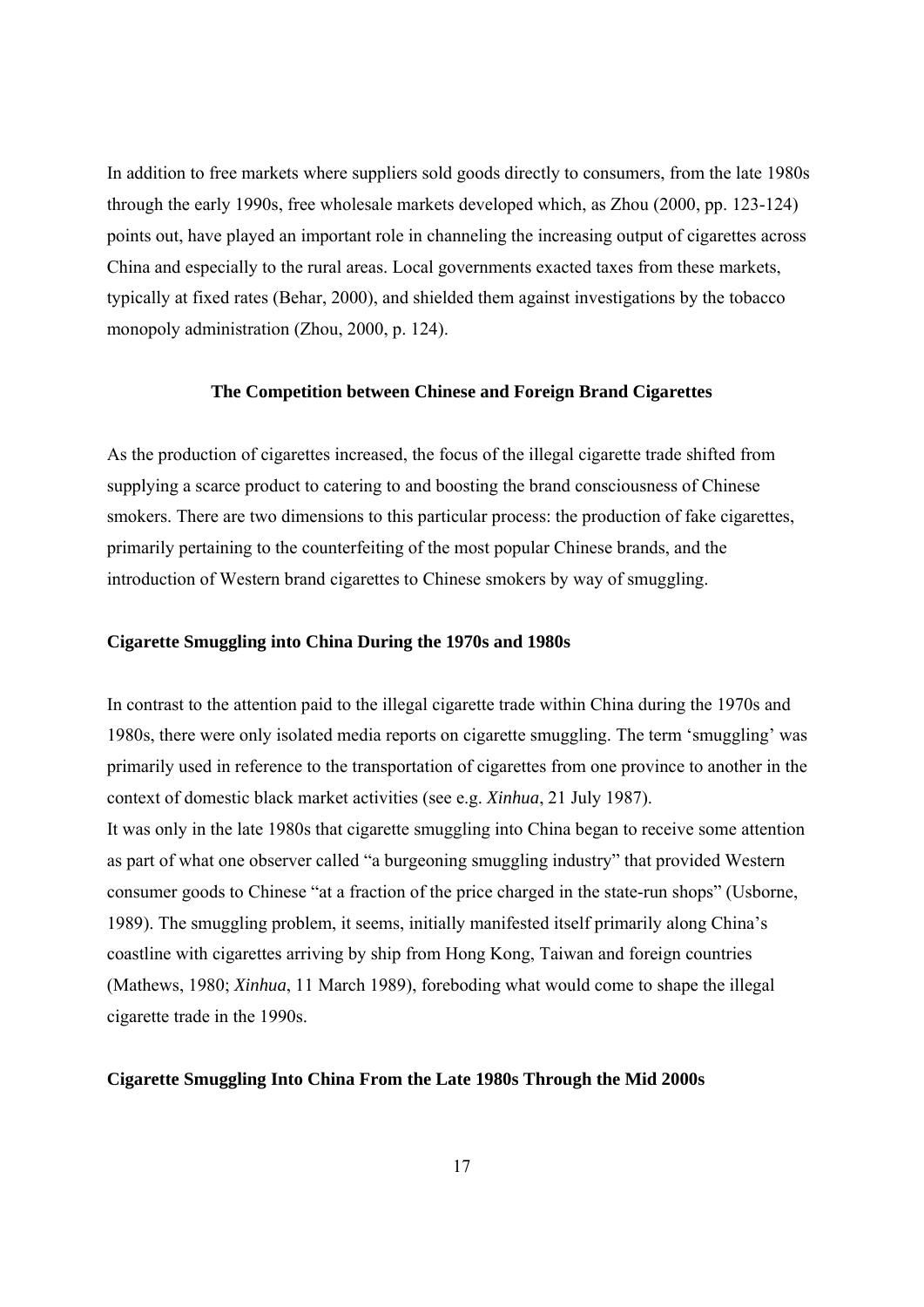In the 1990s the illegal diversion of cigarettes from legal outlets into black market channels ceased to be addressed as a major problem while the illegal production of cigarettes became more fully a matter of counterfeiting. At the same time, China became a destination country for smuggled Western brand cigarettes.

When, beginning in the late 1980s, the smuggling of cigarettes into China received increasing attention from Chinese and Western media, the problem was not only one of cigarettes. China found itself confronted with "floods of smuggled goods" of various kinds (*China Daily*, 15 July 1999) that were seen to pose "an increasingly serious threat to the country's market order" (*Xinhua*, 12 November 1991) and "to the smooth implementation of the reform and opening policies" (*Xinhua*, 21 May 1991). A broad range of goods that, like cigarettes, were subjected to high import tariffs, found their way into the mainland, including electronic appliances such as television sets and video recorders, cars, motorcycles and oil products, while Chinese antiques and protected species were smuggled out of China (*Zhongguo Xinwen She*, 8 April 1991). Cigarettes, however, consistently stood out in media reports and official accounts throughout the 1990s as one of the top two or three smuggled goods.

It is not clear at what scale contraband cigarettes entered China. In 1989, according to the official news agency *Xinhua* (5 September 1990), 900,000 boxes of cigarettes were smuggled into China, which, assuming that one box holds 50 cartons or 10,000 sticks (Cook, 1998), amounts to 9 billion cigarettes. A year later, in 1990, the number was said to have increased dramatically to 35 billion cigarettes (Hutchings, 1991). In 1994, when Chinese authorities reported seizing 5.1 billion cigarettes (Higgins & Doyle, 1996), all of the estimated 80 billion foreign cigarettes sold in China were believed to have been smuggled into the country (Faison, 1997). This would constitute a market share of about 4.5% (Bonner & Drew, 1997). For 1998, estimates of the share of smuggled cigarettes in China's cigarette market were as high as 8-9% (Hu & Mao, 2002, p. 7). The cigarettes smuggled into China primarily comprised foreign brands such as BAT's "555" and "Hilton", and Phillip Morris' "Marlboro" (Cook, 1998; *Xinhua*, 12 November 1991; 17 August 1999). In addition, Chinese cigarettes were illegally re-imported into China to evade domestic taxes (Faison, 1998) or, in the case of Chinese brand cigarettes manufactured in Hong Kong ("Shuangxi" [Double Happiness]), smuggled into mainland China similar to foreign brand cigarettes (Lee, 2004). In isolated cases, the smuggling of counterfeit cigarettes from south-east Asian countries into China was also reported (Harding, 1997; Woolrich, 1992; Yu, 1996).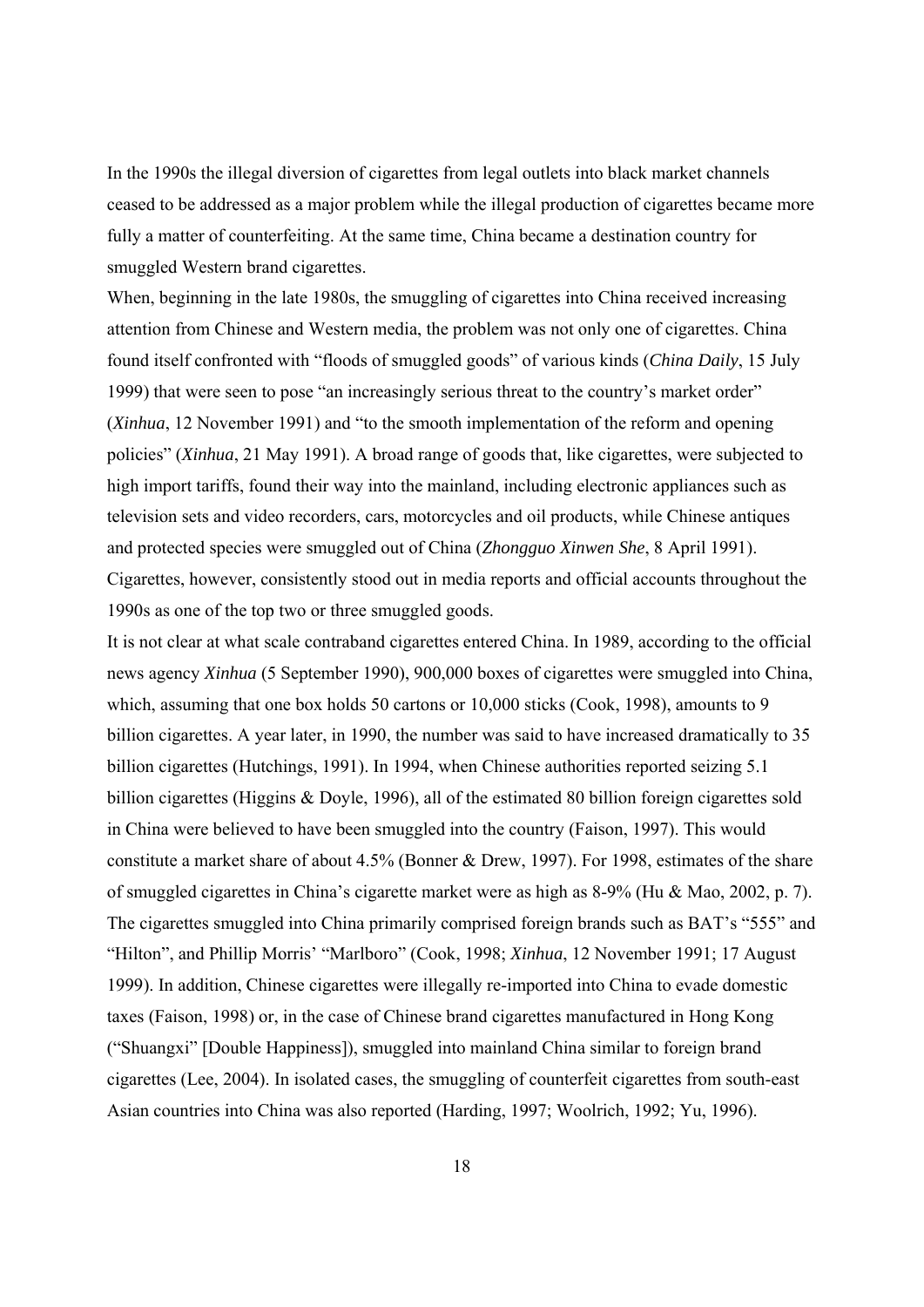#### *Smuggling Schemes*

According to the available data, cigarettes seem to have been primarily smuggled into China by sea with the main trafficking routes connecting Hong Kong with neighboring Guangdong province, and Taiwan with Fujian province across the Taiwan Strait. In contrast, cigarette smuggling over land, perhaps with the exception of smuggling between Hong Kong and Guangdong, appears to have been of only secondary importance.

Two main modes of smuggling cigarettes are discernible, the use of private vessels, and the use of cross-border freight container traffic. Initially, it seems that fishing boats provided the primary means of transporting contraband cigarettes (*Xinhua*, 3 October 1988), soon followed by armored boats and high-powered motorboats with modern navigation equipment that outclassed government vessels (*Xinhua*, 12 November 1991; *Zhongguo Tongxun She*, 25 July 1991; 5 October 1992). Fishing boats and other small vessels would transport cigarettes from ports in, for example, Hong Kong, Taiwan or the Philippines, or, possibly more commonly, they would rendezvous with larger vessels on the high seas (Sun, 1992; *Zhongguo Tongxun She*, 31 October 1994).

In contrast to smuggling by boat which relies on evading border controls, smuggling by freight container uses legal channels for cross-border transportation of goods. In one case, ten 40-ft. containers carrying 96 million cigarettes were seized in Hong Kong aboard a ship destined for mainland China. The cigarettes had previously been legally exported from Hong Kong to Japan where the cargo was reclassified to "lift parts" and "aluminum" (Cunningham, 1996). Over the years, smuggling routes had become more complex to obscure the origin of shipments. Apart from Hong Kong and Japan, cigarettes would also be sent, for example, through South Korea, Malaysia, the Philippines, and Singapore (*China Daily*, 27 August 1997; Higgins & Doyle, 1996; Lo, 1998). North Korea, according to one report, also assumed a prominent role as a transshipment point for contraband cigarettes to China. In 1997, North Korea was the single biggest destination country for cigarette shipments going through Hong Kong. These cigarettes allegedly were sold for hard currency on the black market in China (Schloss, 1997).

*Individuals and Groups Involved in Smuggling*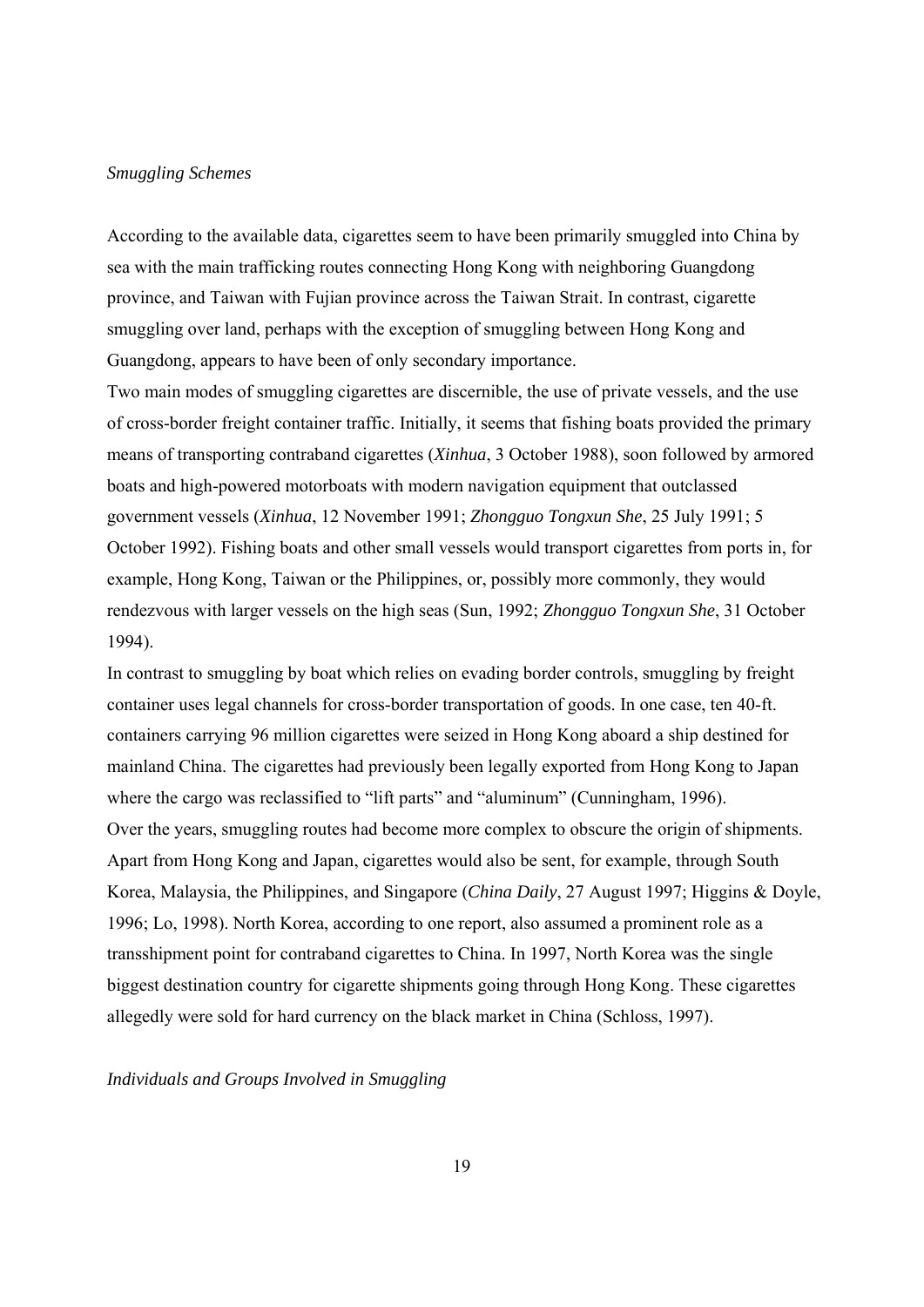While information on perpetrators is scarce, there seem to have been essentially two types of smugglers directly involved in bringing contraband cigarettes ashore: fishermen engaged in smuggling as a sideline, and full-time smugglers. The first category of "fishermen-turned-traders" (*Economist*, 26 May 1990) were described in the Chinese media with some caution as "honest fishermen" corrupted by huge profits (*Xinhua*, 12 November 1991) without providing any more details while reports on full-time smugglers emphasized a high level of organizational and technical sophistication, referring to "well organized" smuggling groups (*Zhongguo Xinwen She*, 21 March 1994) and "gangs armed with assault rifles and high-tech equipment" (China Daily's *Business Weekly*, cited in *Asian Wall Street Journal*, 31 December 1990). One example for the latter category is a smuggling group whose members were apprehended in 2002 in a fishing village in Fujian province. The group was headed by Cai Wanhe, a 51-year-old man "with no fixed job", his two brothers and two cousins. The gang reportedly had its own fleet of vessels to bring cigarettes to shore from ships out in the Taiwan Strait. Villagers hired by the gang would then load the contraband onto vehicles for further distribution (Larmer, 2002; *Xinhua*, 28 March 2002).

Cai Wanhe and his group, in turn, allegedly used to work for China's most notorious smuggler, Lai Changxing (Larmer, 2002). Lai Changxing, who is believed to be responsible for illegally bringing \$ 6.4 billion worth of goods into China during the second half of the 1990s, is at the center of what has been described as China's biggest corruption and smuggling scandal (Jie, Wei & Jing, 2001). Born to peasants in 1958 and with little formal education, he started out as a small entrepreneur in the 1970s and gradually built up a business empire, Yuanhua Group, in the port city of Xiamen in Fujian province and in Hong Kong (Jie et al., 2001; Liu, 1999; McGregor, 2005). His criminal activities reportedly began in the 1980s when he engaged in "small-scale duty-evasion" and expanded to smuggling on a large scale in the 1990s (Jie et al., 2001). From the early 1990s Lai Changxing is said to have been involved in the illegal importation of cigarettes as well as electronics (McGregor, 2005). Later he diversified his smuggling portfolio to include refined and vegetable oil, automobiles, chemicals, pharmaceuticals, and textiles (Jie et al., 2001). Similar to Cai Wanhe's group, many of the core members of the smuggling operation of Lai Changxing were close relatives. In fact, cigarette smuggling was overseen by one of Lai Changxing's brothers (Jie et al., 2001; McGregor, 2005; Shieh, 2005). Protected by corrupt party and government officials, the Changxiang group allegedly brought

cigarettes into China embedded in legal cross-border trade using essentially two different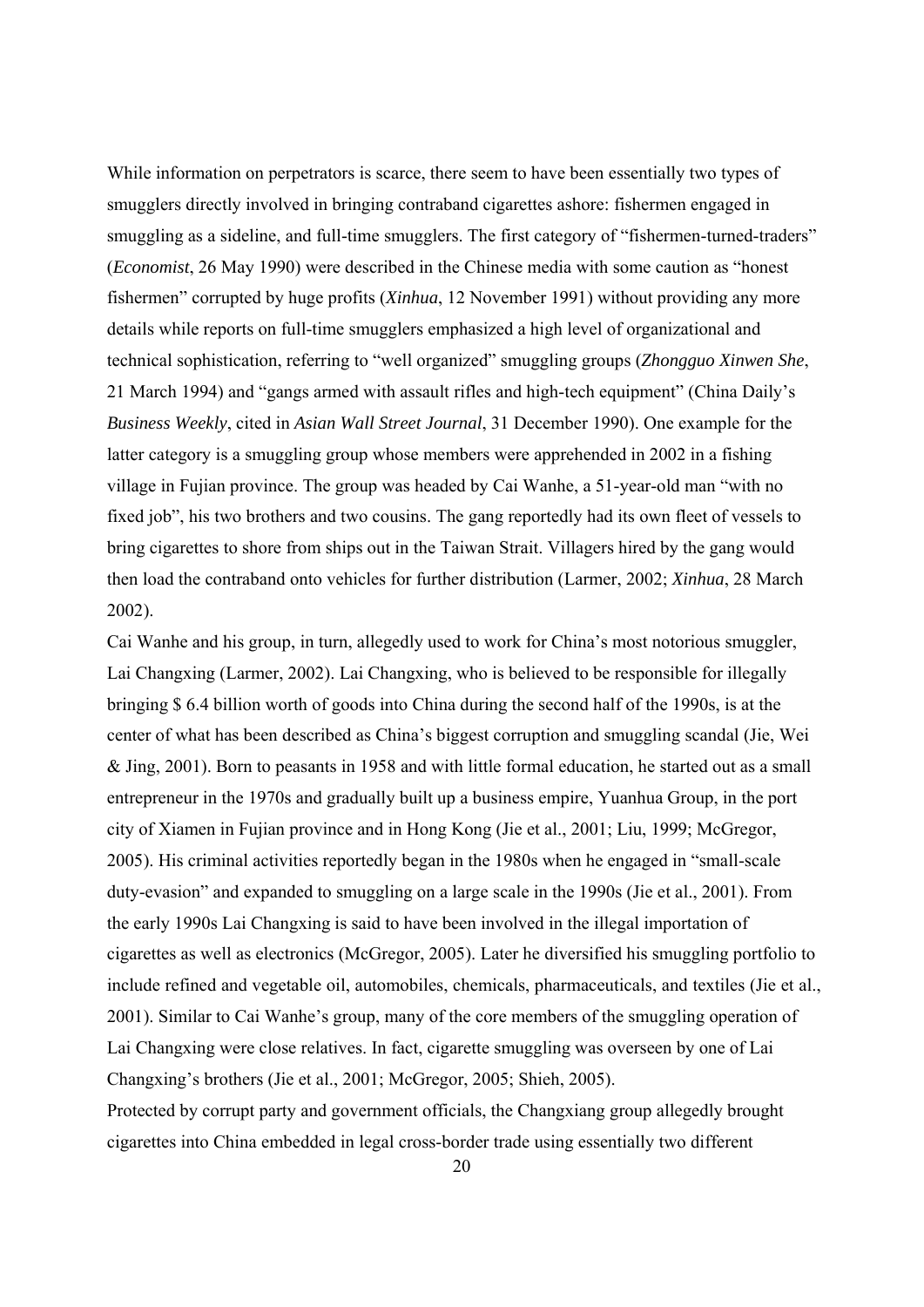schemes of large-scale smuggling. One method involved illegally removing cigarettes from bonded warehouses, another the false declaration of cargo that passed through customs (Shieh, 2005, pp. 72-73). According to official accounts, which only covered the time period 1996-1999, a total of 3 million cases (30 billion sticks) of cigarettes were smuggled into China by the Lai Changxing smuggling network (Jie et al., 2001).

#### *The Involvement of Tobacco Manufacturers*

It seems that in the case of China during the 1990s, large-scale smuggling rather than bootlegging accounted for the bulk of contraband cigarettes entering the country. Large-scale smuggling takes advantage of the temporary suspension of taxes and customs duties on goods 'in transit' until they are introduced into a market for final distribution. Compared to bootlegged cigarettes which are procured from retail outlets in low-tax countries for sale in high-tax countries, large-scale smuggling of untaxed cigarettes provides for larger profit margins that make it easier to undercut the prices for legally sold cigarettes. In fact, the black-market price of cigarettes smuggled into China not only seems to have been below official prices for legally imported foreign cigarettes but also below or at least at similar levels with the prices of premium Chinese cigarettes (Harding, 1997; Hu et al., 2008, pp. 30-31; Larmer, 2002).

Large-scale smuggling of untaxed cigarettes implies a link of some form or other between smugglers and black market distributors on one side and legal tobacco manufacturers as the ultimate source of untaxed cigarettes on the other. There are clear indications that for many years such links did indeed exist in the case of China, involving both Chinese and foreign companies. This is similar to cases of collusion between tobacco manufacturers and smugglers that have been reported and documented in various other parts of the world during the same time period, including North America, Europe and Africa (Beare, 2002; Joossens & Raw, 2002; LeGresley, Lee, Muggli, Patel, Collin, & Hurt, 2008).

According to *The New York Times* it had been an open secret that the producer of the top-selling "Hongtashan", the Yuxi Cigarette Plant in Yunnan, "was earmarking a major part of its cigarettes for export and then smuggling them back to China, to avoid heavy duties" (Faison, 1999). In two other well-documented cases, executives of tobacco corporations colluded with cigarette traffickers and allegedly received kickbacks for allowing cigarettes to be sold into smuggling channels. One case pertained to "Shuangxi" cigarettes produced at a plant in Hong Kong by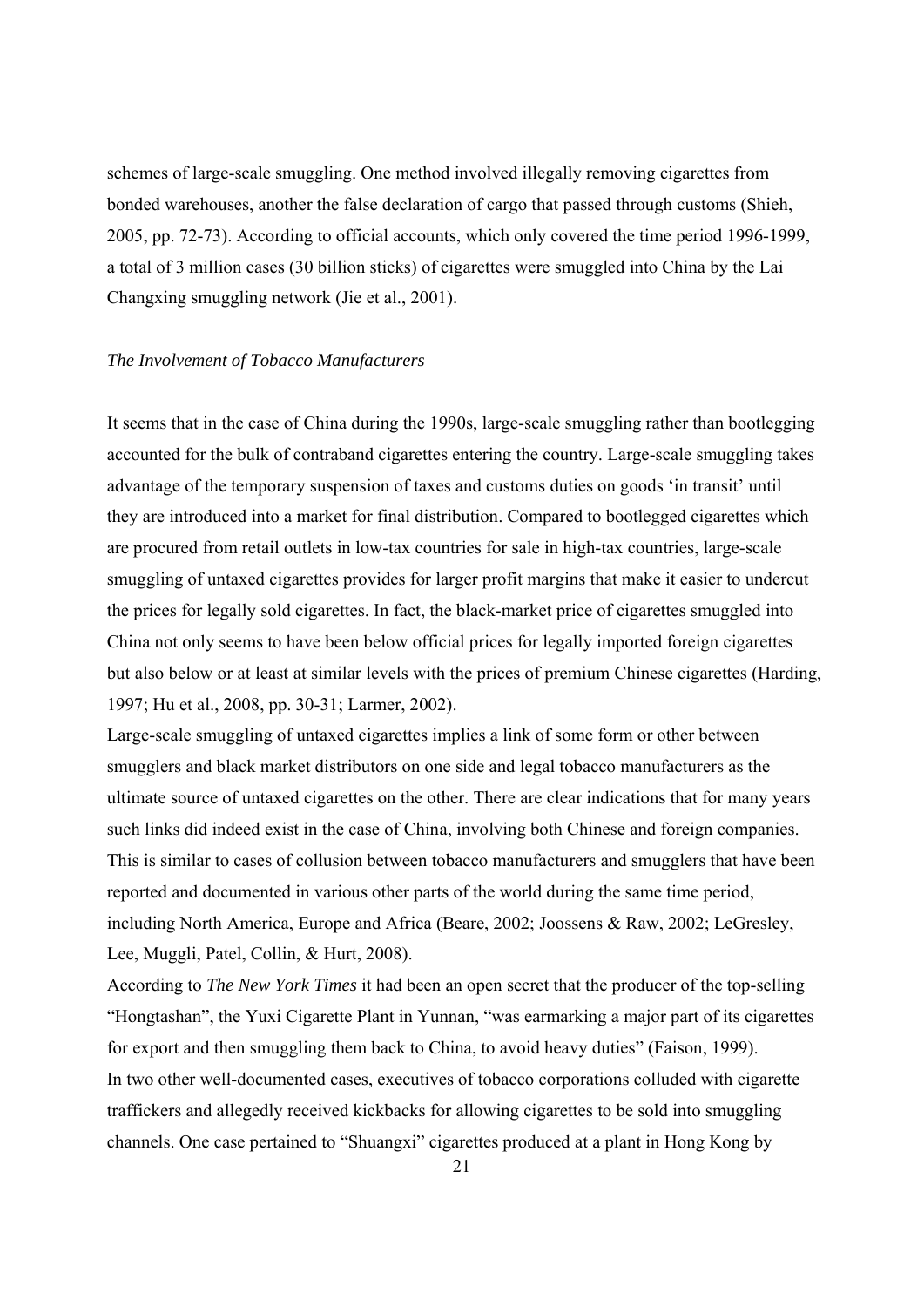Nanyang Tobacco, a subsidiary of Shanghai Industrial Holdings (Lee, 2004). The other, more notorious case, involved British American Tobacco (BAT) in Hong Kong where executives over many years during the 1980s and 1990s allowed a business, Giant Islands Ltd., to be supplied with cigarettes that were smuggled into mainland China and Taiwan. A string of export directors reportedly received HK\$ 50 ( $\approx$ US\$ 6.5) for every box (10,000 sticks) of "555" cigarettes sold to Giant Islands, amounting to monthly payments of over HK\$ 2 million (US\$ 257,000). Although executives lined their own pockets and BAT denied any involvement, from internal documents that have become publicly available it appears that this collusion was quite in line with BAT's marketing strategy (Campbell, Beelman & Schelzig, 2000; Lee & Collin, 2006; Lee et al., 2004). For example, an internal memo on distribution initiatives within China noted in 1993 that as long as sales of contraband cigarettes "remain dominant, alternative routes of distribution of unofficial imports need to be examined, evaluated and, if appropriate, maximised" (cited in Lee  $&$  Collin, 2006, p. 1085). In fact, "unofficial imports" to China, equivalent to about 80-90% of all imports (Bonner & Drew, 1997; Lee & Collin, 2006, p. 1082; Smith, 1996), contributed significantly to the overall profitability of BAT. In the 1990s, BAT brands reportedly held a share of about 50% of the Chinese cigarette black market, accounting for about 20-30% of BAT's total worldwide profits (Doyle & Higgins, 1995; Lee & Collin, 2006, pp. 1082, 1085).

#### *Smuggling and Corruption*

Just as the collusion between smugglers and tobacco industry executives seems to have been crucial for the steady supply of cigarettes to the black market, the influx of these cigarettes into China appears to have hinged to a large extent on the involvement of corrupt officials from various branches of government, including the customs service, police, and the military. In this respect, China seems to constitute a deviant case. For other major cigarette black markets, namely the UK and Germany, the influx of contraband cigarettes seems to be facilitated primarily by the sheer volume of cross-border trade and traffic in comparison to the manpower of customs, while only isolated cases of corrupt customs officials have been documented (Joossens & Raw, 2008; von Lampe, 2002).

The involvement in China of corrupt officials, as disclosed in a number of media reports during the 1990s, ranged from the mere non-enforcement of the law to active participation in cigarette smuggling, and from the passive acceptance to the extortion of bribes. In essence, corrupt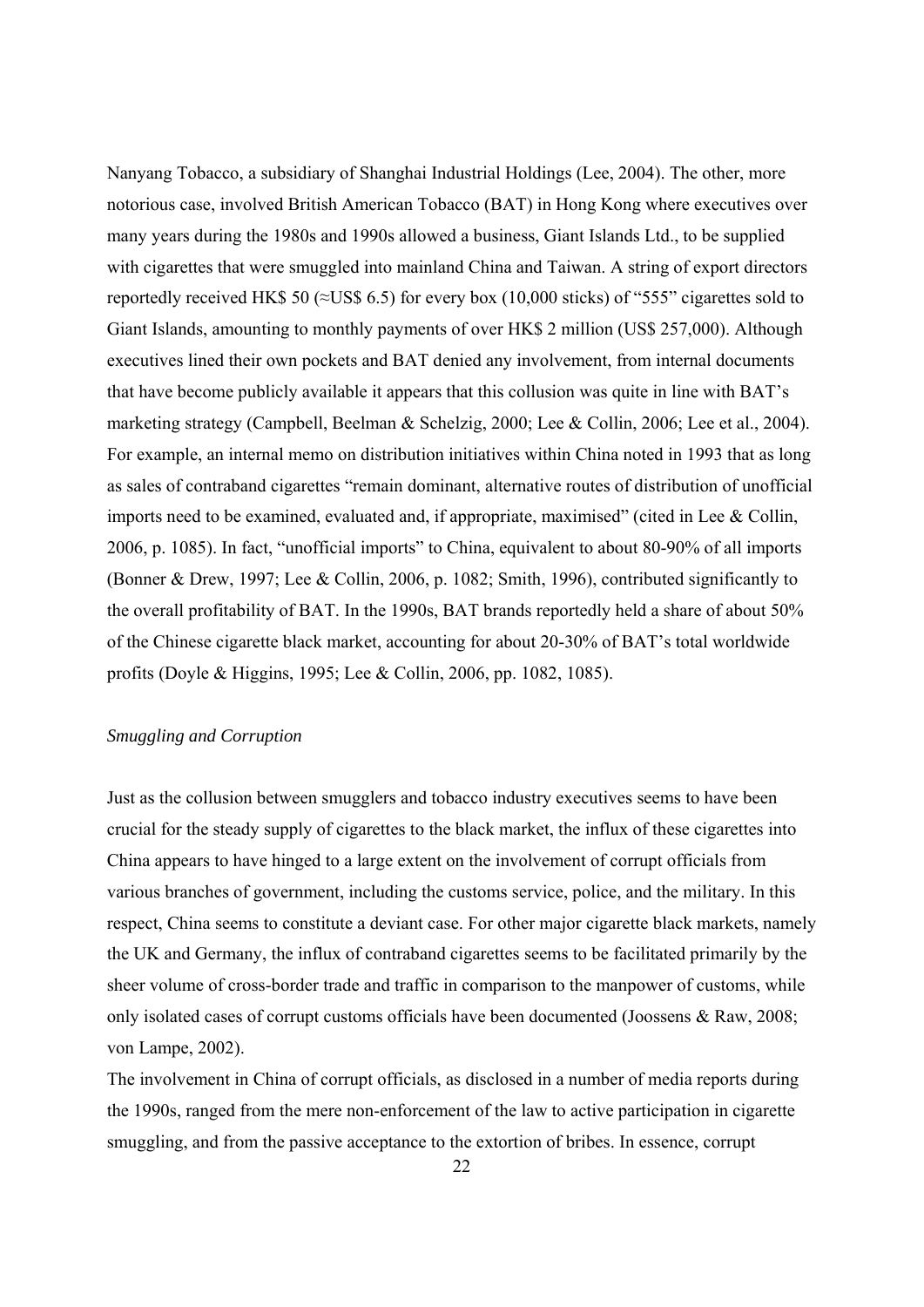officials, especially along China's southeastern coast, systematically collected fees for the safe passage of smuggling shipments, at times providing armed escorts and logistical assistance to smugglers (*Xinhua*, 26 December 1991; 29 May 1994; *Zhongguo Xinwen She*, 10 September 1996).

In July 1998, the Chinese leadership launched a "large-scale and joint campaign against smuggling" (Jie et al., 2001). This not only entailed aggressive measures against smugglers, such as impounding or sinking smuggling boats (Rosenthal, 2000; *Xinhua*, 22 June 1999). Unlike previous anti-smuggling campaigns, the main thrust was directed against corruption, and for the first time the military was pressured to participate in the effort. In fact, the first measure announced by President Jiang Zemin was to order the People's Liberation Army (PLA) to withdraw from all business activities, legal or illegal (*Deutsche Presse Agentur*, 23 July 1998). The PLA had been encouraged since the early 1980s to generate funds, and it had entered into various lines of business, including mining, agriculture, pharmaceuticals, and telecommunications (Laris, 1998; Minder, 1998). Over time, however, as a Hong Kong newspaper reported, it became more difficult for the military to remain competitive in legal markets, while its resources, namely transportation and military equipment, provided a competitive advantage in the smuggling business (*Ping Kuo Jih Pao*, 24 September 1998). The campaign launched by President Jiang Zemin led to the exposure of numerous cases of corruption. The largest investigation centered around Lai Changxing, the abovementioned smuggler from Xiamen in Fujian province. The investigation revealed a far-reaching network of corrupt ties on the local, provincial and even national level to Party, government, military and law-enforcement officials as well as to executives of state-owned businesses. In the end, almost 300 individuals were convicted, some receiving life sentences or the death penalty (Liu, 1999; Jie et al., 2001; Shieh, 2005). Those receiving the death penalty included the head of Xiamen customs, the deputy director of the provincial Public Security department, and the vice-mayor of Xiamen. The highest-ranking member of the military convicted for accepting bribes from Lai Changxing was a general who had served as the head of the military intelligence in the General Staff Department. Lai Changxing himself was warned of the impending investigation and managed to evade prosecution for twelve years by leaving the country (Shieh, 2005, pp. 80, 86). It was only in July of 2011 that he returned to China and was placed under arrest after being deported by Canada (Johnson & Wines, 2011).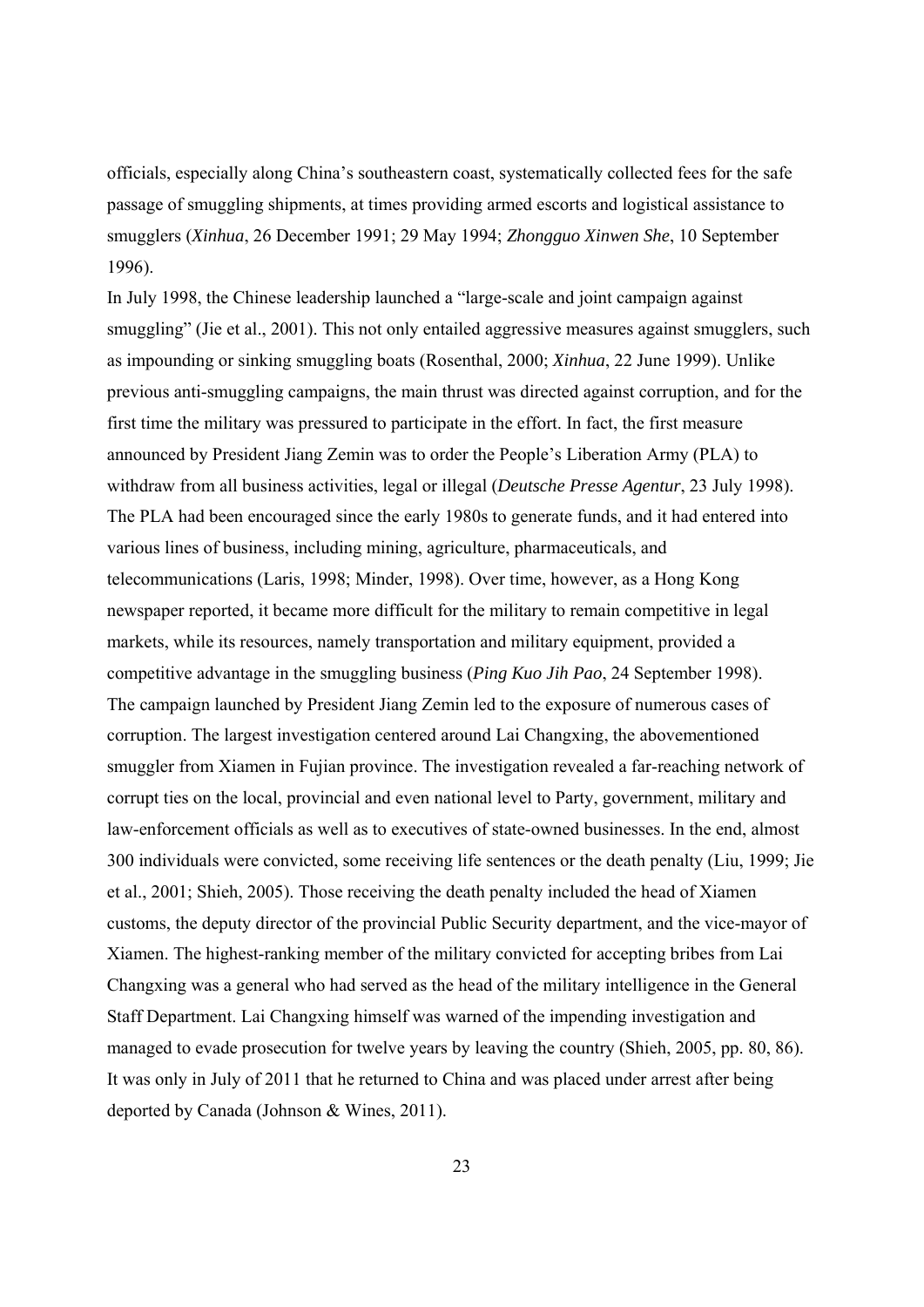Chinese and foreign observers seem to be in agreement that the anti-smuggling drive and the accompanying crackdown on corruption was not merely a propaganda stint, but had a tangible impact on the scale of smuggling in terms of the availability and price of formerly smuggled goods on the domestic Chinese market as well as in terms of government revenues (*China Daily*, 14 September 1998; Cook, 1998; Rosenthal, 2000; *Xinhua*, 26 July 2000). The number of smuggling cases investigated by Chinese authorities increased by 36% in 1999 over 1998 (*Xinhua*, 1 February 2000). At the same time, revenues from import tariffs increased sharply, as much as 117% in the first half of 1999 (*China Daily*, 15 July 1999). There is some indication that the anti-smuggling drive and the resulting shortage in contraband cigarettes paved the way for a surge in cigarette counterfeiting. As the Chinese government celebrated its success against cigarette smuggling it noted a rise in the sale of fake cigarettes (*China Daily*, 17 January 2000).3

## **Cigarette Counterfeiting During the 1990s and 2000s**

Cigarette counterfeiting, since it was first reported by the Chinese media in the year 1980, had gradually moved towards the center of attention during the 1990s. In a series of campaigns and crackdowns increasing numbers of production sites were targeted and fake cigarettes seized. The first such campaign, it seems, was launched by the tobacco monopoly administration in 1992 leading, over a six-month period, to the confiscation of 2.5 million cartons (500 million sticks) of cigarettes and the destruction of 266 illegal cigarette factories (*Xinhua*, 18 December 1992). In the following year, 1993, 640 million counterfeit cigarettes were seized and 50 "production centres" were destroyed (*New China News Agency*, 29 January 1994). In 1997, following the introduction of stiffer penalties for cigarette counterfeiters, the number of fake cigarettes seized by the tobacco monopoly administration had risen to 4.7 billion while 684 production sites were destroyed (*Xinhua*, 31 March 1998). At this point, cigarette counterfeiting had apparently reached a volume similar to that of the smuggling of genuine cigarettes into China. Once the national antismuggling campaign got underway in 1998, however, counterfeiting seemed to have become the main source for illegal cigarettes. While the number of smuggled cigarettes dropped as a result of government efforts, the number of counterfeit cigarettes on the Chinese market reportedly continued to increase (*China Daily*, 17 January 2000; 11 January 2003; O'Neill, 1999; *Xinhua*,

 3 On previous anti-smuggling campaigns, see *Xinhua*, 12 November 1991, *New China News Agency*, 7 March 1994.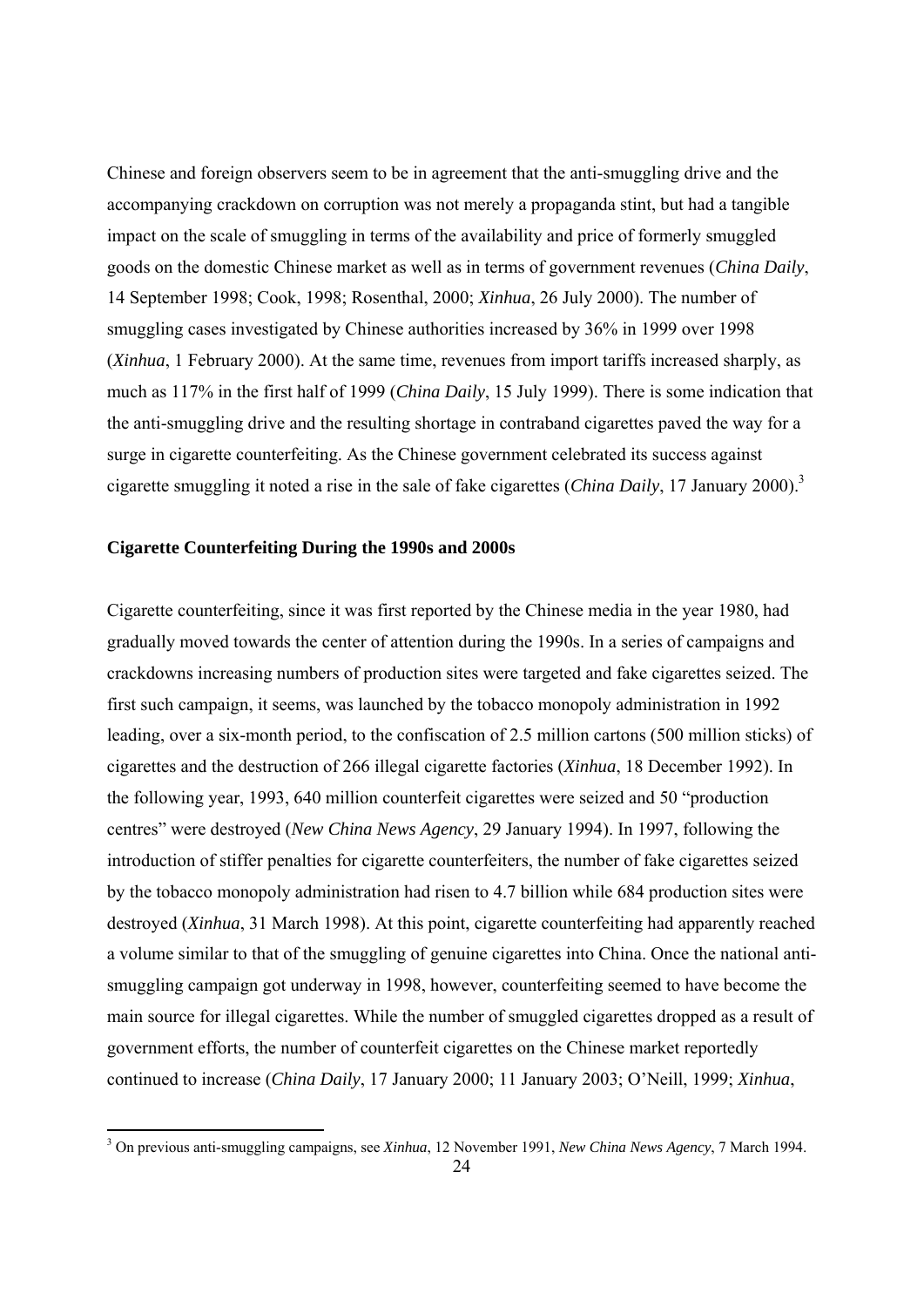30 October 1999). At the same time, fake cigarettes began to establish a noticeable presence abroad, most of them linked to China as the country of production (Lee & Collin, 2006, p. 1085; O'Neill, 1999).

From the available data it seems that Chinese cigarette counterfeiters originally targeted popular Chinese rather than foreign brands. The first mention of counterfeit foreign cigarettes, "Marlboros", can be found in 1992 (Woolrich, 1992). However, as *Xinhua* reported in the same year, most fake cigarettes continued to be imitations of well-known Chinese brands such as "Hongtashan" (*Xinhua*, 18 December 1992). According to a report from 1996, 85% of the counterfeit cigarettes that had been seized in China carried the "Hongtashan" label (Yu, 1996). Interestingly, cigarette counterfeiting was most prevalent in the same southeastern coastal regions that were also at the center of the smuggling problem, namely the provinces of Guangdong and Fujian (*China Daily*, 14 November 1999; O'Neill, 1999; Pun, 2003; Shen et al., 2010, p. 244). Production sites originally included cigarette plants and hand-rolling operations that, one can surmise, in the course of the modernization and concentration process of the 1980s and 1990s no longer had a place in the legal tobacco sector. From the late 1990s onwards, reports increasingly refer to 'underground' facilities set up for the covert production of counterfeit cigarettes (see e.g. *Xinhua*, 30 October 1999). These production facilities were literally underground in cellars and caves, or they were set up in commercial buildings and private residences. In some cases, machines were mounted on trucks or ships to better evade detection (HM Customs & Excise, 2004; O'Neill, 1999).

The increasingly covert nature of the business apparently was only one reason why authorities encountered great difficulties in curbing cigarette counterfeiting. From the time when cigarette factories began producing outside of the quota set by the tobacco monopoly administration, the illegal production of cigarettes had taken place under the protection of local governments that sought to maintain a valuable source of tax revenues (*Wen Wei Po*, 30 March 1994). This kind of local protectionism, at least in some cases, extended to the counterfeiting of cigarettes, allegedly because it was so deeply rooted in local communities to the extent that "whole villages" were engaged in this kind of illicit activity (*Xinhua*, 24 July 1987). The social embeddedness of cigarette counterfeiting also manifested itself repeatedly in mass protests and acts of resistance against agents of the tobacco monopoly administration (Korski, 1997; *Xinhua*, 16 August 2001). Against this background it is not surprising that despite government vows to crack down on cigarette counterfeiting, the business prospered.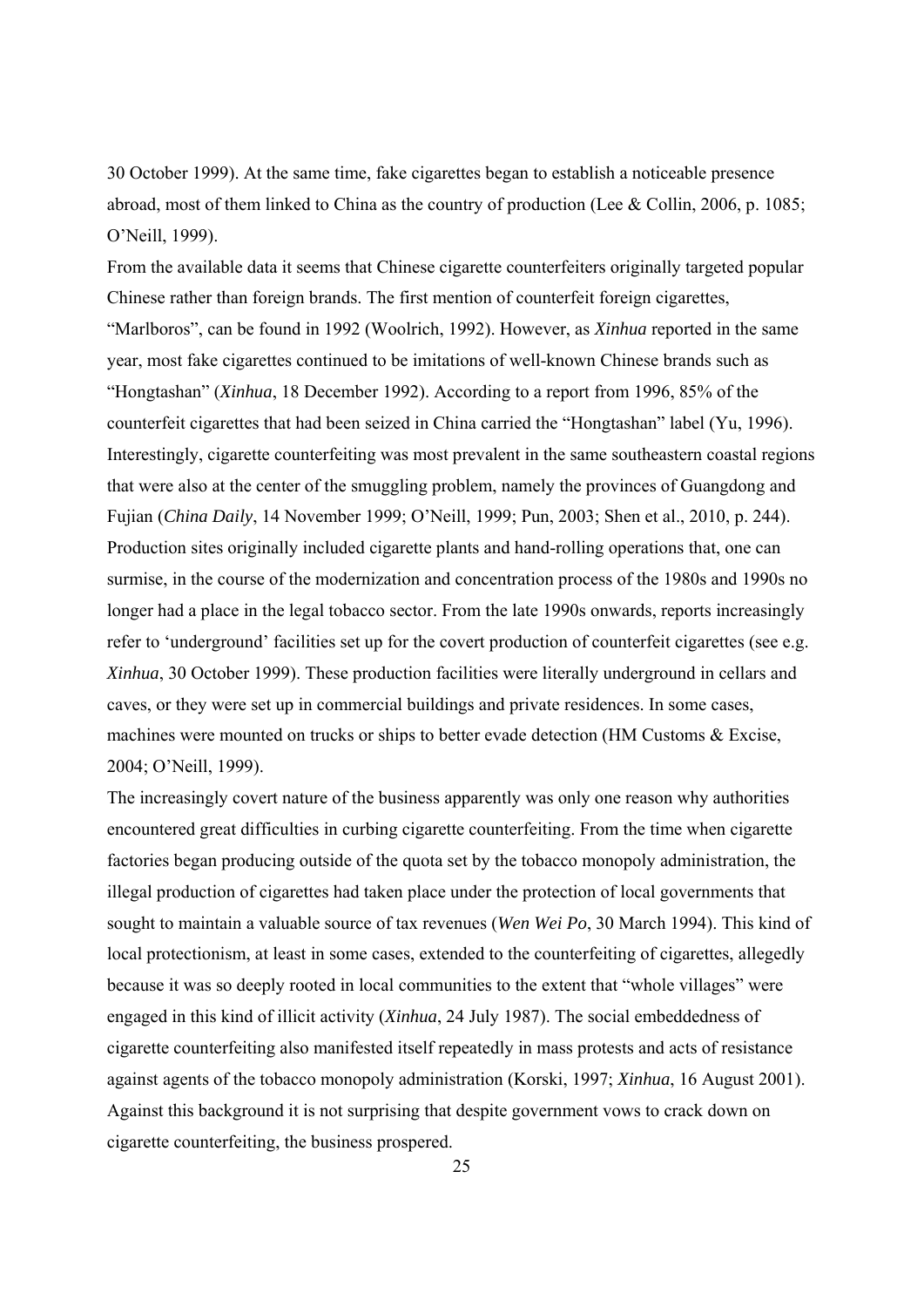The technology used by counterfeiters has reportedly improved over time; in particular since the mid 1990s with the deployment of more sophisticated machinery for the rolling of cigarettes and the printing of packaging, while the quality of the cigarettes as such seems to have lagged behind well into the 2000s (*China Daily*, 11 January 2003; Michael, 2003). As early as 1996, Chinese counterfeit cigarettes were said to be "almost indistinguishable from the real thing" (Yu, 1996), whereas analyses of the content of these cigarettes revealed tobacco of poor quality and the contamination with material and substances not found in genuine cigarettes or at least not at the same level. Counterfeit cigarettes, according to Chinese authorities cited by the London *Times*, contained, for example, "160 percent more tar, 80 percent more nicotine and dangerously high levels of arsenic" (McGrory, 2005; see also Shen et al., 2010; von Lampe, 2006, p. 240). The low quality of counterfeit cigarettes does not seem to have had an impact on their marketability within China, perhaps because of the reportedly lower quality of Chinese cigarettes in general. In any case, a functioning system for the distribution of fake cigarettes existed in the form of wholesale and retail markets and street vendors (Chow, 2003, p. 476). When the government began to crack down on cigarette counterfeiting it not only targeted production facilities, but also these distribution channels. In 1999, at the height of the government campaign against the illegal cigarette trade, close to 300 illegal cigarette markets throughout the country were reportedly shut down (*China Daily*, 17 January 2000). Although there is no direct evidence to support this claim, it appears plausible to assume that because of these measures, as well as because of the bigger profit margin when selling counterfeit cigarettes abroad (see Shen et al., 2010), counterfeiters sought to open up new markets for their products outside of China. In so doing, they could take advantage of the smuggling infrastructure that had been created in the 1980s and 1990s for illegally bringing genuine cigarettes into the country. In fact, anecdotal evidence points to some of the same individuals and groups originally being involved in smuggling cigarettes into China later being involved in the production and trafficking of counterfeit Western brand cigarettes (Chen, 2009; Chow, 2003, p. 475).

# **China as a Source Country for Counterfeit Cigarettes in the 1990s and 2000s**

Prior to 1999, China had played a marginal role at best as a source country for illegal cigarettes. Some bootlegging of genuine cigarettes from the mainland to Hong Kong flourished following a 100% increase in Hong Kong's tobacco taxes in 1991 (Porter, 1993). Cigarettes exported to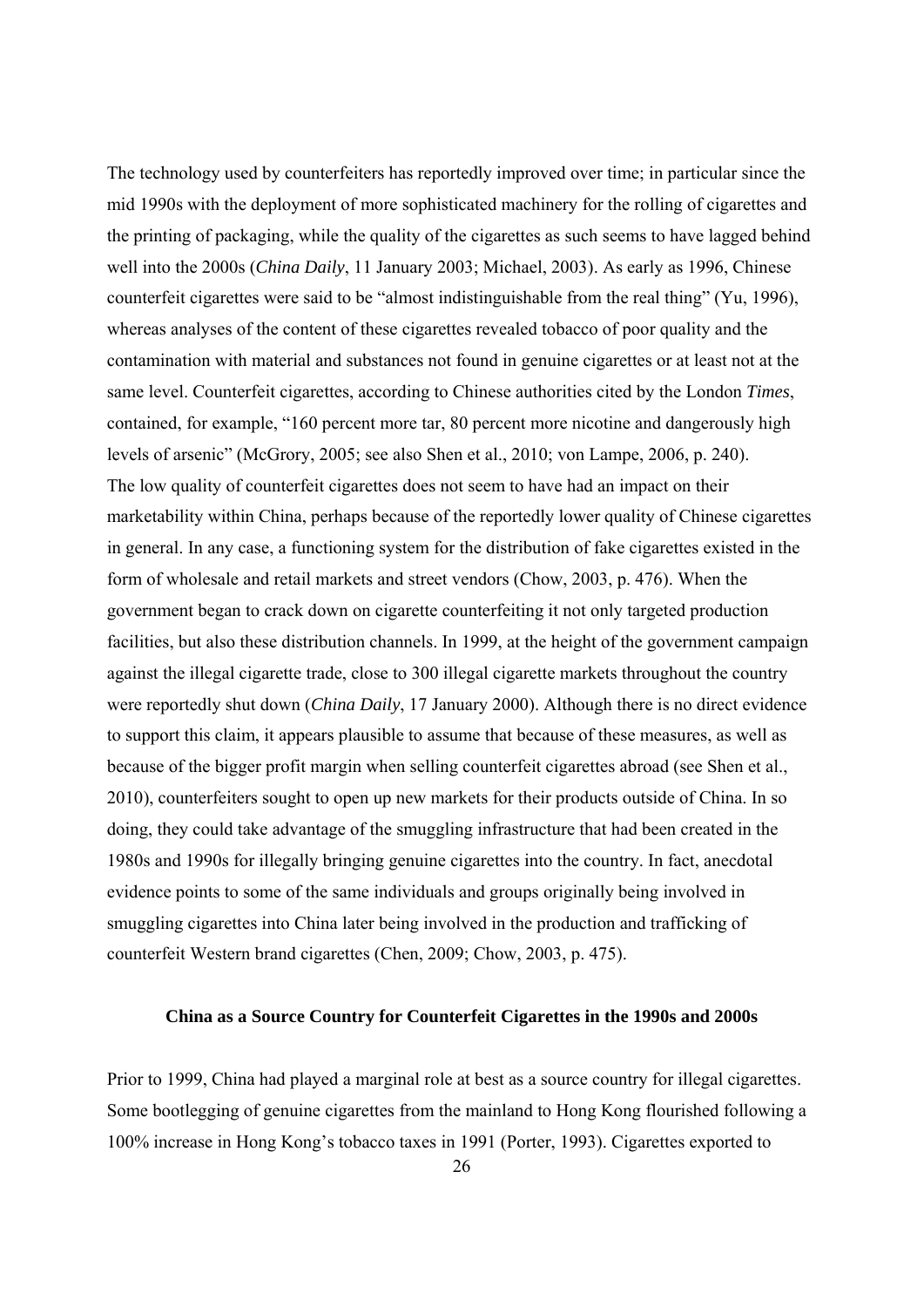China also found their way back to Hong Kong in large-scale smuggling schemes (*South China Morning Post*, 17 November 1994). Finally, there were some initial forays into foreign markets by traders of Chinese counterfeit cigarettes. But it seems that these early endeavors were shortlived. In 1996, container loads of Chinese-made fake cigarettes appeared in shops in Sydney, Australia. Customers complained about the bad quality and in the end, according to one of the affected tobacco companies, only a small number of cigarettes entered the market (Gosman, 1996). In 1997, an operation that smuggled genuine cigarettes into China and fake cigarettes from China to Vietnam was dismantled by authorities in Hong Kong (Chow, 1998). Around the same time, the state of Washington in the U.S. experienced "an influx" of Chinese counterfeit cigarettes (Goldreich, 1998). As far as can be seen, none of these incidents represented more than just isolated events.

It was not until a few years later, around 1999, that the development of the Chinese illegal cigarette trade entered its current phase when fake cigarettes from China first gained a lasting foothold in certain black markets abroad, judging by repeated seizures over an extended period of time and consistent media reports confirming such a presence. Somewhat surprisingly, this is true for less than a handful of countries, namely Australia, the U.S. and, first and foremost, the United Kingdom. In fact, according to industry estimates, counterfeit cigarettes generally have a strong presence only in certain parts of the world (British American Tobacco, 2010).

The UK had emerged as the major illegal market for cigarettes in Europe during the late 1990s, fueled by bootlegging and the large-scale smuggling of genuine, mostly UK-brands. After a major crackdown on cross-channel smuggling and a radical change in the marketing strategies of the major tobacco manufacturers, genuine cigarettes were increasingly replaced by fake cigarettes, most of them believed to be coming from China (von Lampe, 2006). The share of counterfeits on the UK black market, according to some estimates, rose as high as 85% by 2005, accounting for almost 3% of the total of cigarettes smoked in the United Kingdom (Elias, 2005; HM Customs & Excise, 2004; Pagnamenta, 2007).

Apart from Australia, the U.S. and the UK, three other countries, South Africa, Ireland, and the Philippines, stand out, although the record is less clear. Still, the media reports included in our study suggest that there has been some continuity in the smuggling of fake cigarettes from China since 1999. Ireland is particularly interesting because at first it was believed to serve primarily as a transit country for shipments destined for the burgeoning cigarette black market in the UK (Macmanus, 1999). It took several years until, in 2008, Ireland saw itself confronted with a large-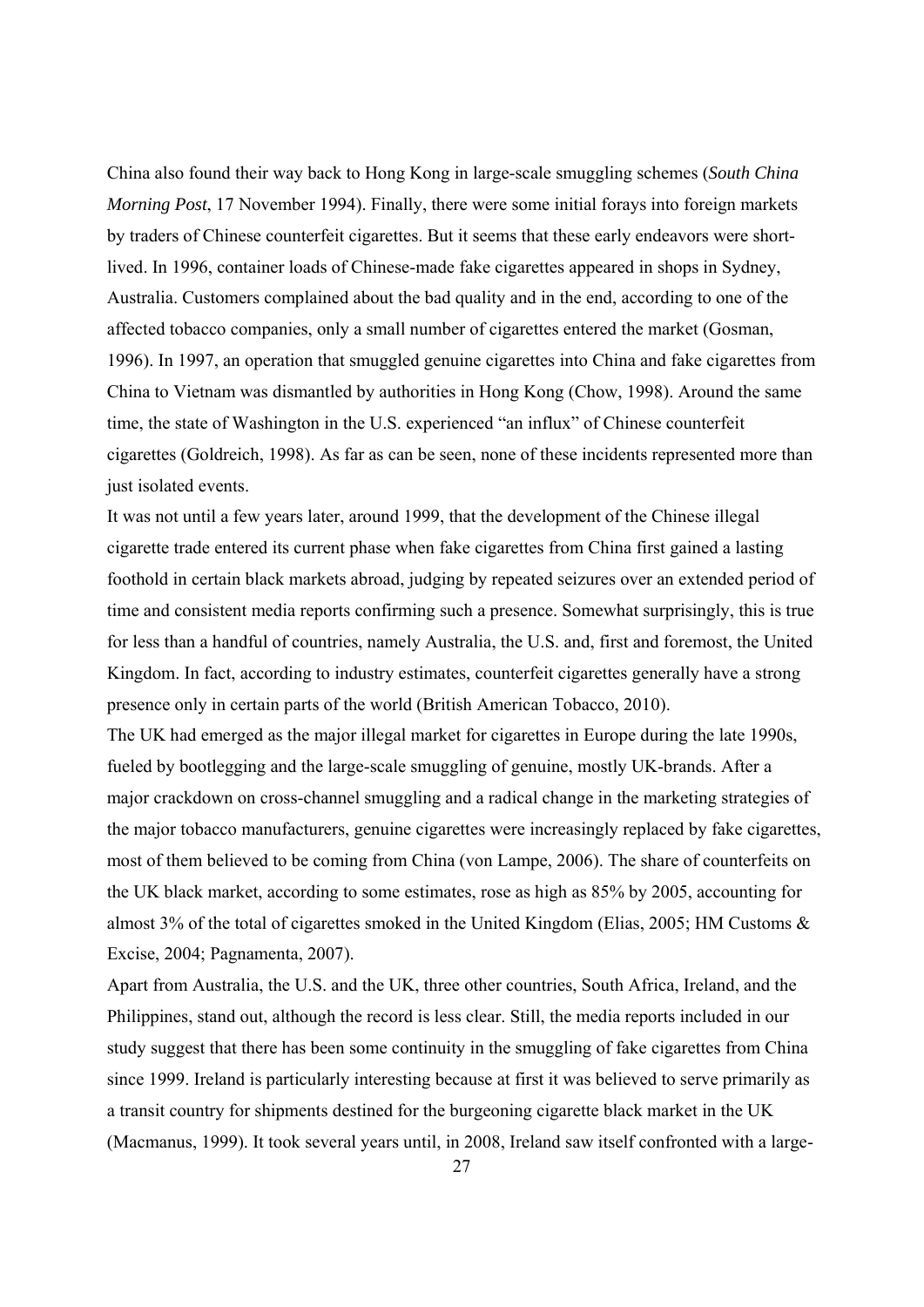scale black market of its own, accounting for an estimated 20% of the overall cigarette market (Boyle, 2009). Initially, genuine and counterfeit cigarettes were believed to hold about equal shares of this black market. By 2010, however, the share of fake cigarettes, judged by the ratios among seized cigarettes, had risen to almost 80% (Cullen, 2010).

Interestingly, Hong Kong for a long time did not figure prominently as a destination for Chinese counterfeits. The first reports to that effect which we have been able to identify are from 2003, when an "alarming trend" in the import of fake cigarettes from the mainland was noted (Michael, 2003), with about 80% of illegal cigarettes being counterfeit (Lo, 2003). The case of Canada is similar in that the first pertinent reports we have identified also date back to 2003 (Humphreys, 2003; Song, 2003), even though cigarette smuggling had long been rampant in the country (Beare, 2002). And it was not until 2008 that Canadian authorities were "increasingly seeing counterfeit cigarettes imported from China" (MacCharles, 2008).

It is beyond the scope of this paper to explore the global geography of Chinese counterfeit cigarettes in any more detail. A closer analysis of each destination country would be required to understand the patterns of trafficking routes and the variations in black market prevalence. What should be pointed out, however, is that there appears to be no easy answer to the question why illegal cigarettes from China established a market presence in certain countries at certain points in time. Geographical proximity to mainland China, for one, does not explain much when one compares relatively remote countries such as the UK, Australia and the US with, for example, a country in relatively close proximity such as Malaysia which has had a significant smuggling problem but does not seem to be faced with a large number of counterfeit cigarettes from China (Mitchell, 2010). New Zealand is also a case in point. The seizure of one shipment of counterfeit "Marlboros" from China was reported in 2002 (Gardiner, 2002), but as it turned out, this did not signal the influx of large numbers of illegal cigarettes (ASH New Zealand, 2010).

Likewise, countries with a high prevalence of Chinese contraband cigarettes do not necessarily have closer ties with China than other countries. While there are indeed a number of transit and destination countries where cigarette trafficking is linked to Chinese diaspora communities, namely Australia, Canada, the Philippines, South Africa, the UK, and the U.S., other countries with similarly close ties to China have been much less affected, especially with regard to the trafficking in counterfeit cigarettes, such as, for example, the Netherlands. In the media reports we have analyzed, the Netherlands are not mentioned at all despite a rather prominent role in the illegal cigarette trade (van Duyne, 2003; van Dijck, 2007). And there are countries like Ireland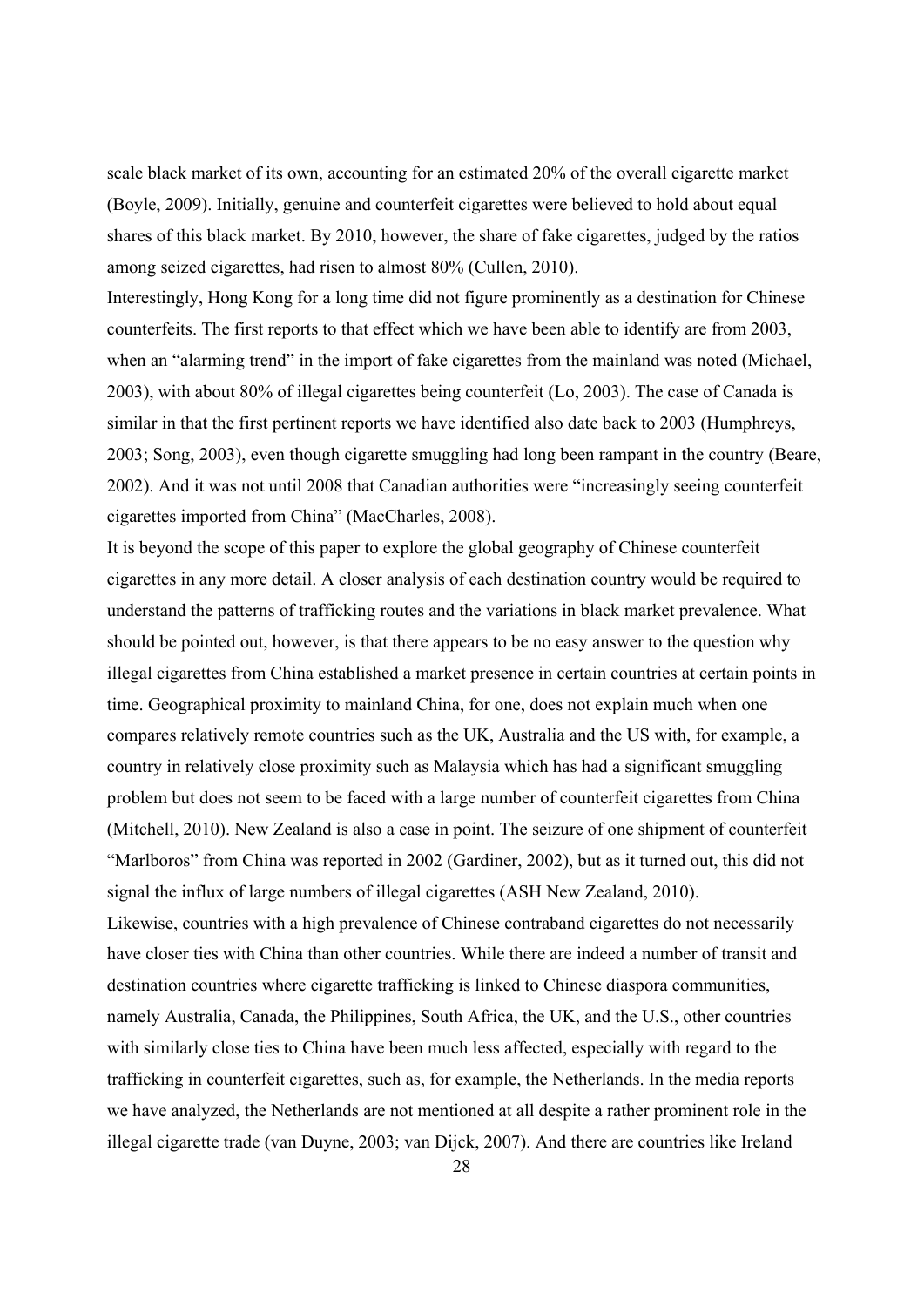where Chinese counterfeits are highly prevalent, yet the main players in the business are believed to belong to the indigenous population or to immigrant groups from regions other than South-East Asia, namely Eastern Europe (Cullen, 2010).

## **Discussion and Conclusion**

The present study indicates that the marketing of large numbers of Chinese counterfeit cigarettes in countries such as the Philippines, Australia, South Africa, the UK, Ireland and the United States marks the tentative endpoint in a 40-year development, characterized by the entrepreneurial restructuring of the Chinese tobacco sector and the forced opening up of the Chinese cigarette market.

The process of economic reforms "unleashed enormous entrepreneurial energy" (Lin, 2011, p. 4) while at the same time undermining China's normative order, creating an anomic situation within which illegal activities could flourish (Liu, 2005; Naughton, 2007). All aspects of the tobacco sector were affected, beginning with the emergence of a parallel retail market for cigarettes diverted from legal distribution channels and the production of cigarettes in violation of the state monopoly. The geographical concentration and rapid modernization of legal cigarette manufacturing as a result of the decentralization of authority in the tobacco sector during the 1980s and 1990s led to a fairly clear-cut separation between legal and illegal cigarette production. The illegal cigarette industry that emerged on a grand scale during the 1990s in southeastern coastal provinces such as Guangdong and Fujian, initially focused on the domestic market with the production of imitations of popular Chinese brand cigarettes.

During that same time period, China also saw the influx of large volumes of Western brand cigarettes that were smuggled into the country to circumvent rigid import quotas and high tariffs. The smuggling, it seems safe to assume, occurred with at least the tacit agreement of Western tobacco manufacturers who, in light of declining cigarette consumption in North America and Europe, understandably viewed China as the most lucrative market of the future. By supplying their cigarettes to illicit distribution channels into China, however, the Western tobacco corporations fostered a smuggling trade that became increasingly skillful and sophisticated and eventually shifted its direction from bringing genuine cigarettes into China to smuggling counterfeit cigarettes out of China.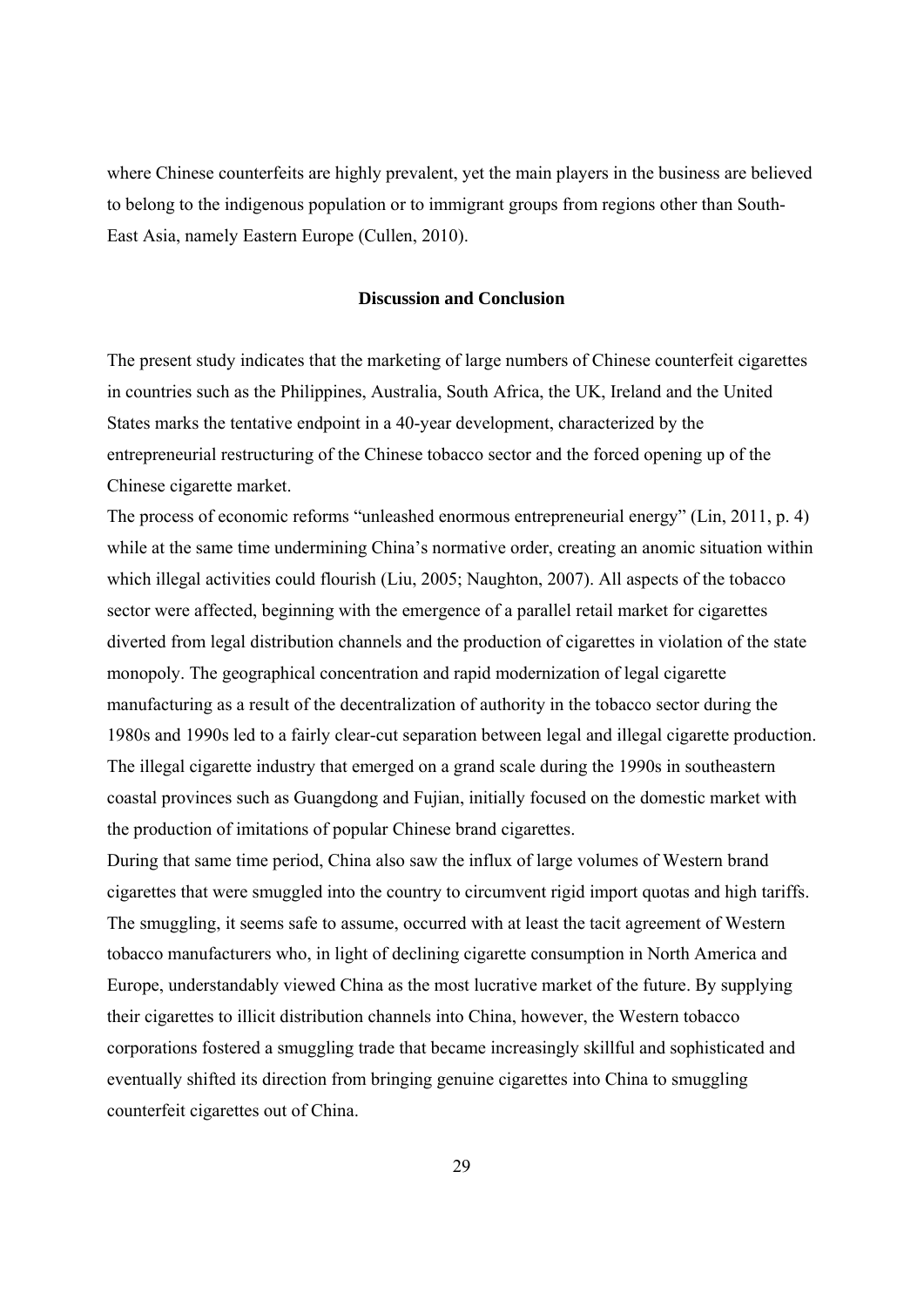The smuggling of Western brand cigarettes has been only one facet in the forced opening up of the Chinese cigarette market. China, in the course of its accession to GATT and the WTO, was pressured into opening up its domestic cigarette market to foreign competition. This mirrors the development in other Southeast Asian countries like Japan, South Korea and Thailand, which had previously liberalized their tobacco markets mainly under pressure from the U.S. government on behalf of American tobacco corporations (Gruner, 1996; He et al., 2010). Even though China was able to hold on to its tobacco monopoly for the time being, it was still forced to restructure its tobacco industry in order to become more competitive. One side effect of the restructuring was the emergence of an illegal cigarette industry that eventually came to specialize in the production of Western brand cigarettes. Here, as well, the Western tobacco corporations, through their lobbying efforts against protectionist policies, contributed in some way to the problem. In addition to these factors that took shape over an extended period of time, more narrowly definable events apparently account for China becoming the main global supplier of counterfeit cigarettes around the year 2000. First, the successful national anti-smuggling campaign launched in 1998 reduced the influx of contraband cigarettes which created a void on the domestic black market that could be filled with counterfeit cigarettes (*China Daily*, 14 September 1998; Cook, 1998). Second, the crackdown on domestic wholesale and retail markets culminating in 1999 made the distribution of illegal cigarettes more difficult within China, thereby creating pressure towards reorienting the illegal cigarette trade to markets abroad. This combined with the growing reluctance of Western tobacco corporations to allow their products to be diverted to black markets in places such as the UK, opened up opportunities for the marketing of Chinese counterfeit cigarettes abroad (von Lampe, 2006), while the commercial trade that had increasingly connected China with the rest of the world, especially after China joined the WTO in 2001, provided the logistical basis for the smuggling of cigarettes on a grand scale. Finally, the shift to exporting counterfeits may have been profit driven in that profit margins were simply much bigger for selling counterfeit cigarettes abroad (Shen et al., 2010).

Given the Chinese government's ability to curb the illegal cigarette trade within China to some extent, the question arises to what degree it is in the hands of the Chinese government to also crack down on the export-oriented counterfeit cigarette industry. Chow (2006) has argued that there is indeed a lack of political will and that China could resolve the problem of counterfeiting just as it has resolved the problem of smuggling in the 1990s. In the case of cigarettes, this argument is not fully convincing, however. While the smuggling problem was closely linked to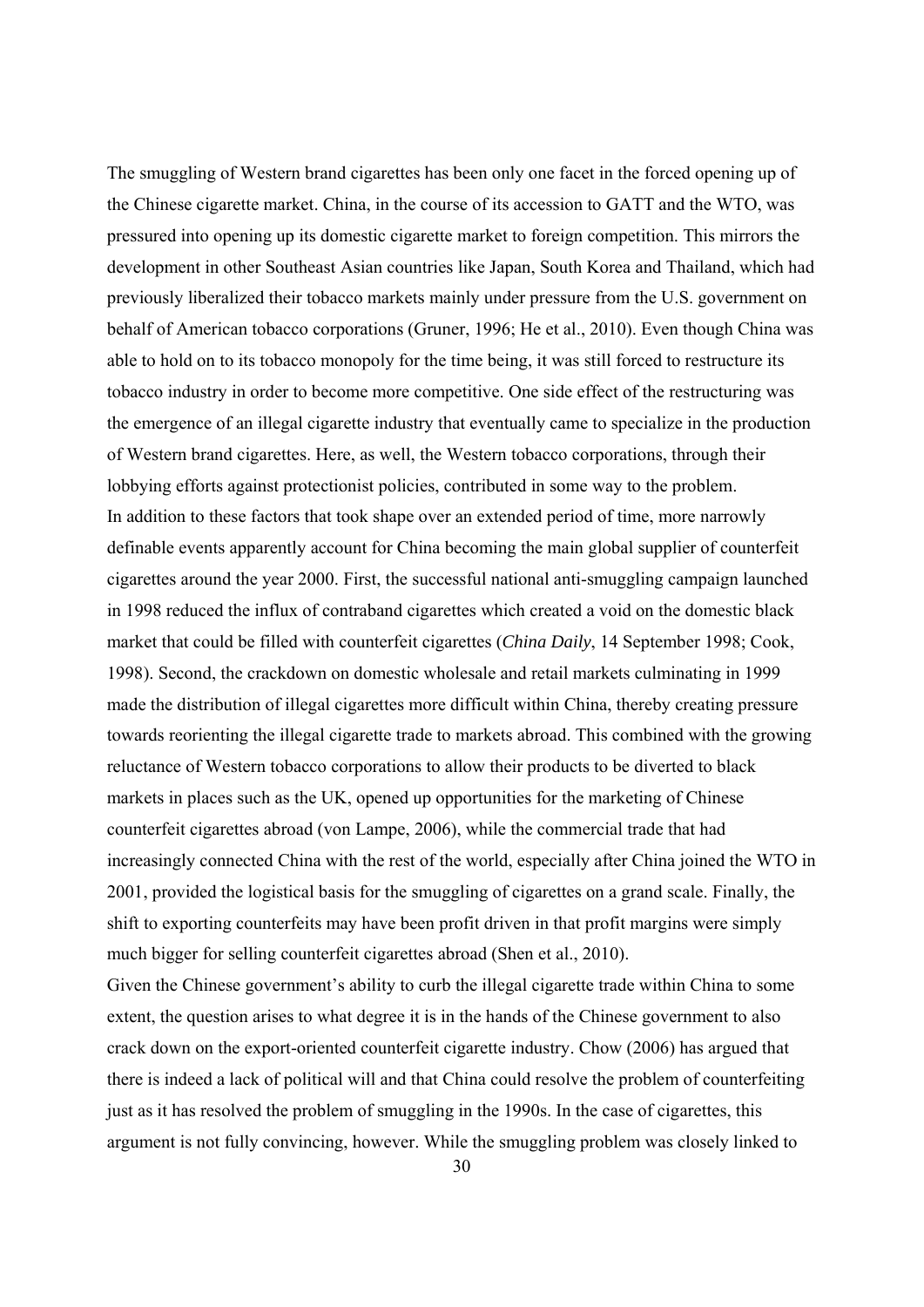the corruption of centralized branches of the government like the military which could be fairly easily brought in line by Beijing, the production of counterfeit cigarettes is protected by local corruption and the embeddedness in local communities. Finally, as Peerenboom states, China's institutional problems are (...) also a function of wealth'. Changes are called for but 'such changes take time and resources' (Peerenboom, 2008, cited in Davies & Shen, 2010, p. 252). Cigarette counterfeiting, therefore, seems to be more of a traditional challenge of policing socially embedded illegal business activities. On this level, China has apparently stepped up its efforts to curb cigarette counterfeiting in recent years, often in cooperation with foreign law enforcement agencies and foreign tobacco corporations. These efforts, however, do nothing to change the fundamental social and economic factors that contribute to the continued existence of the illegal cigarette trade, including a burgeoning market economy in China and a demand for cheap cigarettes abroad. Counterfeiting in China, it seems safe to assume, will remain a high profile, but low priority type of criminal activity.

## **References**

acco\_Trade.pdf

- Allen, E. (2011). The Illicit Trade in Tobacco Products and How to Tackle It. Washington D.C.: International Tax and Investment Center.
- ASH New Zealand (2010). The Illicit Tobacco Trade: Monitoring and Mitigating Risk in New Zealand. Retrieved from http://www.ash.org.nz/site\_resources/library/Research\_commisoned\_by\_ASH/Illicit\_Tob

Asian Wall Street Journal (1990, December 31). Asia Briefs: China. Retrieved from LexisNexis

- Bakken, B. (2005). *Crime, Punishment and Policing in China*. Lanham, MD: Rowman & Littlefield
- Beare, M. (2002). Organized corporate criminality: Tobacco smuggling between Canada and the US, *Crime, Law and Social Change*, *37*, 225-243.
- Behar, R. (2000, October 30). Beijing's Phony War on Fakes: Welcome to the People's Republic of Counterfeiting, where everything from soap to software is pirated – and even the government's crackdown isn't real. *Fortune*. Retrieved from http://money.cnn.com/magazines/fortune/fortune\_archive/2000/10/30/290603/index.htm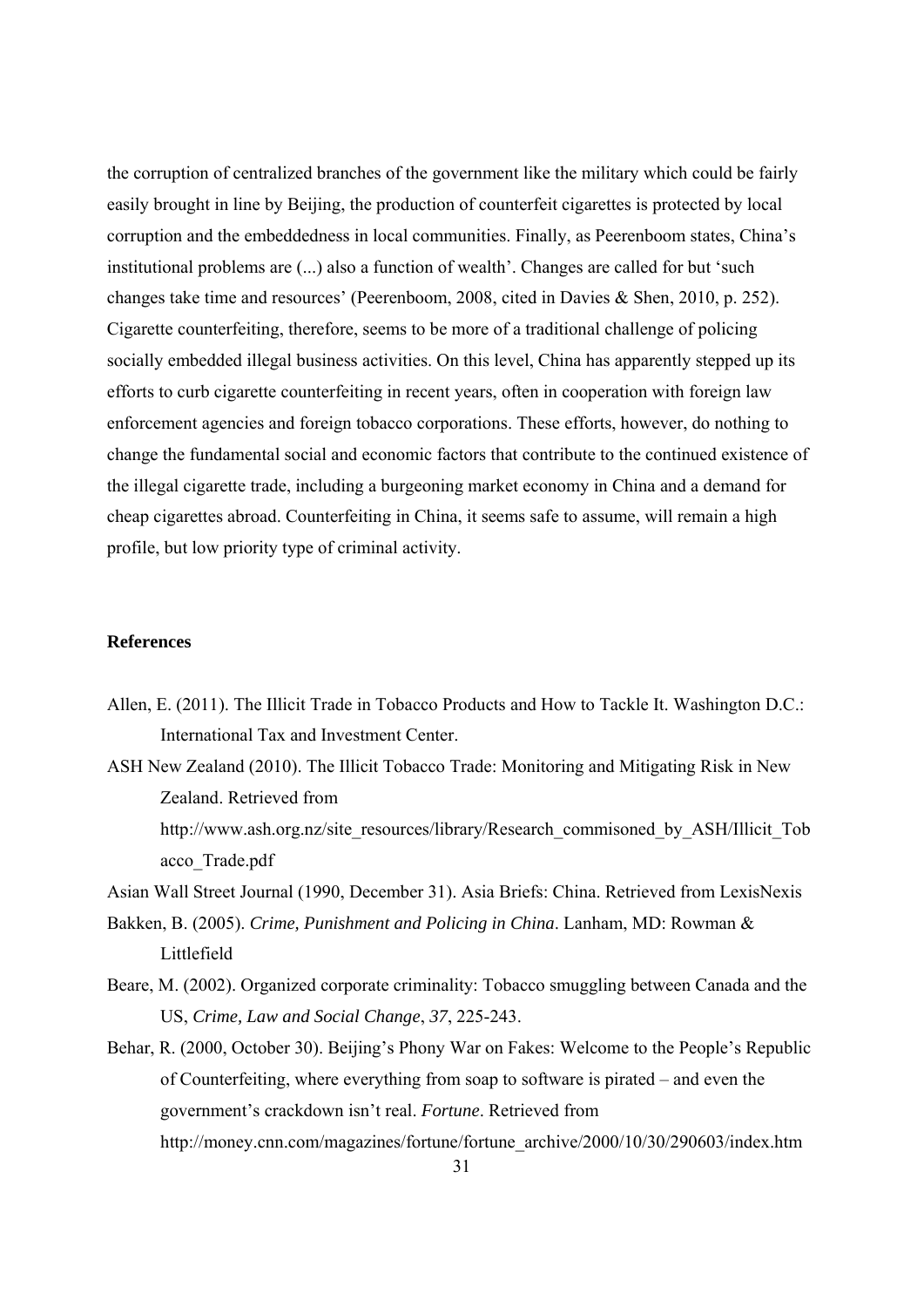- Bell, M. W., Khor, H. E., & Kochhar, K. (1993). *China at the Threshold of a Market Economy*. Washington DC: International Monetary Fund.
- Bennett, R.R. (2004). Comparative criminology and criminal justice research: The state of our knowledge. *Justice Quarterly*, *21*, 1-21.
- Bonner, R., & Drew, C. (1997, August 25). Cigarette Makers Are Seen As Aiding Rise in Smuggling. *The New York Times*. Retrieved from LexisNexis
- Boyle, D. (2009, November 15). Up in Smoke. *Sunday Mirror*. Retrieved from LexisNexis
- Brewer, J. D., Guelke, A, Hume, I., Moxon-Browne, E., & Wilford, R. (1996). *The Police, Public Order and the State*. 2<sup>nd</sup> ed. London: Macmillan.
- British American Tobacco (2010). *Illicit Trade: examining the problem and advocating solutions*. London: British American Tobacco Holdings.
- Broadhurst, R., & Liu, J. (2004). Introduction: Crime, Law and Criminology in China. *The Australian and New Zealand Journal of Criminology*, *37*, Supplement, 1-12.
- Broadman, H. G., & Sun, X. (1997). The Distribution of Foreign Direct Investment in China. *The World Economy*, *20*, 339-361.
- Campbell, D., Beelman, M. S., & Schelzig, E. J. (2000, February 2). Paper trail to markets of the East. *The Guardian*. Retrieved from LexisNexis
- Chen, T.-P. (2009). China's Marlboro Country: A Massive Underground Industry Makes China the World Leader in Counterfeit Cigarettes. Retrieved from http://www.publicintegrity.org/investigations/tobacco/articles/entry/1437/
- Chien, S.-S. (2010). Economic Freedom and Political Control in Post-Mao China: A Perspective of Upward Accountability and Asymmetric Decentralization. *Asian Journal of Political Science 18*, 68-89.
- Chin, K.-L., & Godson, R. (2006). Organized Crime and the Political-Criminal Nexus in China, *Trends in Organized Crime*, *9,* 5-44.
- China Daily (1997, August 27). Cigarette smuggling crackdown intensified. Retrieved from LexisNexis
- China Daily (1998, September 14). Prices rise as smuggling falls. Retrieved from LexisNexis
- China Daily (1999, March 1). Yunnan Tobacco Producers Confound Expectations. Retrieved from LexisNexis
- China Daily (1999, July 15). Anti-smuggling raids aid industry, fatten tariffs. Retrieved from LexisNexis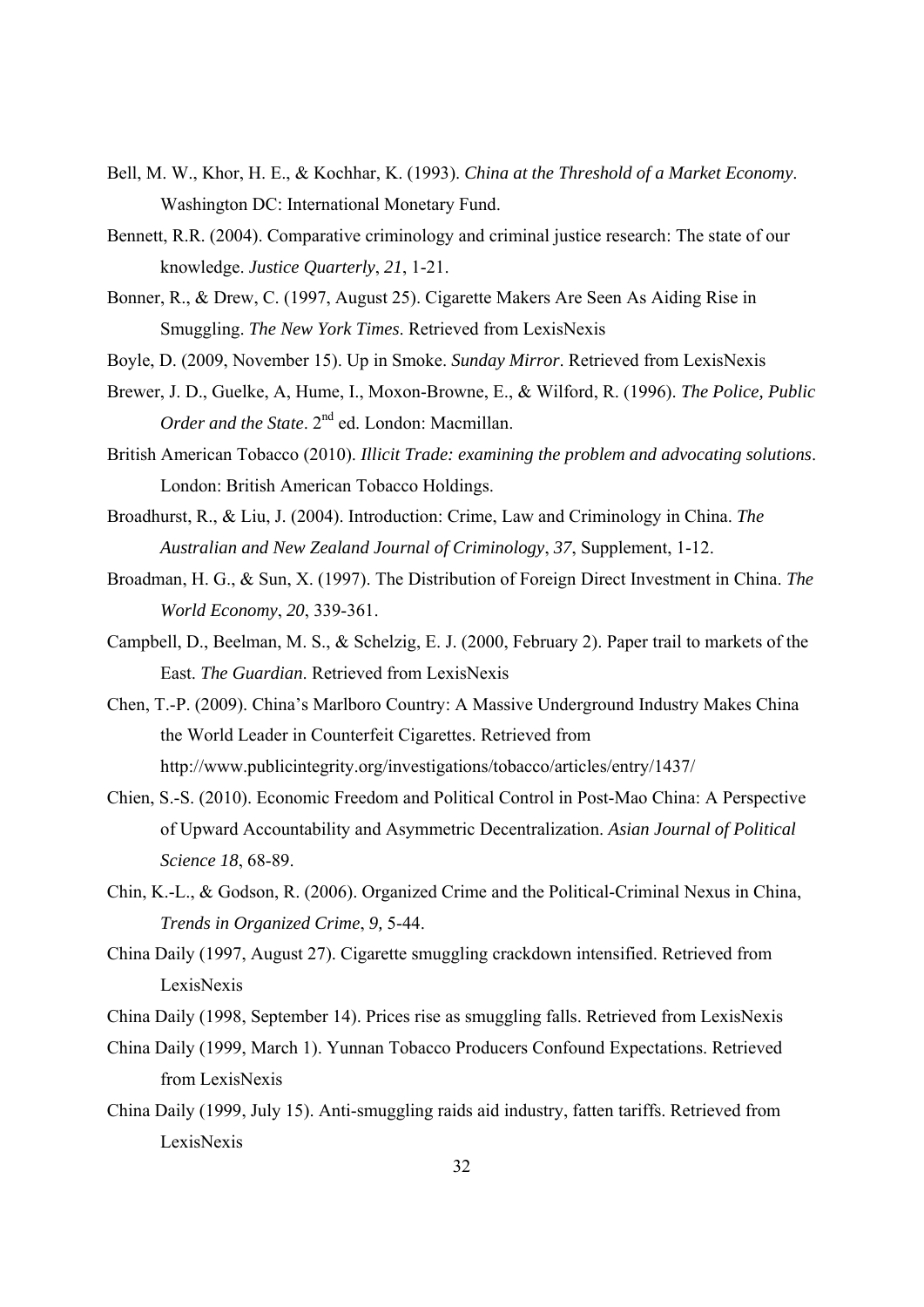- China Daily (1999, November 14). China: Press Cuttings. Retrieved from Lexis Nexis
- China Daily (2000, January 17). China: Nation smokes out fake cigarettes. Retrieved from LexisNexis
- China Daily (2003, January 11). Country to kick the butt of counterfeit cigarettes. Retrieved from LexisNexis
- Chow, D. C. K. (2003). Organized crime, local protectionism, and the trade in counterfeit goods in China. *China Economic Review*, *14*, 473-484.
- Chow, D. C. K. (2006). Counterfeiting and China's Economic Development. Retrieved from http://www.uscc.gov/hearings/2006hearings/written\_testimonies/06\_06\_08wrts/06\_06\_7 8\_chow\_daniel.pdf
- Chow, M. (1998, September 23). Businessman accused of mastermind role in cigarette smuggling. *South China Morning Post*. Retrieved from LexisNexis
- Chu, Y. K. (2002). "Global Triads: Myth or Reality?" In M. Berdal & M. Serrano (Eds.), *Transnational Organized Crime and International Security: Business as Usual?* (pp. 183- 195). Boulder, CO: Lynne Rienner.
- Chwee-Huat, T. (1988). The Revival of Small Business and Socialist Entrepreneurs in China. *Journal of Small Business and Entrepreneurship*, *5*, 20-26.
- Cook, R. (1998, September 13). Smugglers on the run. *South China Morning Post*. Retrieved from LexisNexis
- Cullen, P. (2010, July 29). Revenue opens phone line seeking information on tobacco smuggling. *The Irish Times*. Retrieved from LexisNexis
- Cunningham, S. (1996, August 15). HK Customs seizes cigarettes. *Lloyd's List*. Retrieved from LexisNexis
- Curtis, G. E., Elan, S. L., Hudson, R. A., & Kollars, N. A. (2003). *Transnational Activities of Chinese Crime Organizations*. Washington, DC: Library of Congress.
- Davies, M., & Shen, A. (2010). Questioning suspected offenders: The investigative interviewing process in the People's Republic of China. *Criminology & Criminal Justice*, *10,* 243-259.
- Deutsche Presse Agentur (1998, July 23). China's Jiang orders army to shut firms to aid antismuggling drive. Retrieved from LexisNexis
- Doyle, L., & Higgins, A. (1995, December 9). Billion-pound rackets that boost cigarette profits. *The Guardian*. Retrieved from LexisNexis
- Economist (1990, May 26). Little white lies. Retrieved from LexisNexis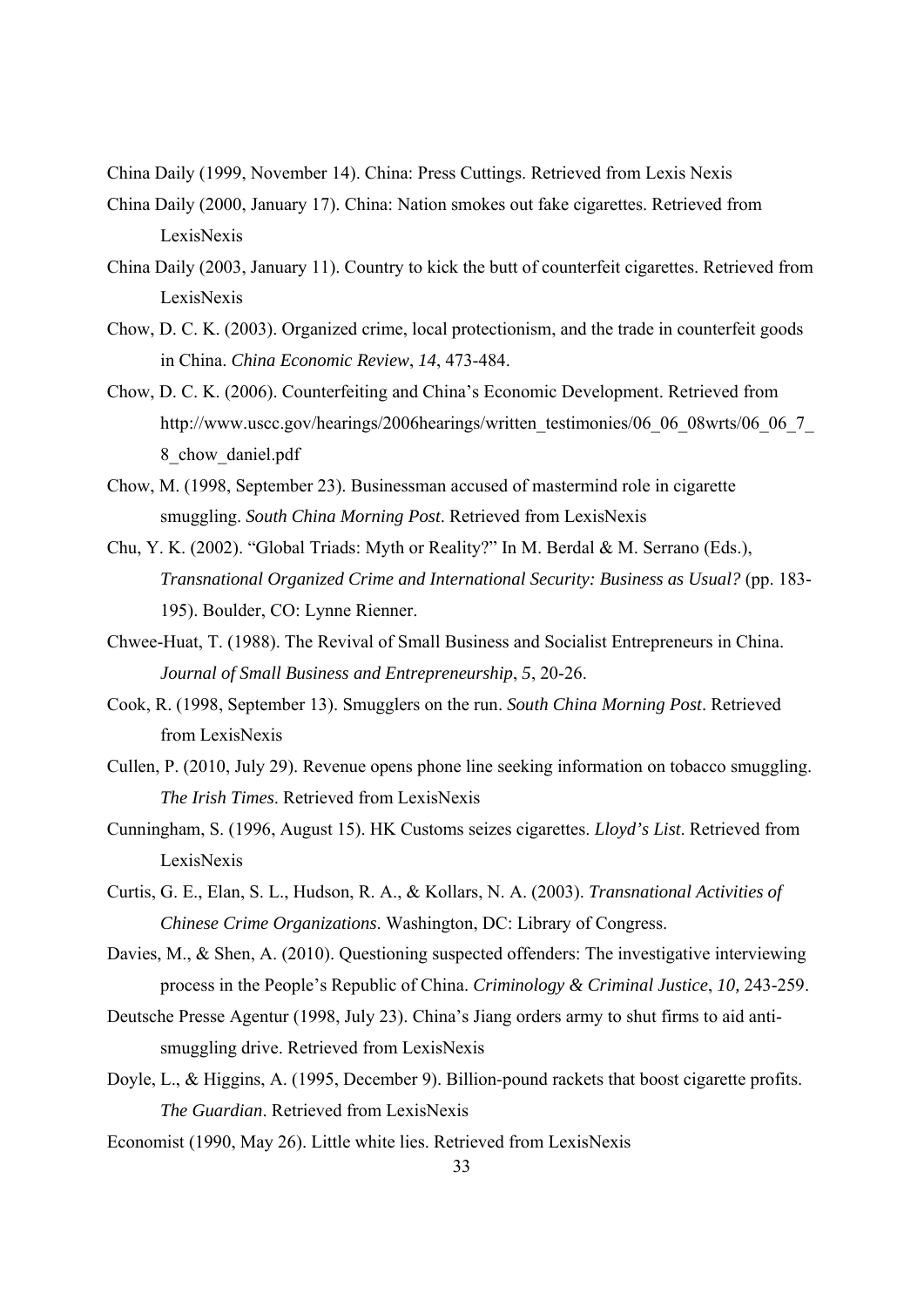Elias, R. (2005, April 18). Triad gangs target Scots. *Daily Record*. Retrieved from LexisNexis Europol (2011). *EU Organised Crime Threat Assessment OCTA 2011*. The Hague: Europol.

- Faison, S. (1997, March 4). Asia's Giant, After Detours, Takes Familiar Growth Path. *The New York Times*. Retrieved from LexisNexis
- Faison, S. (1998, March 6). China's Paragon of Corruption. *The New York Times*. Retrieved from LexisNexis
- Faison, S. (1999, January 13). China Points Finger at Culprit of the Week. *The New York Times*. Retrieved from LexisNexis
- Feaver, R. R. (1996). China's Copyright Law and the TRIPS Agreement, *Journal of Transnational Law and Policy*, *5*, 431-458.
- Gardiner, J. (2002, June 29). Cigarette fakes worth \$1m. *The New Zealand Herald*. Retrieved from LexisNexis
- Goldreich, S. (1998, May 22). Cigarette taxes spawn black market. *The Washington Times*. Retrieved from LexisNexis
- Gosman, K. (1996, June 23). Counterfeit Chinese smokes racket busted. *The Sunday Telegraph*. Retrieved from LexisNexis
- Gruner, H. S. (1996). The Export of U.S. Tobacco Products to Developing Countries and Previously Closed Markets. *Law and Policy in International Business*, *28*, 217-254.
- Guthrie, D. (2009). *China and Globalization: The Social, Economic and Political Transformation of Chinese Society*. Revised Edition. New York: Routledge.
- Hajdinjak, M. (2002). *Smuggling in Southeast Europe*. Sofia: Center for the Study of Democracy.
- Harding, J. (1997, July 4). China's cigarette makers fear competition. *Financial Times*. Retrieved from LexisNexis
- He, C., Wei, Y. D., & Xie, X. (2008). Globalization, Institutional Change, and Industrial Location: Economic Transition and Industrial Concentration in China. *Regional Studies*, *42*, 923-945.
- He, P., Takeuchi, T., & Yano, E. (2010). Analysis of a tobacco vector and its actions in China: the activities of Japan tobacco, *Tobacco Induced Diseases*, *8*. Retrieved from http://www.tobaccoinduceddiseases.com/content/8/1/13
- Henan Provincial Service (1988, October 17). Economic crimes in Henan Province "on the increase". Retrieved from LexisNexis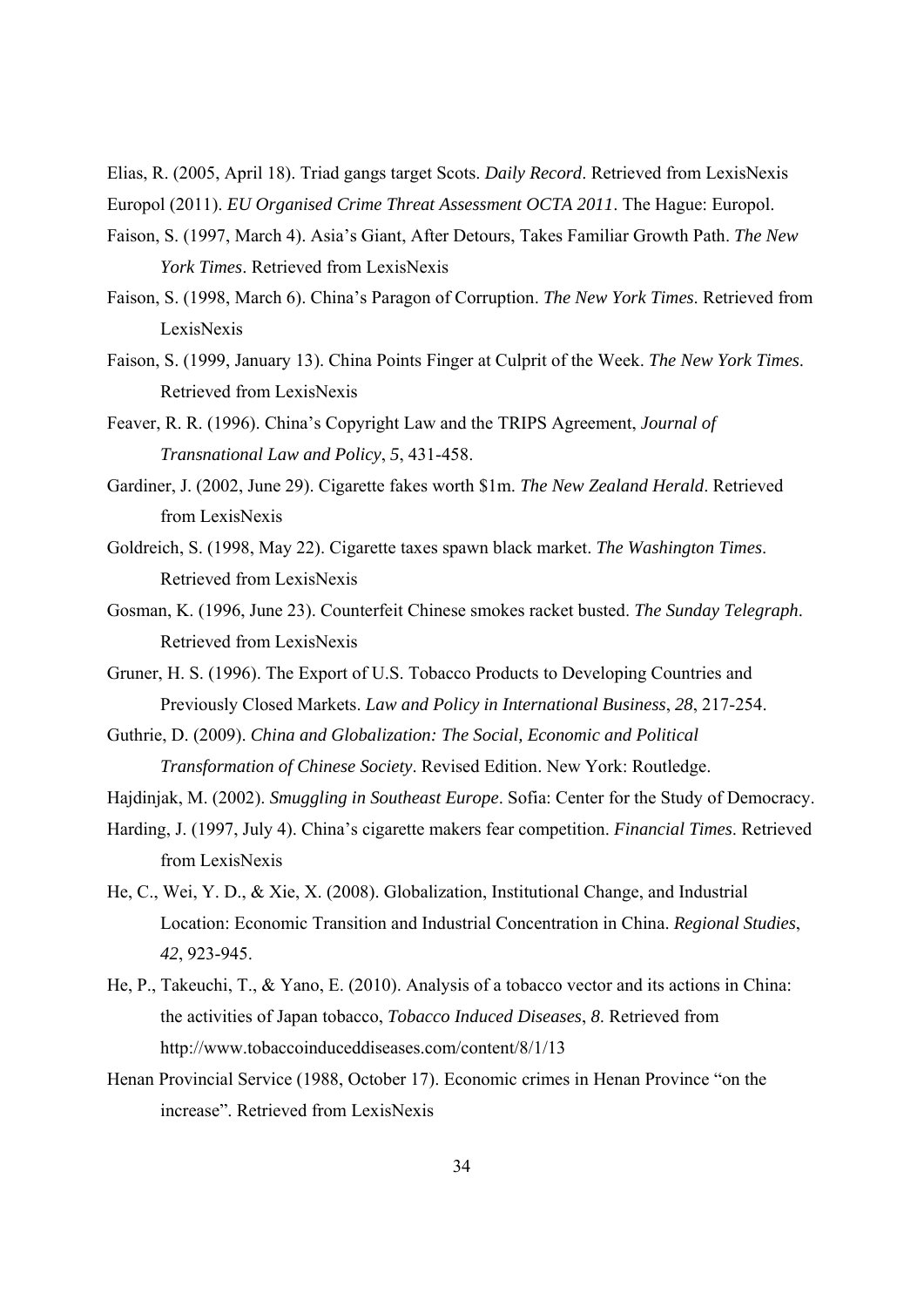- Higgins, A., & Doyle, L. (1996, January 3). BAT Plans China Offensive. *The Guardian*. Retrieved from LexisNexis
- HM Customs & Excise (2004). Counterfeit Cigarettes 2004. Retrieved from http://webarchive.nationalarchives.gov.uk/+/http://www.hmtreasury.gov.uk/media/D62/79/counterfeit\_cigarettes\_2004.pdf
- Hu, T.-w., & Mao, Z. (2002). *Economic Analysis of Tobacco and Options for Tobacco Control: China Case Study*. Washington, DC: World Bank.
- Hu, T.-w., Mao, Z., Shi, J., & Chen, W. (2008). *Tobacco Taxation and Its Potential Impact in China*. Paris: International Union Against Tuberculosis and Lung Disease.
- Hu, T.-w., Mao, Z., Shi, J., & Chen, W. (2010). The role of taxation in tobacco control and its potential economic impact in China, *Tobacco Control*, *19*, 58-64.
- Humphreys, A. (2003, August 28). Police seize fake cigarettes in city stakeout. *National Post*. Retrieved from LexisNexis
- Hung, C.L. (2003). The business of product counterfeiting in China and the post-WTO environment. *Asia Pacific Business Review, 10* (1), 58-77.
- Hutchings, G. (1999, November 2). China coughing up for smokes. *Herald Sun*. Retrieved from LexisNexis
- Jewkes, Y. (2011). "The Media and Criminological Research". In Davies, P., Francis, P. & Jupp, V. (Eds), *Doing Criminological Research.* (pp.245-261). London: Sage.
- Jie, Q., Wei, Z., & Jing, W. (2001, July 25). Justice forever prevails over evil on investigations into Xiaman's sensational smuggling case (Parts 1, 2, & 3). *Xinhua*. Retrieved from LexisNexis
- Johnson, I., & Wines, M. (2011, July 23). China Arrests Its Most-Wanted Fugitive After Canada Deports Him. *The New York Times*.
- Joossens, L., Merriman, D., Ross, H., & Raw, M. (2009). *How Eliminating the Global Illicit Cigarette Trade Would Increase Tax Revenue and Save Lives*. Paris: International Union Against Tuberculosis and Lung Disease.
- Joossens, L. & Raw, M. (2002). *Turning of the tap: an update on cigarette smuggling in the UK and Sweden with recommendations to control smuggling*, London: Cancer Research UK.
- Joossens, L., & Raw, M. (2008). Progress in Combating Cigarette Smuggling: Controlling the Supply Chain, *Tobacco Control*, *17*, 399-404.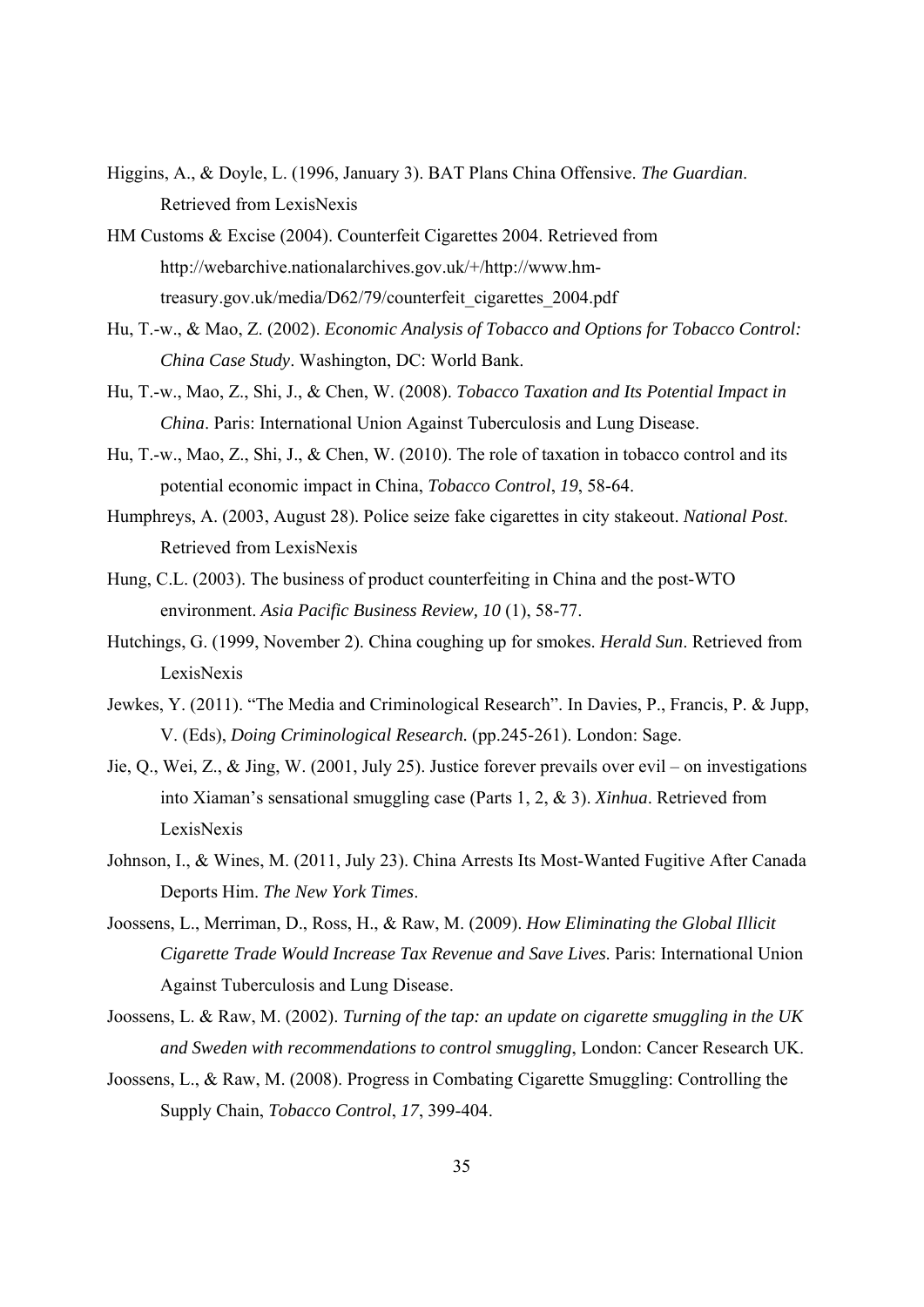- Korski, T. (1997, August 28). 250 arrested in raids over illegal cigarettes. *South China Morning Post*. Retrieved from LexisNexis
- Lafaive, M., Fleenor, P., & Nesbit, T. (2008). *Cigarette Taxes and Smuggling*, Midland, MI: Mackinac Center for Public Policy.
- Laris, M. (1998, September 1). Chinese Plan to Crack Down on Smuggling. *Washington Post*. Retrieved from LexisNexis
- Larmer, B. (2002, November 11). A Hard Habit to Break. *Newsweek*. Retrieved from LexisNexis
- Ledeneva, A. V. (1998). *Russia's Economy of Favours: Blat, networking, and informal exchange*. Cambridge: Cambridge University Press.
- Lee, G. (2004, February 27). ICAC arrests 20 over \$ 116m cigarette racket. *The Standard*. Retrieved from LexisNexis
- Lee, K., & Collin, J. (2006). 'Key to the Future': British American Tobacco and Cigarette Smuggling in China, *PLoS Medicine*, 3, e228. Retrieved from http://web.squ.edu.om/med-Lib/med/net/E-TALC9/html/clients/plos/pdf/10.1371\_journal.pmed.0030228-S.pdf
- Lee, K., Gilmore, A. B., & Collin, J. (2004). Breaking and re-entering: British American Tobacco in China 1979-2000. *Tobacco Control*, *13*, ii88-ii95.
- LeGresley, E., Lee, K., Muggli, M. E., Patel, P., Collin, J., & Hurt, R. D. (2008). British American Tobacco and the "insidious impact of illicit trade" in cigarettes across Africa, *Tobacco Control*, *17*, 339-346.
- Liang, B., & Lu, H. (2006). Conducting Fieldwork in China. *Journal of Contemporary Criminal Justice*, *22*(2), 157-172.
- Liaoning Ribao (1985, April 20). Growth in counterfeit goods under the pretence of invigoration. Retrieved from LexisNexis
- Lin, Y.-C. J. (2011). *Fake Stuff: China and the Rise of Counterfeit Goods*. New York: Routledge.
- Lintner, B. (2004). Chinese Organised Crime. *Global Crime*, *6*, pp. 84-96.
- Liu, J. (2005). Crime Patterns During the Market Transition in China, *British Journal of Criminology, 45*, pp. 613-633.
- Liu, M. (1999, December 20). The Mafia City? *Newsweek*. Retrieved from LexisNexis
- Lo, C. (2003, November 12). Arrests quadruple on illegal sales of cigarettes. *South China Morning Post*. Retrieved from LexisNexis
- Lo, S. S.-h. (2008). *The Politics of Cross-Border Crime in Greater China: Case Studies of Mainland China, Hong Kong, and Macao*. Armonk, NY: M.E. Sharpe.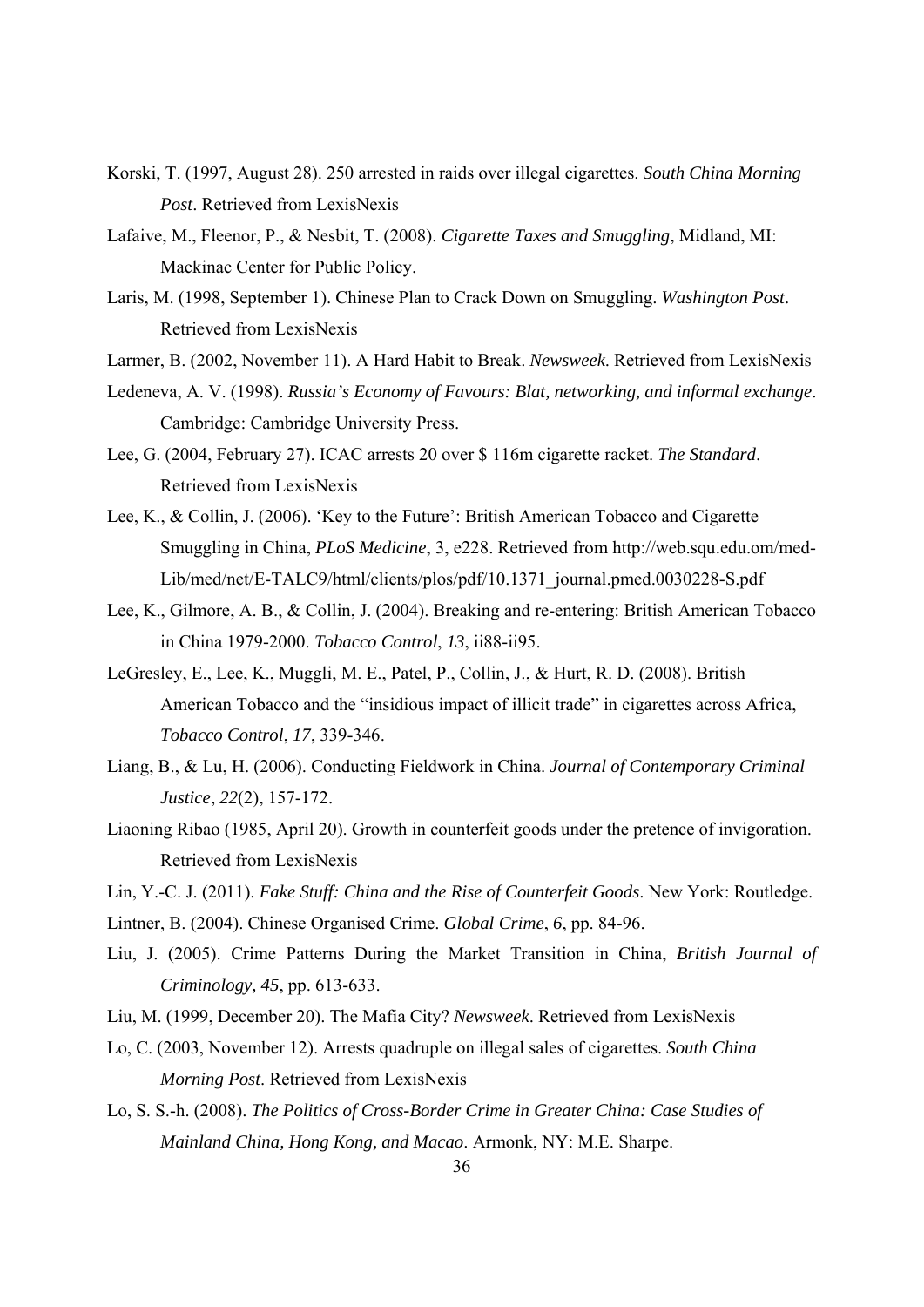- Mertha, A. C. (2005). *The Politics of Piracy: Intellectual Property in Contemporary China.* Ithaca NY: Cornell University Press.
- MacCharles, T. (2008, May 8). RCMP sounds alarm over surge of illegal smokes. *The Toronto Star*. Retrieved from LexisNexis
- Macmanus, S. (1999, September 17). 14m cigs stubbed. *The Mirror*. Retrieved from LexisNexis
- Mathews, J. (1980, April 13). Mistrust of Outsiders, Mao-Worship Linger In Chinese Province. *Washington Post*. Retrieved from LexisNexis
- McGregor, J. (2005). *One Billion Customers: Lessons from the Front Lines of Doing Business in China*, New York: Free Press.
- McGrory, D. (2005, February 28). Customs agents sent to smoke out China's deadly cigarettes. *The Times*. Retrieved from LexisNexis
- Michael, P. (2003, June 10). Brazen cigarette pirates widen net. *South China Morning Post*. Retrieved from LexisNexis
- Minder, L. (1998, July 25). China's Jiang faces challenge in separating army from business. *Deutsche Presse Agentur*. Retrieved from LexisNexis
- Mitchell, H. (2010). Malaysia Struggles to Curb Illicit Imports, *Tobacco Asia*, Q1. Retrieved from http://www.tobaccoasia.com/previous-issues/features/64-articles-q1-10.html.
- Naughton, B. (2007). *The Chinese Economy: Transitions and Growth.* Cambridge, MA: MIT Press.
- New China News Agency (1980, December 6). The faking of brand names. Retrieved from LexisNexis
- New China News Agency (1981, June 13). Yunnan leaders criticized for illegal tobacco trade. Retrieved from LexisNexis
- New China News Agency (1994, January 29). Authorities send six million "counterfeit" cigarettes up in smoke. Retrieved from LexisNexis
- New China News Agency (1994, March 7). Task force meets to review "arduous struggle" of antismuggling work campaign. Retrieved from LexisNexis
- New China News Agency (1994, August 6). Statistics show "rampant" coastal smuggling "effectively checked". Retrieved from LexisNexis
- OECD (2008). *The Economic Impact of Counterfeiting and Piracy*. Paris: OECD Publications.
- O'Neill, M. (1999, October 21). Beijing losing in fake-cigarette war. *South China Morning Post*. Retrieved from LexisNexis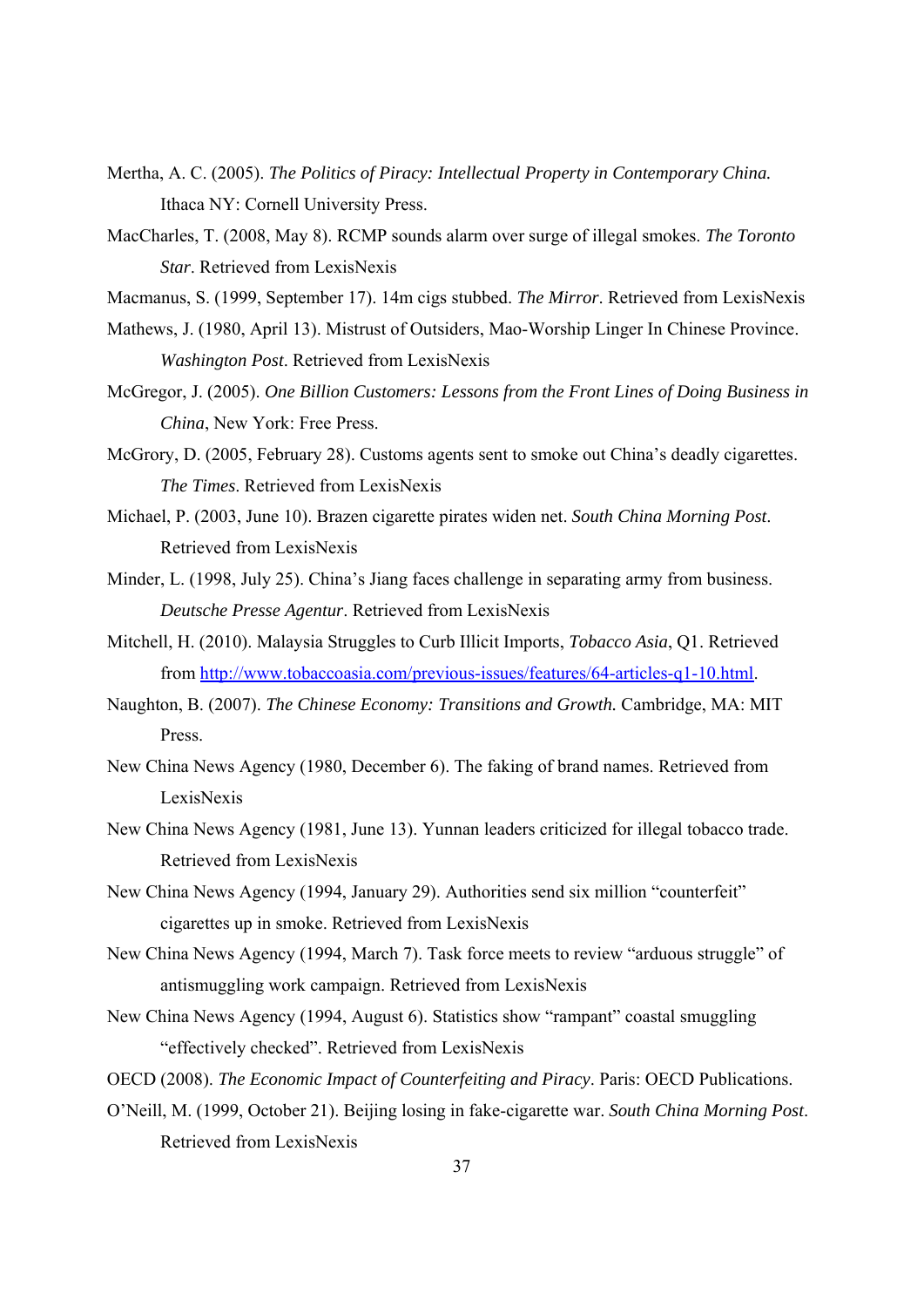- Pagnamenta, R. (2007, October 8). Hi-tech packets to smoke out crooks. *The Times*. Retrieved from LexisNexis
- Peerenboom, R. (2008). *China Modernizes: Threat to the West or Model for the Rest?* New York: Oxford University Press.
- Peking Home Service (1979, April 27). Calls to combat illegalities in village fairs. Retrieved from LexisNexis
- Peking Home Service (1987, February 24). Difficulties of stopping the making of fake brandname cigarettes. Retrieved from LexisNexis
- People's Daily (1985, October 10). First Edition of Consumer's Paper Marked by Xue Muqiao Article on Prices. Retrieved from LexisNexis
- Ping Kuo Jih Pao (1998, September 28). Army's Zhang Wannian reportedly to be made to resign over army smuggling. Retrieved from LexisNexis
- Porter, B. (1993, September 7). Trade goes up in smoke. South China Morning Post. Retrieved from LexisNexis
- Pun, P. (2003, December 2). Blitz targets illicit cigarette industry. *The Standard*. Retrieved from LexisNexis
- Reardon, L. C. (1996). The Rise and Decline of China's Export Processing Zones. *Journal of Contemporary China*, *5*, 281-303.
- Rosenthal, E. (2000, March 6). China's Fierce War on Smuggling Uproots a Vast Hidden Economy. *The New York Times*. Retrieved from LexisNexis
- Schloss, G. (1997, August 27). HK boosts illicit Pyongyang trade. *South China Morning Post*. Retrieved from LexisNexis
- Shanghai City Service (1983, May 28). Shanghai meeting on market management and price control. Retrieved from LexisNexis
- Shelley, L., & Melzer, S. (2008). The Nexus of Organized Crime and Terrorism: Two Case Studies in Cigarette Smuggling. *The International Journal of Comparative and Applied Criminal Justice, 32*, 43-63.
- Shen, A. (2005). *Sentencing Policy and Practice in the People's Republic of China: An Empirical Study on Sentencing Burglars*. (Unpublished doctoral dissertation). Thames Valley University, London, UK.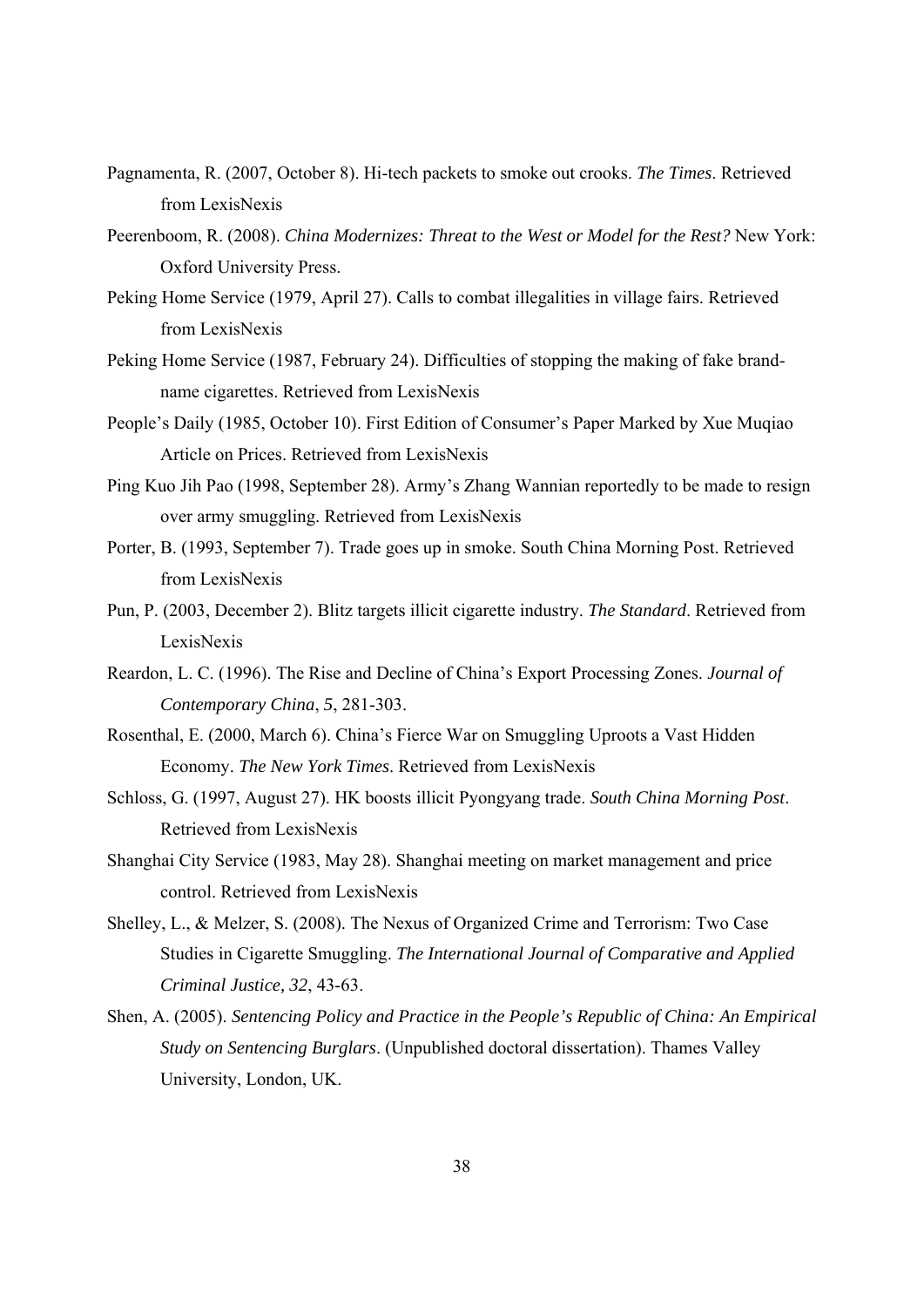- Shen, A., Antonopoulos, G. A., & von Lampe, K. (2010). 'The Dragon Breathes Smoke': Cigarette Counterfeiting in the People's Republic of China. *British Journal of Criminology*, *50*, 239-258.
- Shieh, S. (2005). The Rise of Collective Corruption in China: the Xiamen smuggling case. *Journal of Contemporary China*, *14*, 67-91.
- Shirk, S. L. (1993). *The Political Logic of Economic Reform in China*, Berkeley, CA: University of California Press.
- Smith, C. R. (1996, December 18). Smugglers stoke BAT's cigarette sales in China. *Wall Street Journal*. Retrieved from LexisNexis
- Song, V. (2003, December 5). Smoke stash seized. *The Toronto Sun*. Retrieved from LexisNexis
- South China Morning Post (1994, November 17). \$ 900m lost in cigarette smuggling. Retrieved from LexisNexis
- South China Morning Post (1998, September 21). Smugglers hit by crackdown. Retrieved from LexisNexis
- Sun, L. H. (1992, March 14). Smuggling of People, Goods Is Big Business in China. *Washington Post*. Retrieved from LexisNexis
- Usborne, D. (1989, August 19). A smuggler's paradise flourishes in China. *The Independent*. Retrieved from LexisNexis
- van Dijck, M. (2007). "Cigarette shuffle: organising tobacco tax evasion in the Netherlands", In P.C. van Duyne, A. Maljevic, M. van Dijck, K. von Lampe, & J. Harvey (Eds.), *Crime Business and Crime Money in Europe: The Dirty Linen of Illicit Enterprise* (pp. 157-193). Nijmegen, NETH: Wolf Legal Publishers.
- van Duyne, P. C. (2003). Organizing cigarette smuggling and policy making ending up in smoke, *Crime, Law and Social Change*, *39*, 285-317.
- von Lampe, K. (2002). The trafficking in untaxed cigarettes in Germany: A case study of the social embeddedness of illegal markets, in: P.C. van Duyne, K. von Lampe, & N. Passas (Eds.), *Upperworld and Underworld in Cross-Border Crime* (141-161). Nijmegen, NETH: Wolf Legal Publishers.
- von Lampe, K. (2006). The cigarette black market in Germany and in the United Kingdom, *Journal of Financial Crime*, *13*, 235-254.
- von Lampe, K. (2011). "The Illegal Cigarette Trade". In M. Natarajan (Ed.), *International Crime and Justice* (pp. 148-154). New York: Cambridge University Press.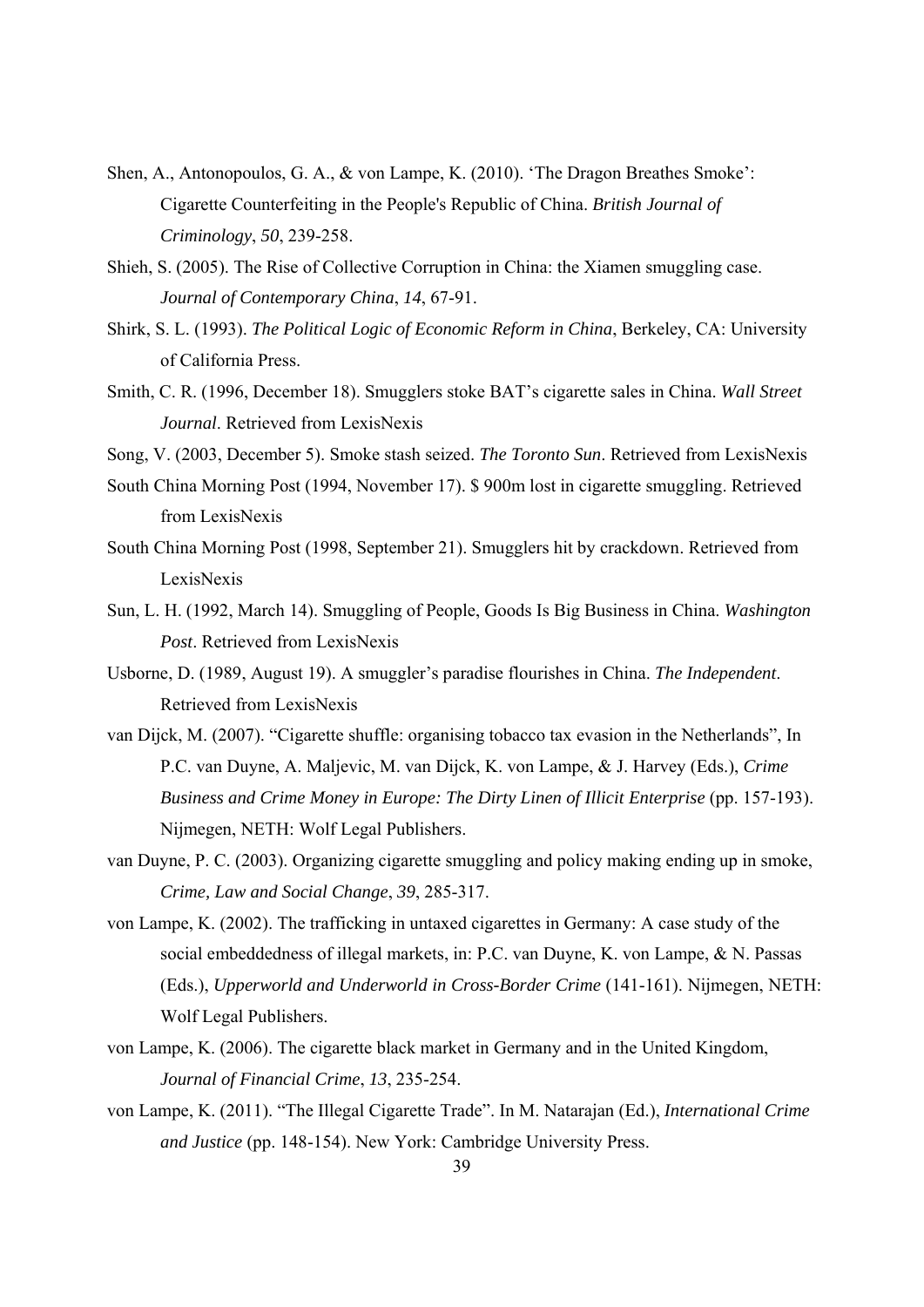- Wang, J. (2009). Global-market building as state building: China's entry into the WTO and market reforms of China's tobacco industry, *Theory and Society*, *38*, 165-194.
- Wang, P. (2011). The Chinese Mafia: Private Protection in a Socialist Market Economy, *Global Crime 12*(4), 290-311.
- Wen Wei Po (1994, March 30). Fujian: counterfeit cigarettes "everywhere". Retrieved from LexisNexis
- Woolley, J. T. (2000). Using Media-Based Data in Studies of Politics. *American Journal of Political Science*, *44*, 156-173.
- Woolrich, P. (1992, September 13). Oil giants hit by counterfeits. *South China Morning Post*. Retrieved from LexisNexis
- WuDunn, S. (1989, November 16). China Taking a Harsh Line With Vendors. *The New York Times*. Retrieved from LexisNexis
- Xinhua (1985, May 20). The China Tobacco Society. Retrieved from LexisNexis
- Xinhua (1985, May 24). Counterfeit cigarettes "flooding" into some areas. Retrieved from LexisNexis
- Xinhua (1985, November 10). Need to protect state's tobacco monopoly stressed. Retrieved from LexisNexis
- Xinhua (1987, July 13). Measures to check illegal tobacco sales. Retrieved from LexisNexis
- Xinhua (1987, July 21). Cigarette issues have sounded an alarm. Retrieved from LexisNexis
- Xinhua (1987, July 24). Fight against fake goods will be intensified. Retrieved from LexisNexis
- Xinhua (1987, November 10). Illegal cigarette ring exposed. Retrieved from LexisNexis
- Xinhua (1987, November 17). Small cigarette factories still operating despite ban. Retrieved from LexisNexis
- Xinhua (1987, November 24). Officials punished for illegal cigarette sales. Retrieved from LexisNexis
- Xinhua (1988, October 3). Customs authorities' successes. Retrieved from LexisNexis
- Xinhua (1989, March 11). Smuggling on the increase. Retrieved from LexisNexis
- Xinhua (1990, September 5). Press conference on smuggling and speculation. Retrieved from LexisNexis
- Xinhua (1991, May 21). Smuggled cigarettes burned in Zhejiang by customs. Retrieved from LexisNexis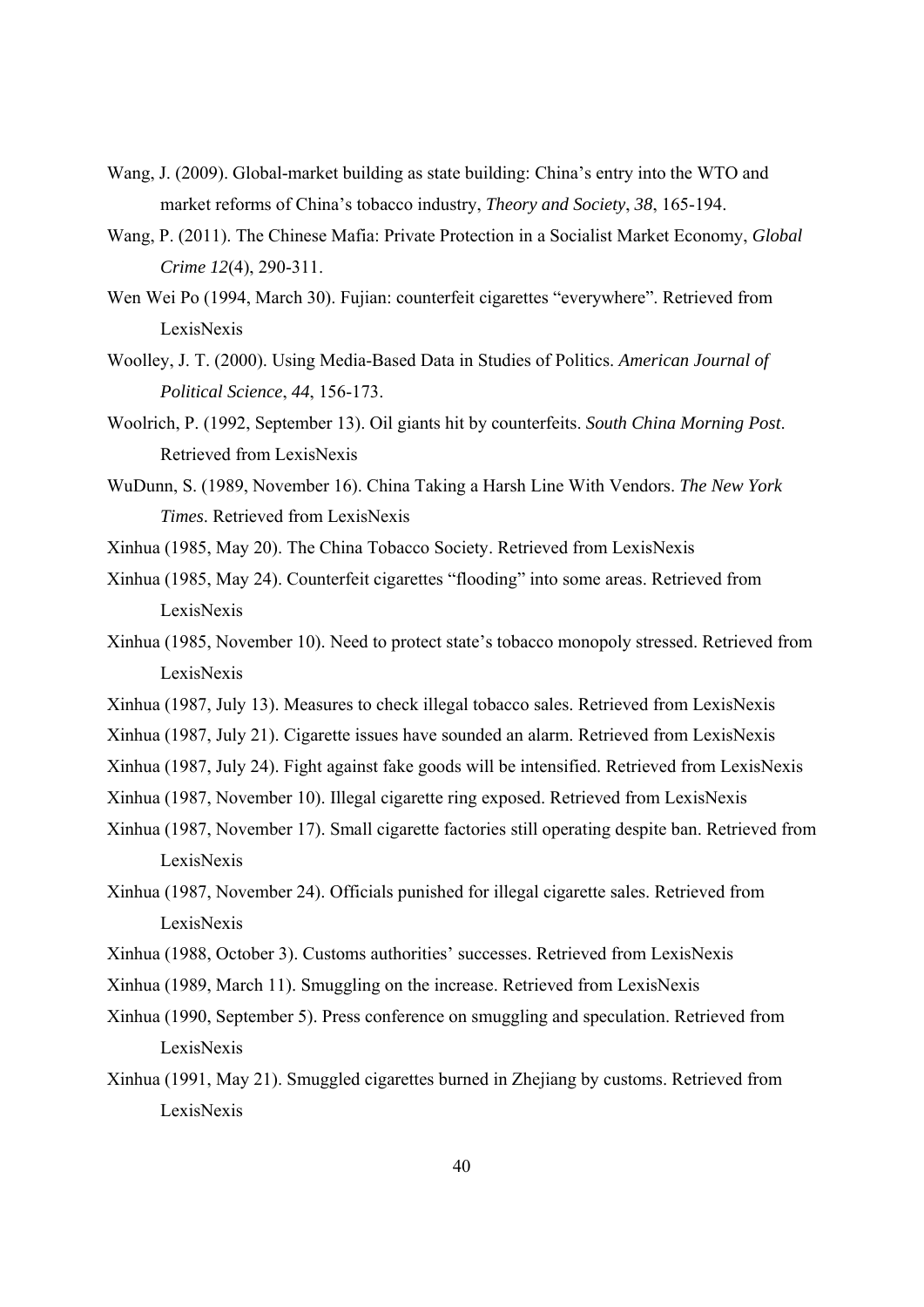- Xinhua (1991, November 12). "Evil can never beat virtue" in war against tobacco smuggling. Retrieved from LexisNexis
- Xinhua (1991, December 26). Death sentences for smugglers. Retrieved from LexisNexis
- Xinhua (1992, December 18). Government seizes 2.5m cartons of fake cigarettes. Retrieved from LexisNexis
- Xinhua (1994, May 29). Three officials executed for smuggling. Retrieved from LexisNexis
- Xinhua (1996, April 21). Anti-smoking bans affecting China's tobacco industry. Retrieved from LexisNexis
- Xinhua (1998, March 31). China tightens controls over marketing of tobacco. Retrieved from LexisNexis
- Xinhua (1999, June 22). Guangxi steps up anti-smuggling drive. Retrieved from LexisNexis
- Xinhua (1999, August 17). Chinese court gives life sentences for cigarette smuggling. Retrieved from LexisNexis
- Xinhua (1999, October 30). China: Product quality problem still serious. Retrieved from LexisNexis
- Xinhua (2000, July 26). Anti-Smuggling Operations Help Raise Customs Revenue. Retrieved from LexisNexis
- Xinhua (2001, August 16). China: Villagers obstruct police team during confiscation of counterfeit goods. Retrieved from LexisNexis
- Xinhua (2002, March 28). Cigarette Smugglers' Secret Warehouses Uncovered. Retrieved from LexisNexis
- Yu, X. (1996, May 13). Police battle to stub out cigarette counterfeiters. *South China Morning Post*. Retrieved from LexisNexis
- Yuan, X. (2008). 'Review the 30-Year Reform and Opening-up in China'. *China's Reform*. Retrieved from http://news.xinhuanet.com/politics/2008-05/17/content\_8195415.htm
- Zhang, L., Messner, S. F. & Lu, J. (2007). Criminological research in contemporary China: Challenges and lessons learned from a large-scale criminal victimization survey. *International Journal of Offender Therapy and Comparative Criminology*, *51*, 110-121
- Zhongguo Tongxun She (1991, July 25). High-sea smuggling in south-eastern coastal regions "rampant". Retrieved from LexisNexis
- Zhongguo Tongxun She (1992, October 5). Crack-down on armoured boat smuggling in Guangdong. Retrieved from LexisNexis